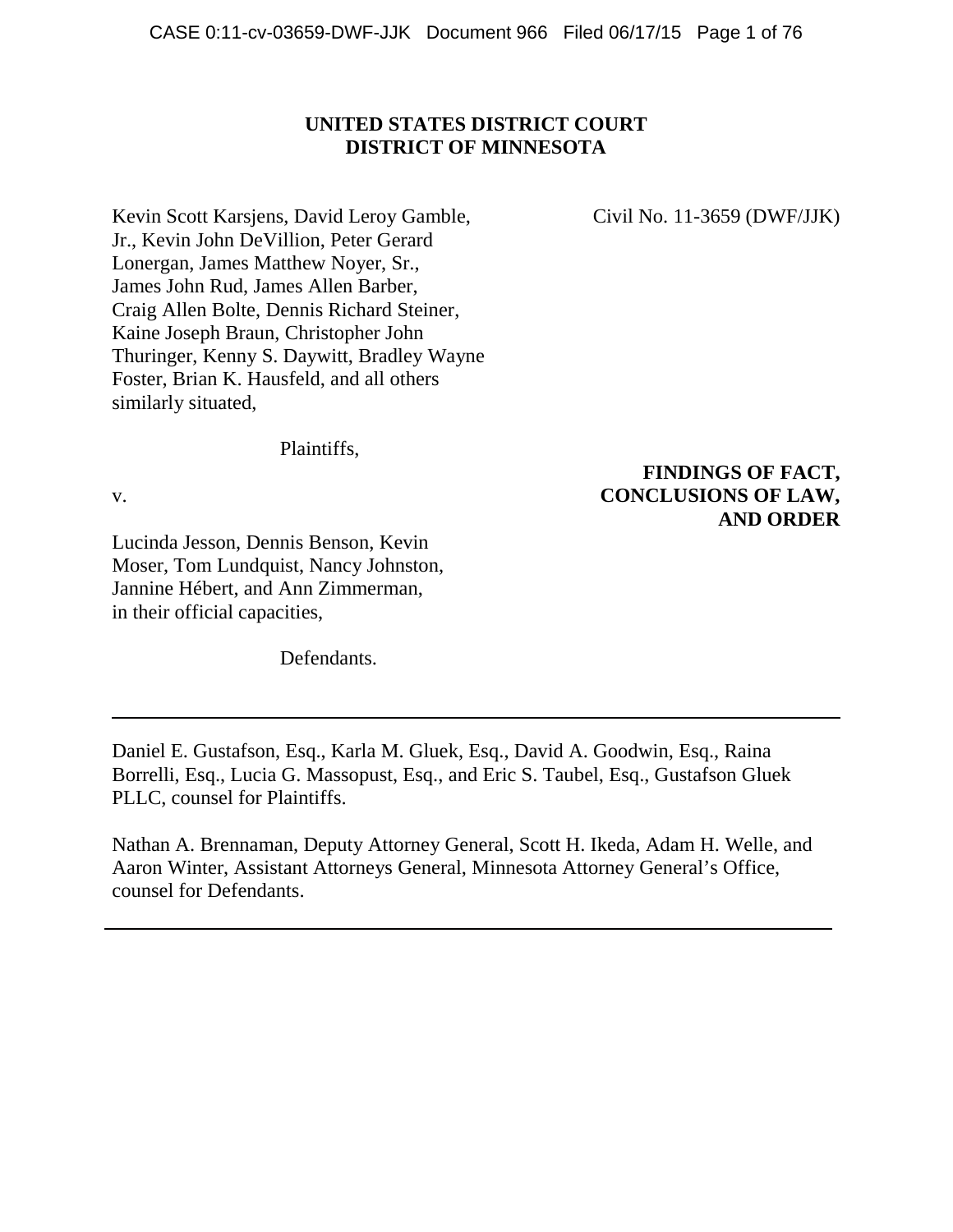## **INTRODUCTION**

This case challenges the constitutionality of the statutes governing civil commitment and treatment of sex offenders in Minnesota as written and as applied, and in so doing, challenges the boundaries that we the people set on the notions of individual liberty and freedom, the bedrock principles embedded in the United States Constitution. As has been long recognized, the government may involuntarily detain an individual outside of the criminal justice system through the so-called "civil commitment" process, which permits the state to detain individuals who are suffering from acute symptoms of severe mental illness and who are truly dangerous to the public as a result of their psychiatric condition. But our constitutional preservation of liberty requires that we carefully scrutinize any such deprivation of an individual's freedom to ensure that the civil commitment process is narrowly tailored so that detention is absolutely limited to a period of time necessary to achieve these narrow governmental objectives. After all, the individual who is civilly committed is not being detained in order to be punished for the commission of a crime. If it turns out that the civil commitment is in reality punishment for past crimes or a way to prevent future crimes that might be committed, or, in the words of Justice Anthony M. Kennedy, "[i]f the civil system is used simply to impose punishment after the State makes an improvident plea bargain on the criminal side, then it is not performing its proper function." *Kansas v. Hendricks*, 521 U.S. 346, 373 (1997) (Kennedy, J., concurring); *see also id.* ("We should bear in mind that while incapacitation is a goal common to both the criminal and civil systems of confinement, retribution and general deterrence are reserved for the criminal system alone.").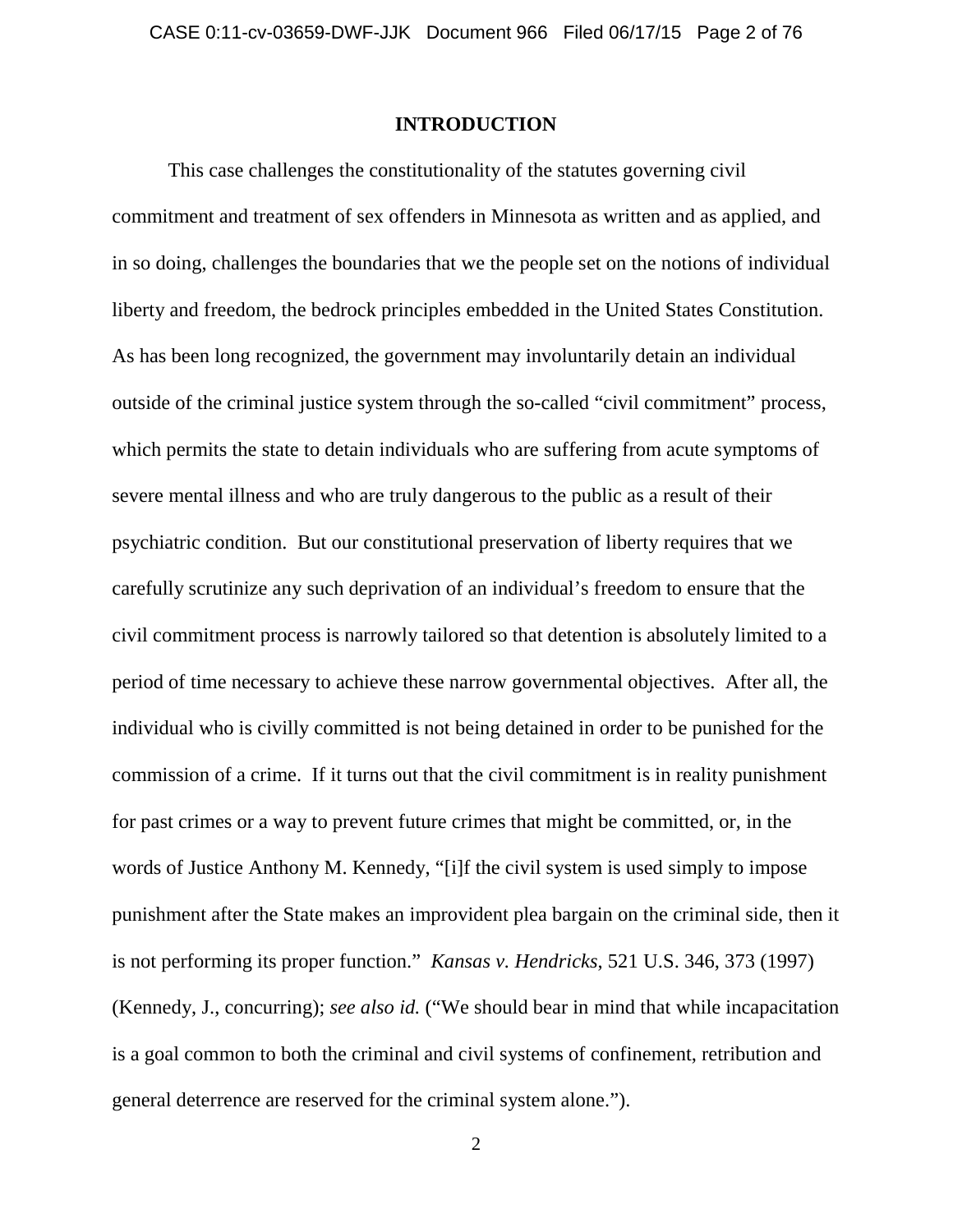## CASE 0:11-cv-03659-DWF-JJK Document 966 Filed 06/17/15 Page 3 of 76

One reason why we must be so careful about civil commitment is that it can be used by the state to segregate undesirables from society by labeling them with a mental abnormality or personality disorder. For example, civil commitment might improperly be used to indefinitely extend the prison terms of individuals who have been criminally convicted of a crime and who have finished serving their defined terms of imprisonment. As the Court has observed previously, the fact that those committed to and confined at the Minnesota Sex Offender Program (the "MSOP") are sex offenders, who may indeed be subject to society's opprobrium, does not insulate the criminal and civil justice systems from a fair and probing constitutional inquiry. (*See* Doc. No. 427 ("February 20, 2014 Order") at 66.)

It is fundamental to our notions of a free society that we do not imprison citizens because we fear that they might commit a crime in the future. Although the public might be safer if the government, using the latest "scientific" methods of predicting human behavior, locked up potential murderers, rapists, robbers, and, of course, sex offenders, our system of justice, enshrined in rights guaranteed by our Constitution, prohibits the imposition of preventive detention except in very limited circumstances. This strikes at the very heart of what it means to be a free society where liberty is a primary value of our heritage. Significantly, when the criminal justice system and the civil commitment system carry out their responsibilities, the constitutional rights of all citizens, including sex offenders, can be upheld without compromising public safety or disrespecting the rights, concerns, and fears of victims.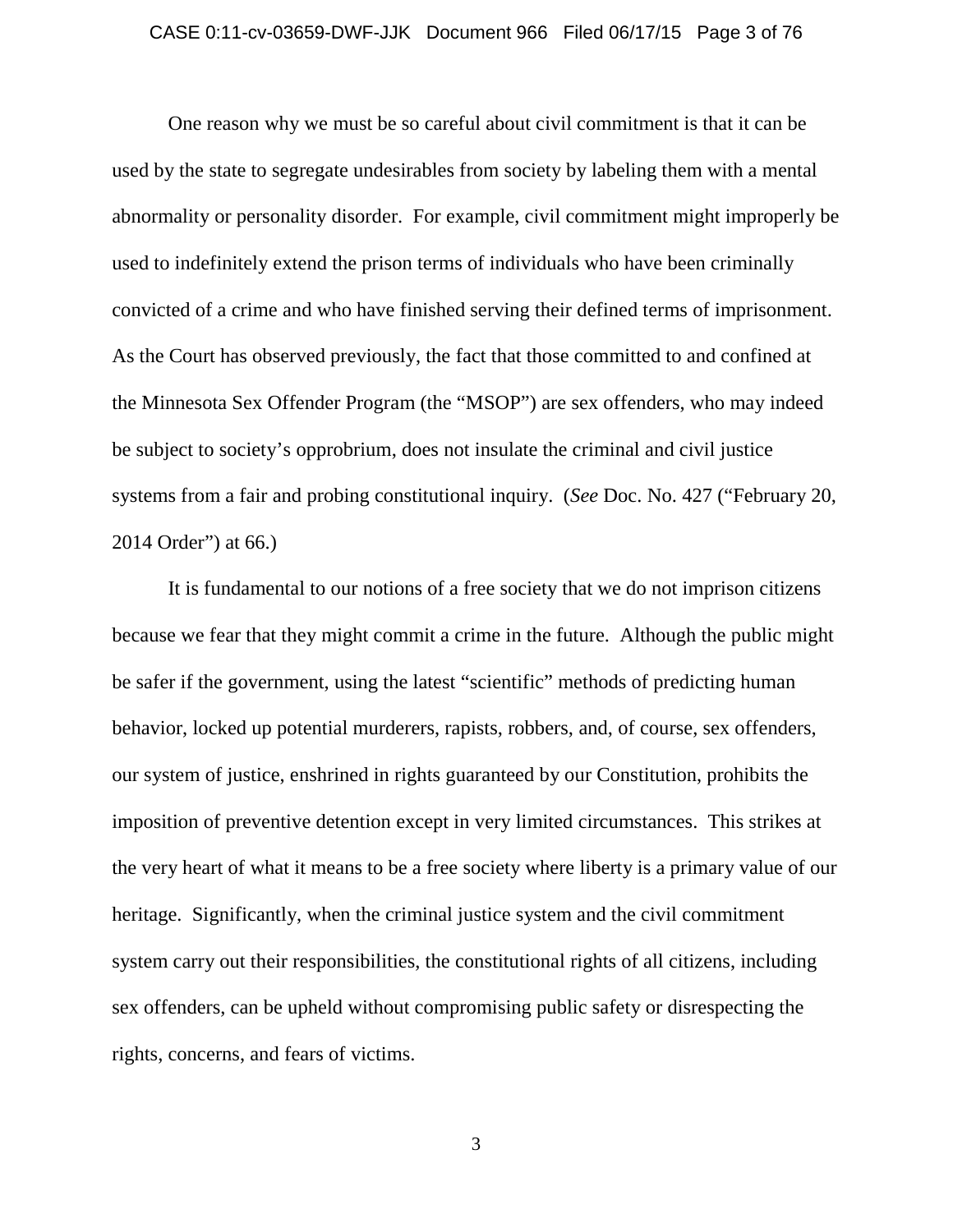It is against this backdrop that the Court has closely scrutinized the constitutionality of the civil commitment scheme that the State of Minnesota has adopted, which has resulted in the indefinite detention of over 700 sex offenders at the MSOP.

## **SUMMARY OF DECISION**

As detailed below, the Court conducted a lengthy trial over six weeks to determine whether it should declare that the Minnesota statutes governing civil commitment and treatment of sex offenders are unconstitutional as written and as applied. The Court concludes that Minnesota's civil commitment statutes and sex offender program do not pass constitutional scrutiny. The overwhelming evidence at trial established that Minnesota's civil commitment scheme is a punitive system that segregates and indefinitely detains a class of potentially dangerous individuals without the safeguards of the criminal justice system.

The stark reality is that there is something very wrong with this state's method of dealing with sex offenders in a program that has never fully discharged anyone committed to its detention facilities in Moose Lake and St. Peter since its inception in 1994. The number of committed individuals at these facilities keeps growing, with a current count of approximately 714 committed individuals and a projection of 1,215 committed individuals by 2022. In light of the structure of the MSOP and the history of its operation, no one has any realistic hope of ever getting out of this "civil" detention. Instead, it is undisputed that there are committed individuals who meet the criteria for reduction in custody or who no longer meet the criteria for commitment who continue to be confined at the MSOP.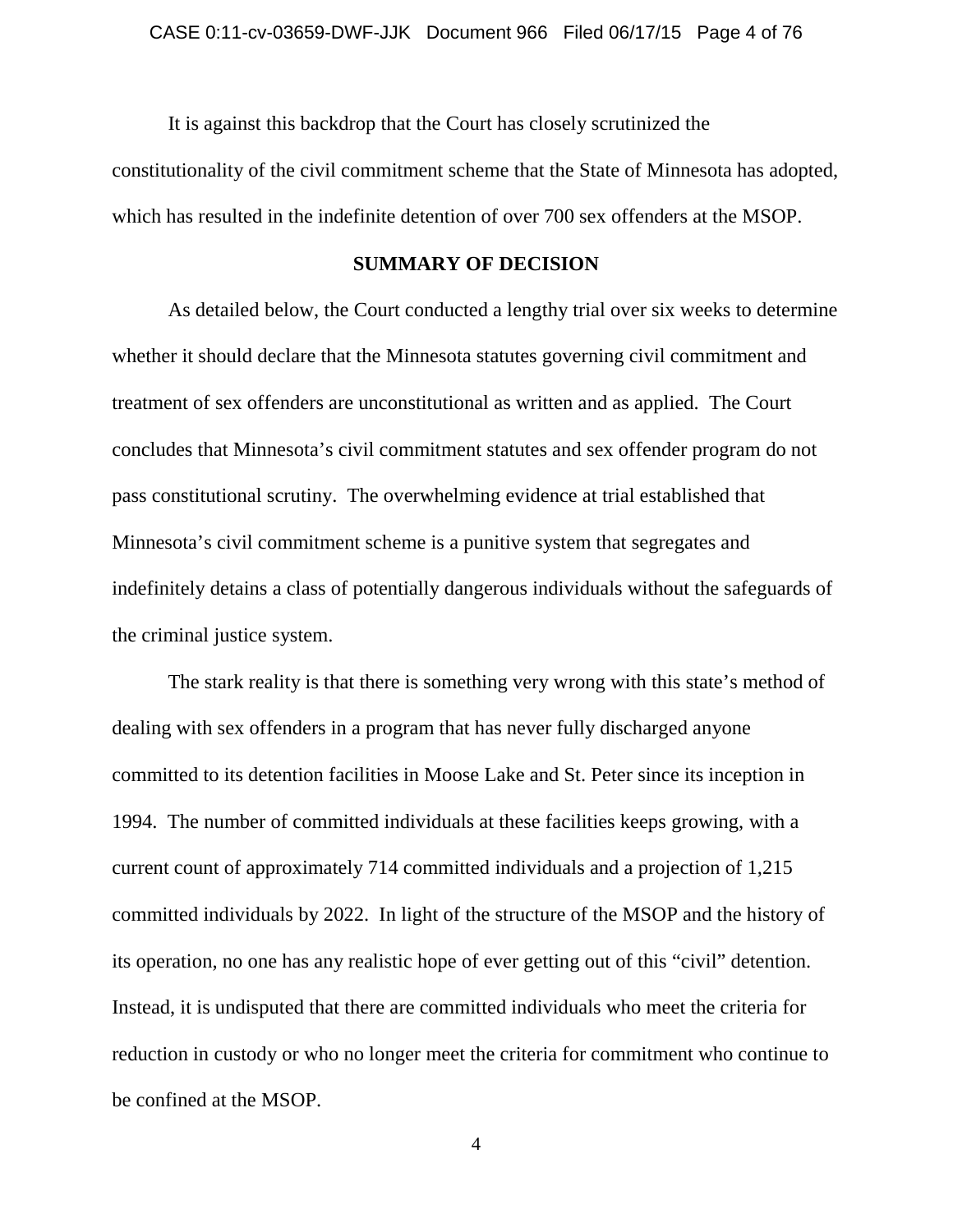## CASE 0:11-cv-03659-DWF-JJK Document 966 Filed 06/17/15 Page 5 of 76

The Court's determination that the MSOP and its governing civil commitment statutes are unconstitutional concludes Phase One of this case. The next part of this case will involve the difficult question of what the remedy should be to address this complex problem. The public should know that the Moose Lake and St. Peter facilities will not be immediately closed. This case has never been about the immediate release of any single committed individual or committed individuals. Recognizing that the MSOP system is unconstitutional, there may well be changes that could be made immediately, short of ordering the closure of the facilities, to remedy this problem. The Court will hold a hearing to determine what remedy should be imposed, including, but not limited to, the potential remedies set forth in the Conclusion section below. In the meantime, the Court will hold a Remedies Phase pre-hearing conference on August 10, 2015, where all stakeholders, including state legislative and executive leadership, will be called upon to fashion suitable remedies to be presented to the Court.

Moreover, the parties to this case and all stakeholders know that what is true today, was also true before this lawsuit was filed in 2011. That is, there are some sex offenders who are truly dangerous and who should not be released; however, the criminal and civil justice systems should say so and implement appropriate procedures so as to afford individuals their constitutional protections. So too, there are individuals who should have been released, provisionally or otherwise, some time ago, and those individuals should be released with a significant support system and appropriate conditions of supervision, all of which can be accomplished without compromising public safety or the concerns and fears of victims.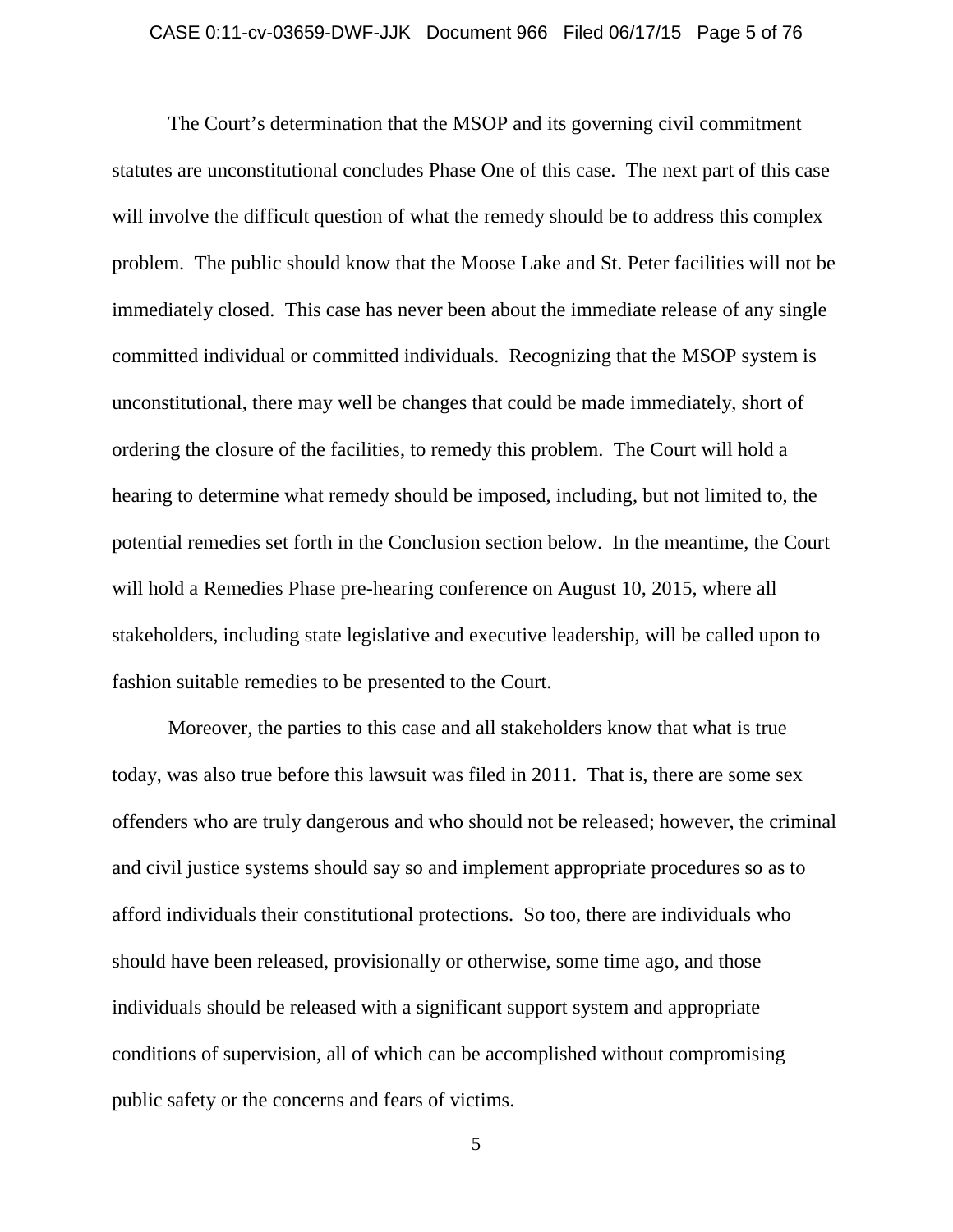## **DECISION**

Based upon the presentations of counsel, including the extensive testimony of the witnesses and the voluminous exhibits produced at trial, as well as counsel's arguments and post-trial submissions, the entire record before the Court, and the Court being otherwise duly advised in the premises, the Court hereby issues its findings of fact and conclusions of law pursuant to Rule 52(a) of the Federal Rules of Civil Procedure:

## **FINDINGS OF FACT**

1. This is a civil rights action pursuant to 42 U.S.C. § 1983.

2. The fourteen named Plaintiffs in this case, Kevin Scott Karsjens ("Karsjens"), David Leroy Gable, Jr., Kevin John DeVillion, Peter Gerard Lonergan ("Lonergan"), James Matthew Noyer, Sr., James John Rud, James Allen Barber, Craig Allen Bolte ("Bolte"), Dennis Richard Steiner ("Steiner"), Kaine Joseph Braun, Brian Christopher John Thuringer ("Thuringer"), Kenny S. Daywitt, Bradley Wayne Foster ("Foster"), and Brian K. Hausfeld (collectively, "Named Plaintiffs"), represent a class of over 700 individuals (collectively, "Plaintiffs" or "Class Members") who are all currently civilly committed to the MSOP in the care and custody of the Minnesota Department of Human Services ("DHS").

3. The seven individual Defendants in this case are all senior managers of the MSOP and employees of the State of Minnesota (collectively, "Defendants").

4. Defendant Lucinda Jesson ("Commissioner Jesson") is the Commissioner of DHS. Commissioner Jesson has served in that position since January 2011. Commissioner Jesson is ultimately responsible for all operations of the MSOP.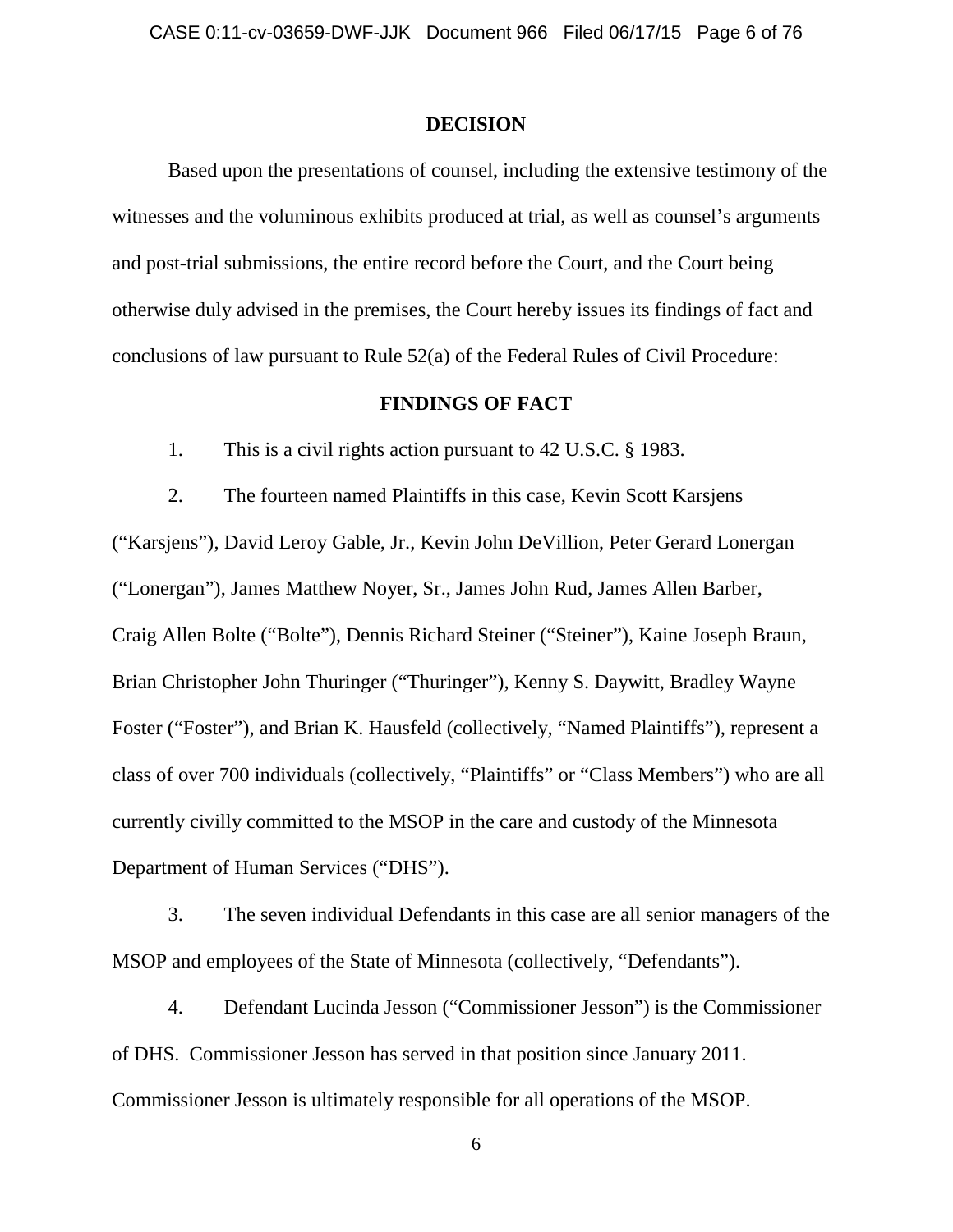5. Defendant Dennis Benson ("Benson") is the former Executive Director of the MSOP. Benson served in that position from 2008 to 2012. As Executive Director, Benson was primarily responsible for developing the programming and policies of the MSOP.

6. Defendant Kevin Moser ("Moser") is the Operational Director of the MSOP at Moose Lake. Moser has served in that position since December 2011. Moser is responsible for overseeing all facility and security operations and for setting policies relating to security, facility maintenance, living unit management, and special services.

7. Defendant Tom Lundquist ("Lundquist") is the Associate Clinical Director of the MSOP at Moose Lake. Lundquist has served in that position since at least September 2010.

8. Defendant Nancy Johnston ("Johnston") is the Executive Director of the MSOP. Johnston has served in that position since 2012. Johnston is responsible for overseeing the programming, policies, and facilities of the MSOP. As part of these responsibilities, Johnston is vested with the authority to change the operations of the MSOP.

9. Defendant Jannine Hébert ("Hébert") is the Executive Clinical Director of the MSOP. Hébert has served in that position since 2008. Hébert is responsible for overall treatment programming at the MSOP.

10. Defendant Ann Zimmerman ("Zimmerman") is the Security Director of the MSOP. Zimmerman has served in that position since 2010. Zimmerman is responsible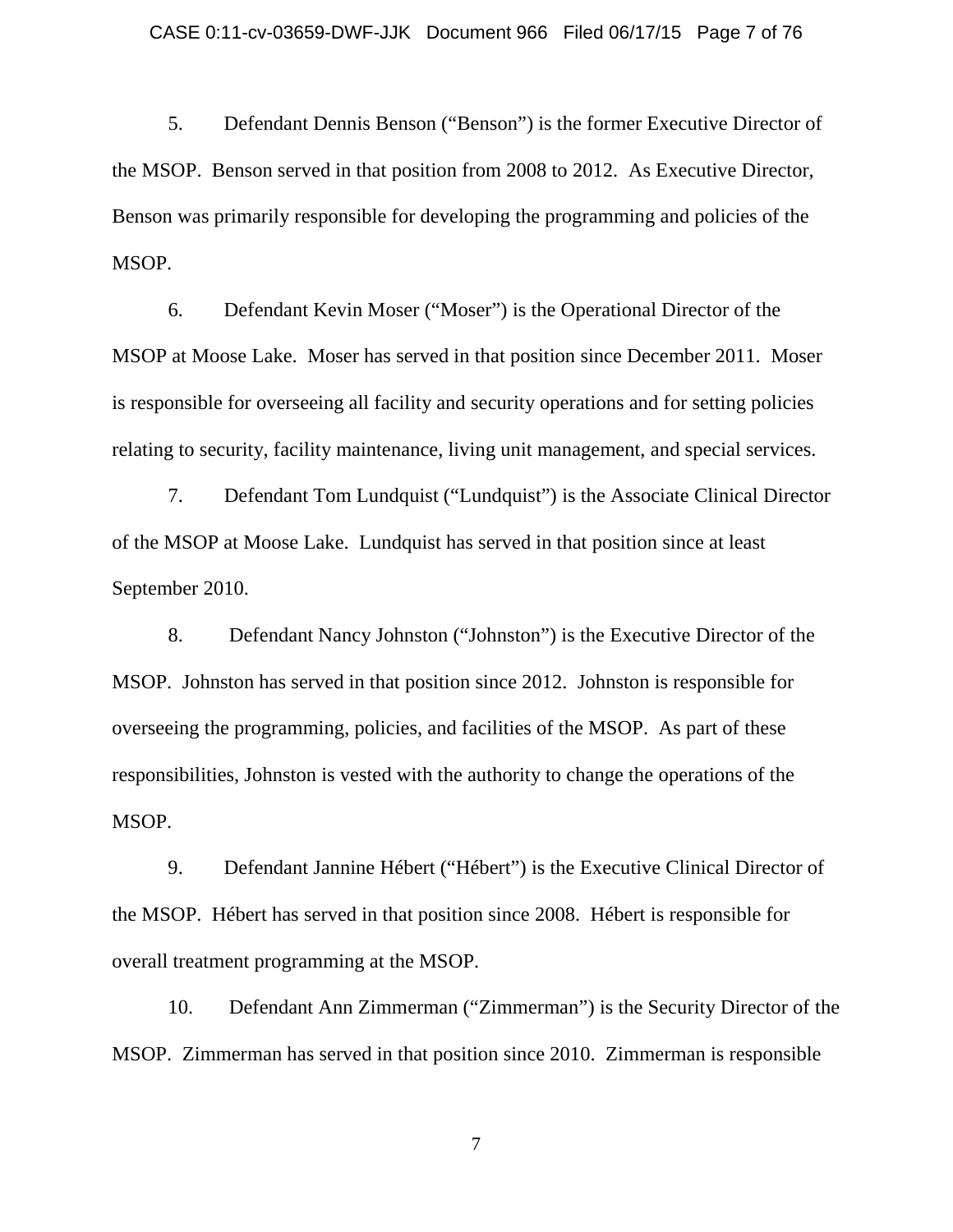## CASE 0:11-cv-03659-DWF-JJK Document 966 Filed 06/17/15 Page 8 of 76

for overseeing security functions and maintaining a secure environment at the MSOP's Moose Lake facility.

11. Plaintiffs initiated this action against Defendants on December 21, 2011. Plaintiffs filed an Amended Complaint on March 15, 2012, and a Second Amended Complaint on August 8, 2013.

12. Plaintiffs filed the Third Amended Complaint on October 28, 2014. In the Third Amended Complaint, Plaintiffs seek a declaratory judgment that the Minnesota statutes governing civil commitment and treatment of sex offenders are unconstitutional as written and as applied. Plaintiffs do not request that the Court order any specific individual or individuals released from civil confinement.

## **History of Civil Commitment in Minnesota**

13. In 1939, the Minnesota Legislature adopted its first civil commitment law, now codified at Minn. Stat. § 526.10, which provides for the civil commitment of any individual found to have a "psychopathic personality" to the Minnesota State Security Hospital in St. Peter, Minnesota. Over the course of the next fifty years, the statute was used primarily as an alternative to criminal punishment, and individuals were civilly committed under the law rather than being criminally charged and convicted. By 1970, civil commitment under the "psychopathic personality" law had dramatically decreased; in the 1970s, only thirteen individuals were civilly committed, and in the 1980s, only fourteen individuals were civilly committed.

14. Following a series of horrific rape and murder crimes that were committed between 1987 and 1991 by recently released sex offenders from state prison, a task force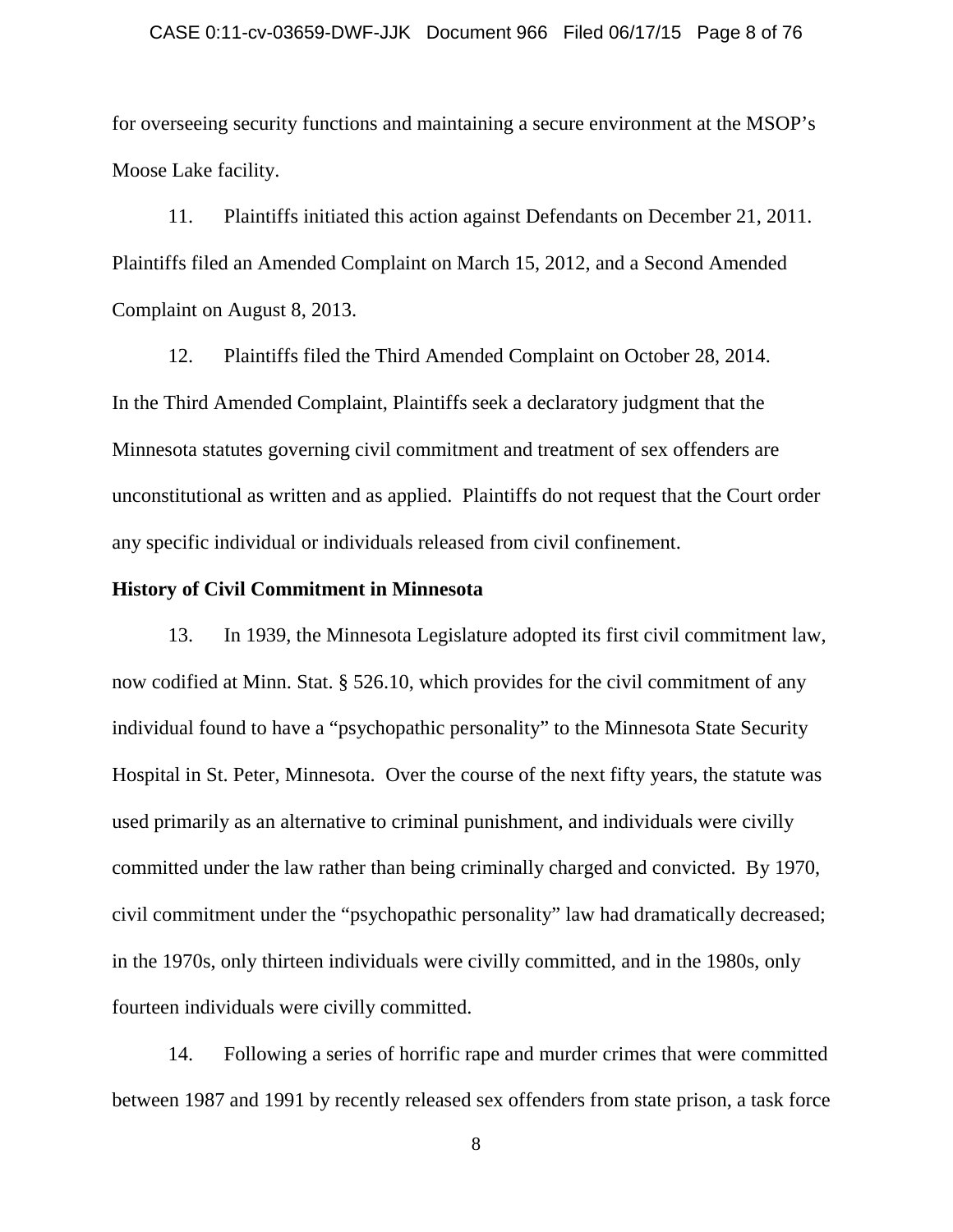## CASE 0:11-cv-03659-DWF-JJK Document 966 Filed 06/17/15 Page 9 of 76

on the prevention of sexual violence against women recommended stiffer criminal sentences for dangerous sex offenders and increased use of the "psychopathic personality" law to confine and treat the most dangerous offenders being released from prison.

15. In 1989, the Minnesota Legislature modified the "psychopathic personality" law to include provisions that required the district court sentencing a sex offender to determine whether civil commitment under the statute would be appropriate and to refer such cases to the county attorney.

16. In 1992, the Minnesota Legislature enacted a screening process to evaluate "high-risk" sex offenders before their release from prison upon completing a criminal sentence. As a result of this enactment, commitments under the "psychopathic personality" law increased from two commitments in 1990 to twenty-two commitments in 1992. In contrast to earlier commitments under the statute, which typically involved first-time offenders who were civilly committed as an alternative to criminal punishment, individuals who were civilly committed during the early 1990s were repeat sex offenders who either had failed or refused to participate in sex offender treatment while in prison.

## **Civil Commitment under the Minnesota Civil Commitment and Treatment Act**

17. In 1994, the Minnesota Legislature enacted the Minnesota Civil Commitment and Treatment Act: Sexually Dangerous Persons and Sexual Psychopathic Personalities ("MCTA"), Minn. Stat. § 253D (formerly Minn. Stat. § 253B), which provides for the involuntary civil commitment of any individual who is found by a court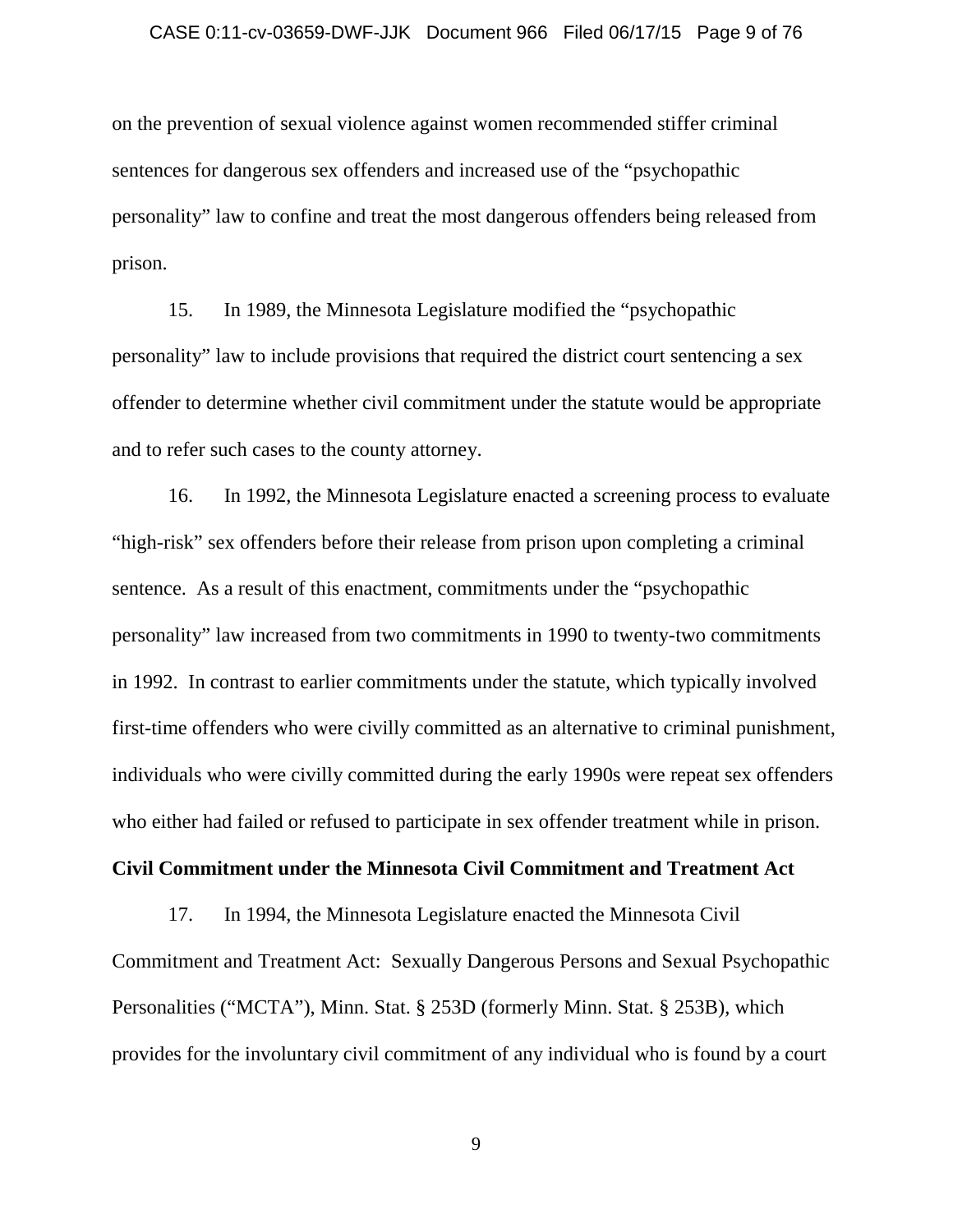### CASE 0:11-cv-03659-DWF-JJK Document 966 Filed 06/17/15 Page 10 of 76

to be a "sexually dangerous person" ("SDP") and/or a "sexual psychopathic personality" ("SPP") to the MSOP.

18. Under the MCTA, civil commitment proceedings are initiated by the county attorney, who determines whether good cause exists to file a petition for commitment after receiving a district court's preliminary determination or a referral from the Commissioner of Corrections. Minn. Stat. § 253D.07, subd. 1.

19. To be civilly committed to the MSOP, an individual must be found to be a SPP and/or SDP under the MCTA.

20. To be committed to the MSOP as a SPP, an individual must be found by a court to have "such conditions of emotional instability, or impulsiveness of behavior, or lack of customary standards of good judgment, or failure to appreciate the consequences of personal acts, or a combination of any of these conditions, which render the person irresponsible for personal conduct with respect to sexual matters, if the person has evidenced, by a habitual course of misconduct in sexual matters, an utter lack of power to control the person's sexual impulses and, as a result, is dangerous to other persons." Minn. Stat. § 253D.02, subd. 15; Minn. Stat. § 253D.07.

21. To be committed to the MSOP as a SDP, an individual must be found by a court to be someone who "(1) has engaged in a course of harmful sexual conduct"; "(2) has manifested a sexual, personality, or other mental disorder or dysfunction"; and "(3) as a result, is likely to engage in acts of harmful sexual conduct." Minn. Stat. § 253D.02, subd. 16; Minn. Stat. § 253D.07.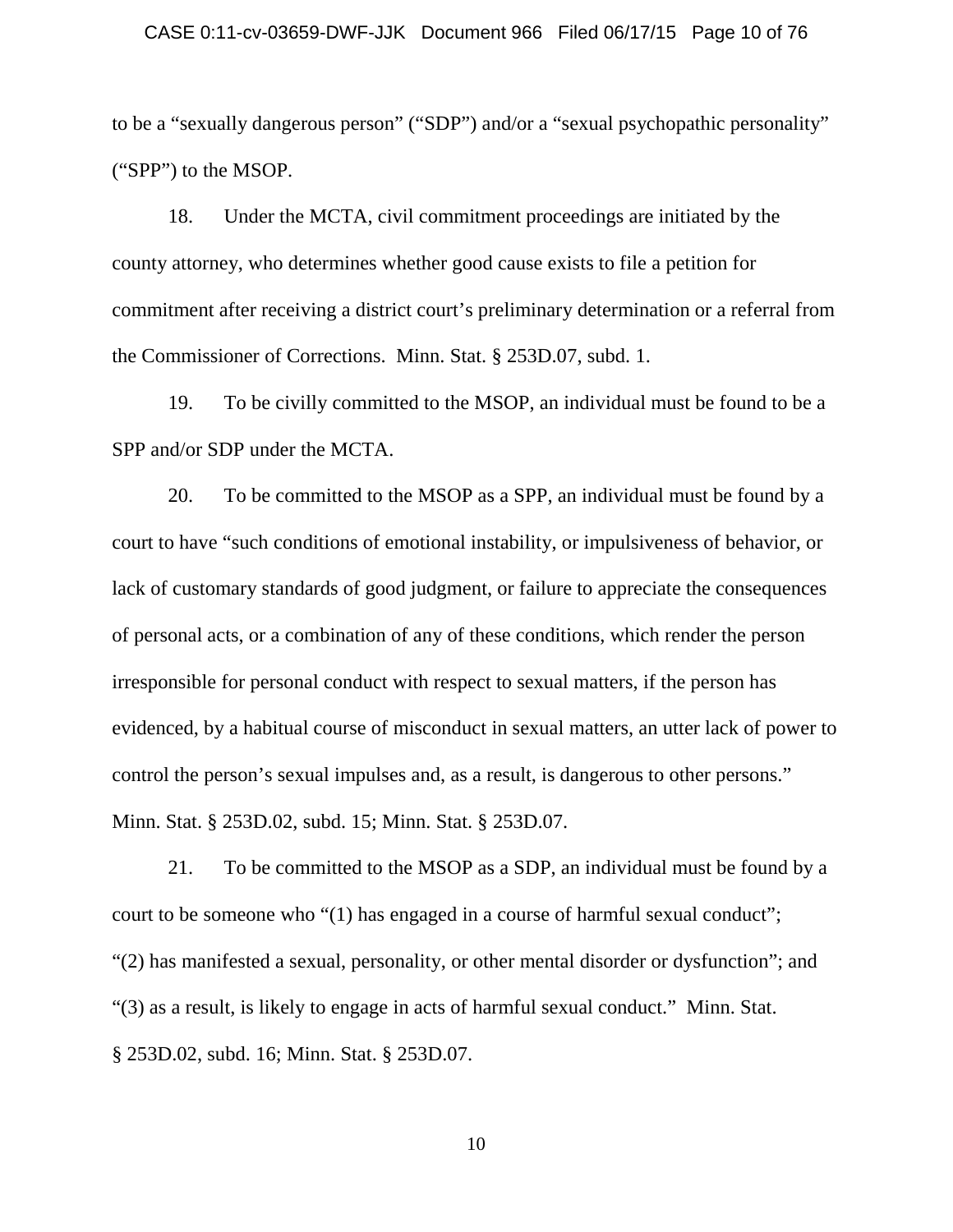### CASE 0:11-cv-03659-DWF-JJK Document 966 Filed 06/17/15 Page 11 of 76

22. If a court finds that an individual is a SPP and/or SDP, "the court shall commit the person to a secure treatment facility unless the person establishes by clear and convincing evidence that a less restrictive treatment program is available, is willing to accept the [person] under commitment, and is consistent with the person's treatment needs and the requirements of public safety." Minn. Stat. § 253D.07, subd. 3.

23. The Commissioner of DHS is vested with the authority to maintain the program, which "shall provide specialized sex offender assessment, diagnosis, care, treatment, supervision, and other services to civilly committed sex offenders," including "specialized programs at secure facilities," "consultative services, aftercare services, community-based services and programs, transition services, or other services consistent with the mission of the Department of Human Services." Minn. Stat. § 246B.02.

24. Following the enactment of the MCTA in 1994, several civilly committed individuals under the newly-enacted legislation challenged the statute's constitutionality. For example, Dennis Darol Linehan, who was subject to commitment under the new law, appealed the state court's commitment order on constitutional grounds. At the time of these challenges, the state represented to the courts that the MSOP was an approximately thirty-two-month program for "model patients."

25. However, the MSOP has developed into indefinite and lifetime detention. Since the program's inception in 1994, no committed individual has ever been fully discharged from the MSOP, and only three committed individuals have ever been provisionally discharged from the MSOP. By contrast, Wisconsin has fully discharged 118 individuals and placed approximately 135 individuals on supervised release since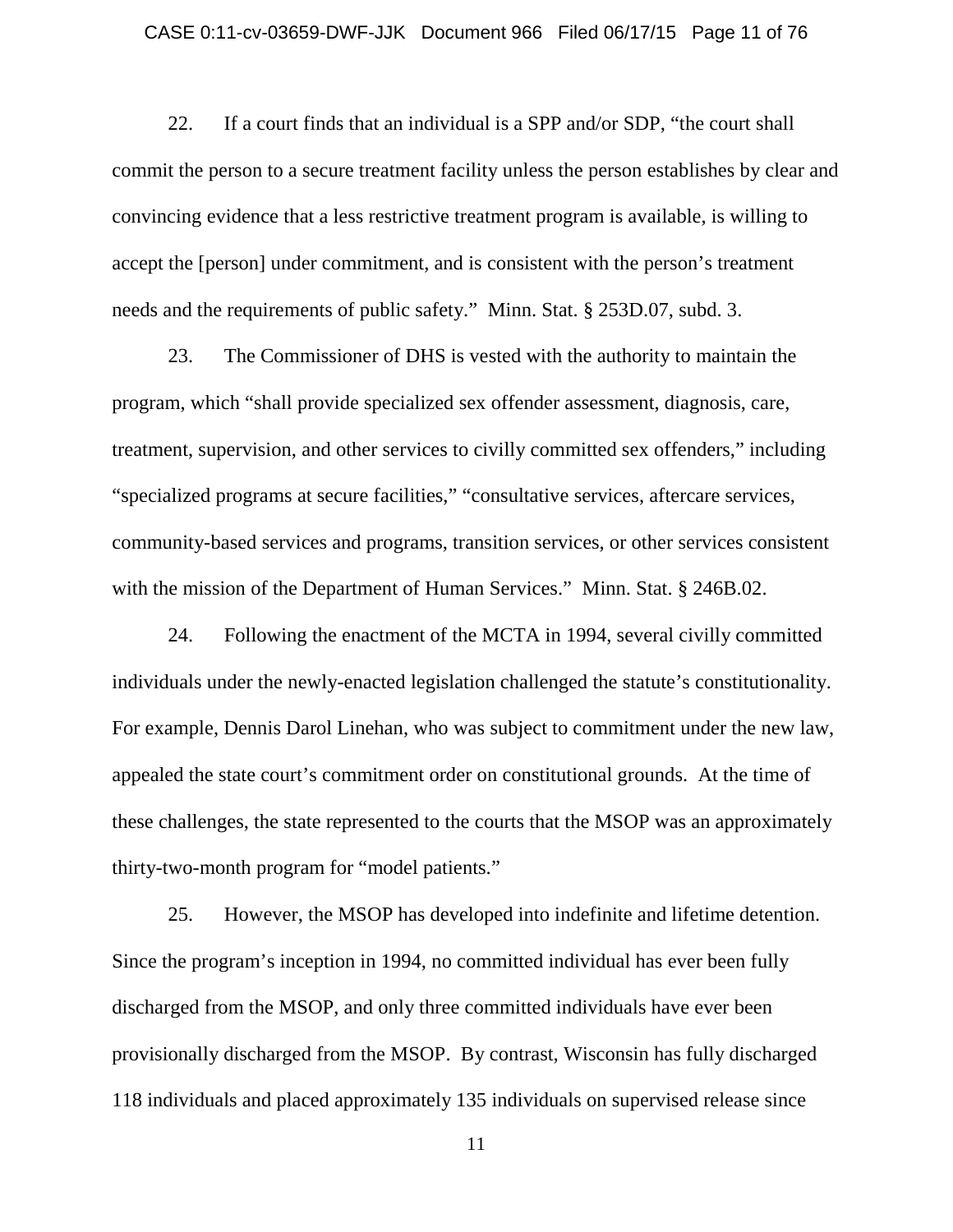### CASE 0:11-cv-03659-DWF-JJK Document 966 Filed 06/17/15 Page 12 of 76

1994. New York has fully discharged 30 individuals—without any recidivism incidents, placed 125 individuals on strict and intensive supervision and treatment ("SIST") upon their initial commitment, and transferred 64 individuals from secure facilities to SIST.

26. Minnesota presently has the lowest rate of release from commitment in the nation.

27. Since the MCTA's enactment in 1994, the number of civilly committed sex offenders in Minnesota has grown significantly. The total number of civilly committed sex offenders in Minnesota has grown from less than 30 in 1990, to 575 in 2010, to a current count of approximately 714. From 2000 to 2010, the civilly committed population in Minnesota grew nearly fourfold. The state projects that the number of civilly committed sex offenders will grow to 1,215 by 2022.

28. Minnesota presently has the highest per-capita population of civilly committed sex offenders in the nation.

29. The rate of commitment in Minnesota is 128.6 per million, the rate of commitment in North Dakota is 77.8 per million, and the rate of commitment in New York is 15 per million. The rate of commitment in Minnesota is significantly higher than the rate of commitment in Wisconsin, which is demographically similar to Minnesota.

30. A significant increase in commitment and referral rates followed the abduction and murder of Dru Sjodin in late 2003. Johnston credibly testified that the MSOP experienced a "tremendous growth" in early 2004 following the Dru Sjodin tragedy, which caused the treatment program to expand "at an enormous rate." Hébert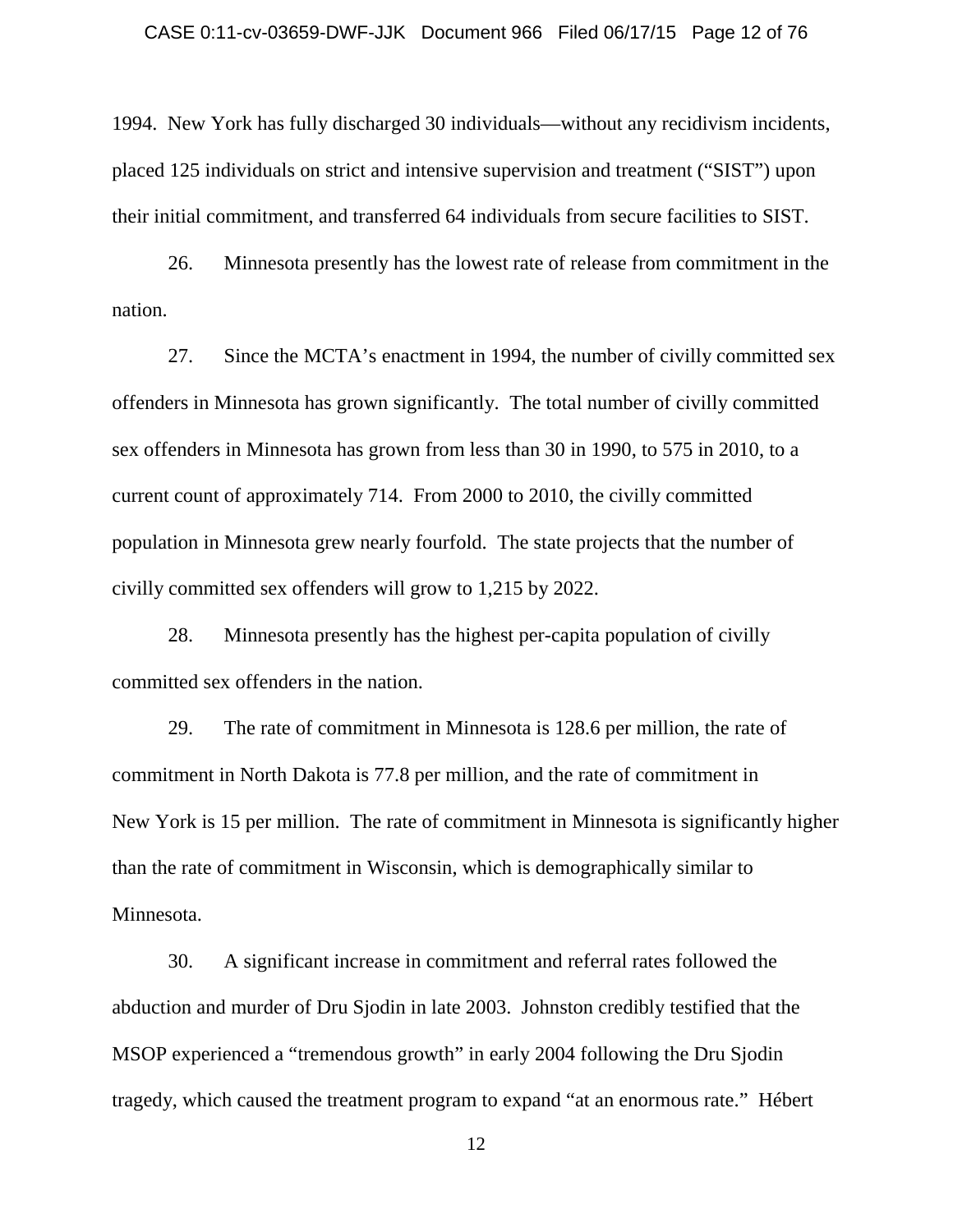#### CASE 0:11-cv-03659-DWF-JJK Document 966 Filed 06/17/15 Page 13 of 76

credibly testified that the MSOP received over 200 referrals in one month alone in 2003, followed by hundreds of referrals in subsequent months and years. Benson credibly testified that the Dru Sjodin murder "had a direct and dramatic impact on the program."

31. After the Dru Sjodin tragedy, state law was amended to increase the duration of conditional release for sex offenders and to increase the conditional release options available to a state court when sentencing sex offenders.

32. Minn. Stat. § 609.3455, subd. 6 requires that, when a district court commits a first-time sex offender to the custody of the Commissioner of the Department of Corrections ("DOC"), the court shall provide that, after the offender has been released from prison, the Commissioner of the DOC shall place the offender on conditional release for ten years.

33. Minn. Stat. § 609.3455, subd. 7 requires that, when a district court commits a sex offender with two or more offenses to the custody of the Commissioner of the DOC, the court shall provide that, after the offender has been released from prison, the Commissioner of the DOC shall place the offender on conditional release for the remainder of the offender's life.

34. Minn. Stat. § 609.3455, subd. 8, and Minn. Stat. § 244.05, subd. 6 provide that conditions of release for sex offenders sentenced to prison may include successful completion of treatment and aftercare programs, random drug testing, house arrest, daily curfews, electronic surveillance, and participation in an appropriate sex offender program.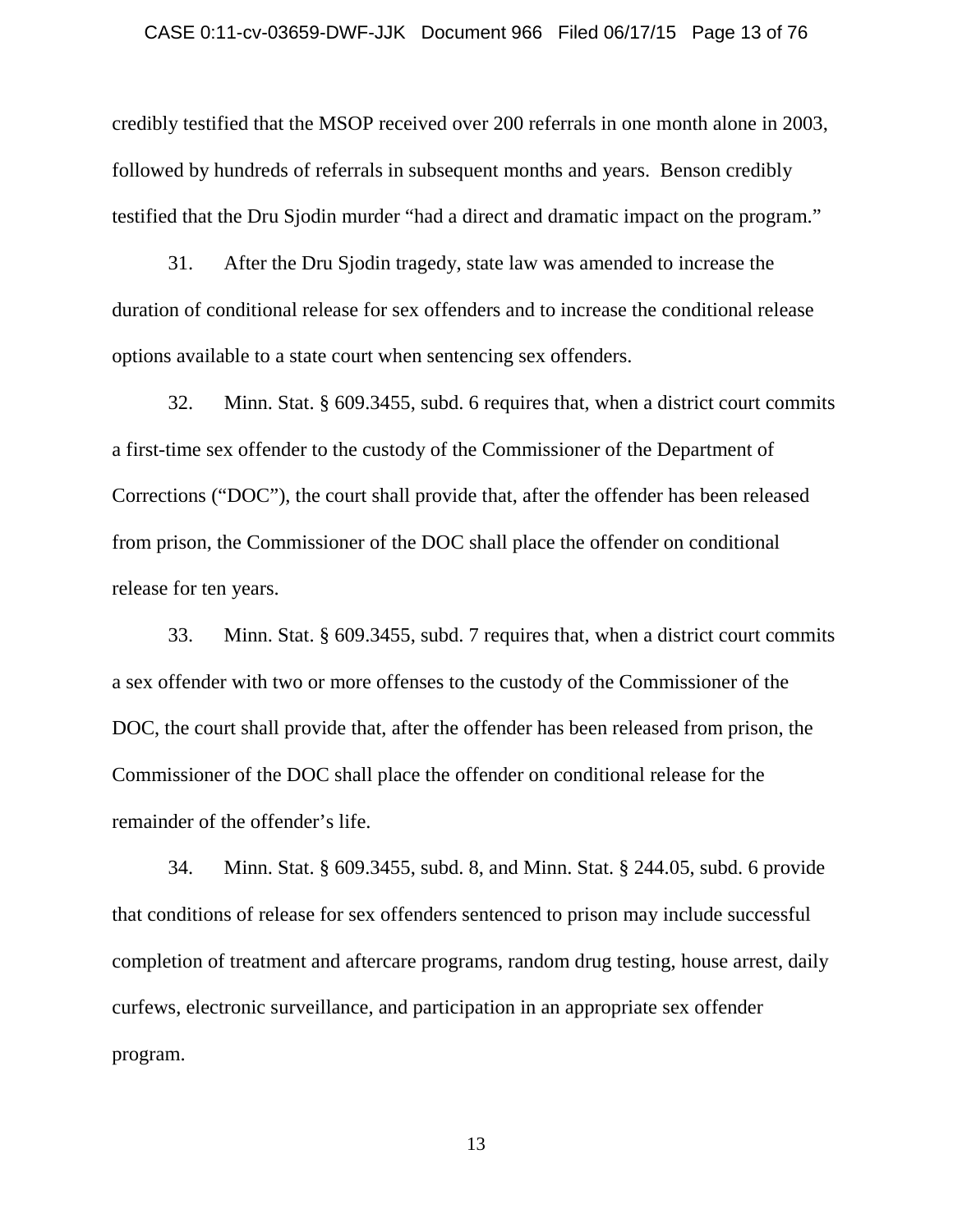#### CASE 0:11-cv-03659-DWF-JJK Document 966 Filed 06/17/15 Page 14 of 76

35. In December 2003, the DOC began to use a formal review process to identify sex offenders in Minnesota's correctional facilities for referral to civil commitment following their incarceration. Prior to December 2003, the DOC focused on identifying sex offenders who were clearly dangerous for possible commitment. Beginning in December 2003, the DOC began referring all sex offenders who the DOC believed satisfied the legal commitment standard or who the DOC believed might qualify for civil commitment to county attorneys.

36. In December 2003, the DOC referred 236 additional sex offenders to county attorneys after an extensive review of incarcerated offenders and offenders on supervised release. This increase constituted more than seventy percent of the referrals that were made in the previous thirteen years.

37. Between 2004 and 2008, the DOC made approximately 157 referrals per year, which was 6 times the referral rate between January 1991, when the DOC began reviewing sex offenders for referral to civil commitment, and November 2003. In 2009, the DOC made 114 referrals to county attorneys. Currently, the DOC refers approximately one-third of those reviewed for commitment. Every sex offender that the DOC has referred for commitment has served their full prison sentence.

38. The majority of commitments result from referrals by the DOC to county attorneys.

39. There are significant geographic variations in petition and commitment rates across the state. On average, county attorneys in the seven most populous counties in Minnesota filed commitment petitions for forty-four percent of the referrals between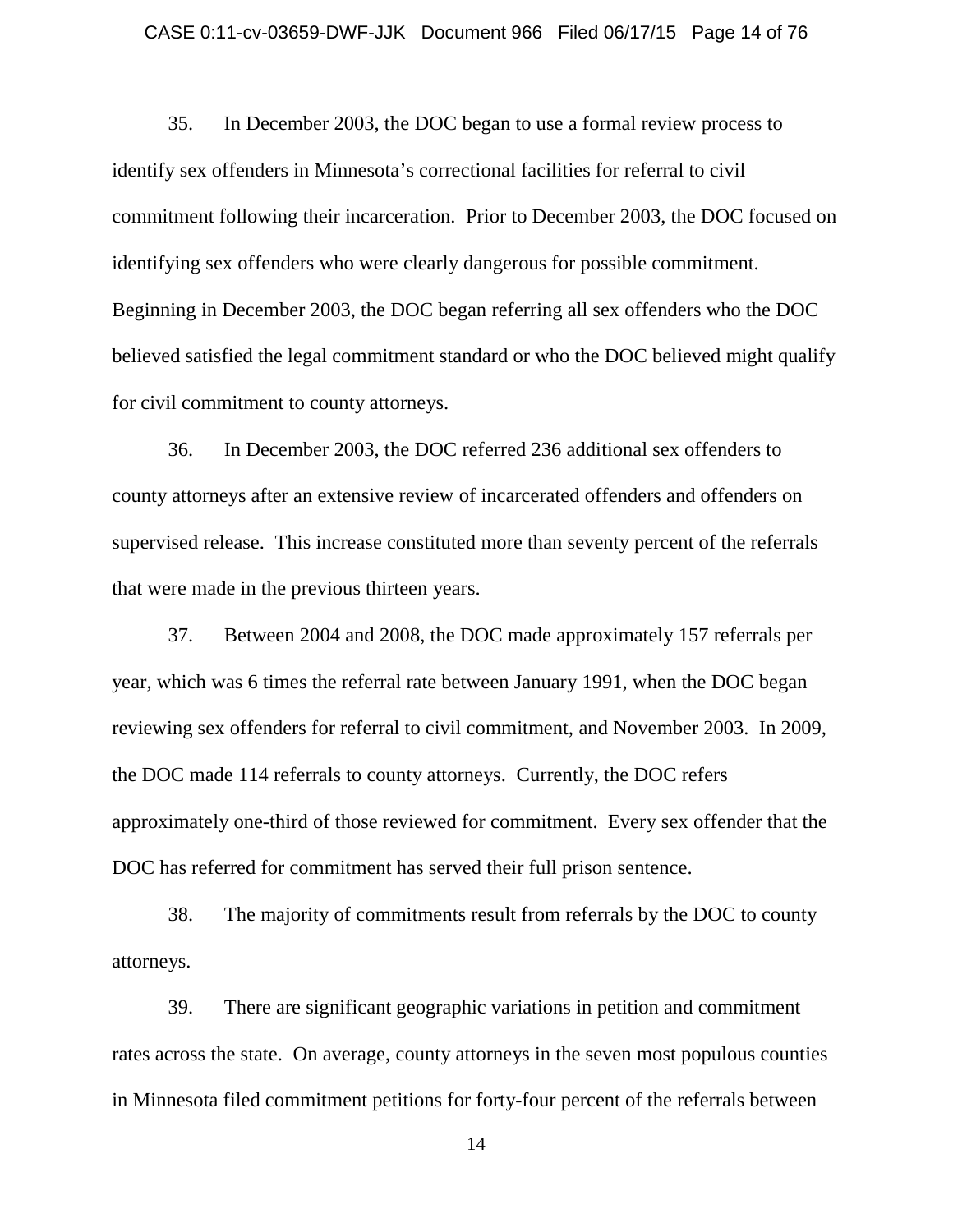1991 and 2008. Between 1991 and 2008, the commitment rates varied from thirty-four percent to sixty-seven percent among the ten judicial districts, with the lowest commitment rates in counties around northeastern Minnesota and the highest commitment rates in counties in southeastern, southwestern, west central, and northwestern Minnesota.

40. Since 1994, various evaluators have published reports that are critical of the state's civil commitment system, the MCTA, and the MSOP's treatment program structure. The Governor's Commission on Sex Offender Policy ("Governor's Commission")<sup> $\perp$ </sup> issued a report in January 2005 recommending, among other things, the transfer of the screening process of sex offenders for possible civil commitment to an independent panel and the establishment of a continuum of treatment options. The Office of the Legislative Auditor for the State of Minnesota ("OLA") issued a report in March 2011 ("OLA Report") recommending numerous changes to the civil commitment statutory scheme as well as to the MSOP, including revising statutory commitment standards and creating lower cost, reasonable alternatives to commitment at high-security facilities. The Sex Offender Civil Commitment Advisory Task Force ("Task Force")<sup>[2](#page-14-1)</sup>

<span id="page-14-0"></span><sup>&</sup>lt;sup>1</sup> The Governor's Commission consisted of twelve individuals appointed by Governor Tim Pawlenty to focus on current and best practices relating to sentencing, supervision, commitment, healthcare services, and registration of sex offenders.

<span id="page-14-1"></span><sup>&</sup>lt;sup>2</sup> The Task Force was established pursuant to the Court's August 15, 2012 Order requiring the Commissioner of DHS to establish a fifteen-member advisory task force to examine and recommend legislative proposals to the Commissioner of DHS on topics related to the civil commitment process, less restrictive alternative options, and standards and processes for the reduction of custody. (*See* Doc. No. 208 at 2.)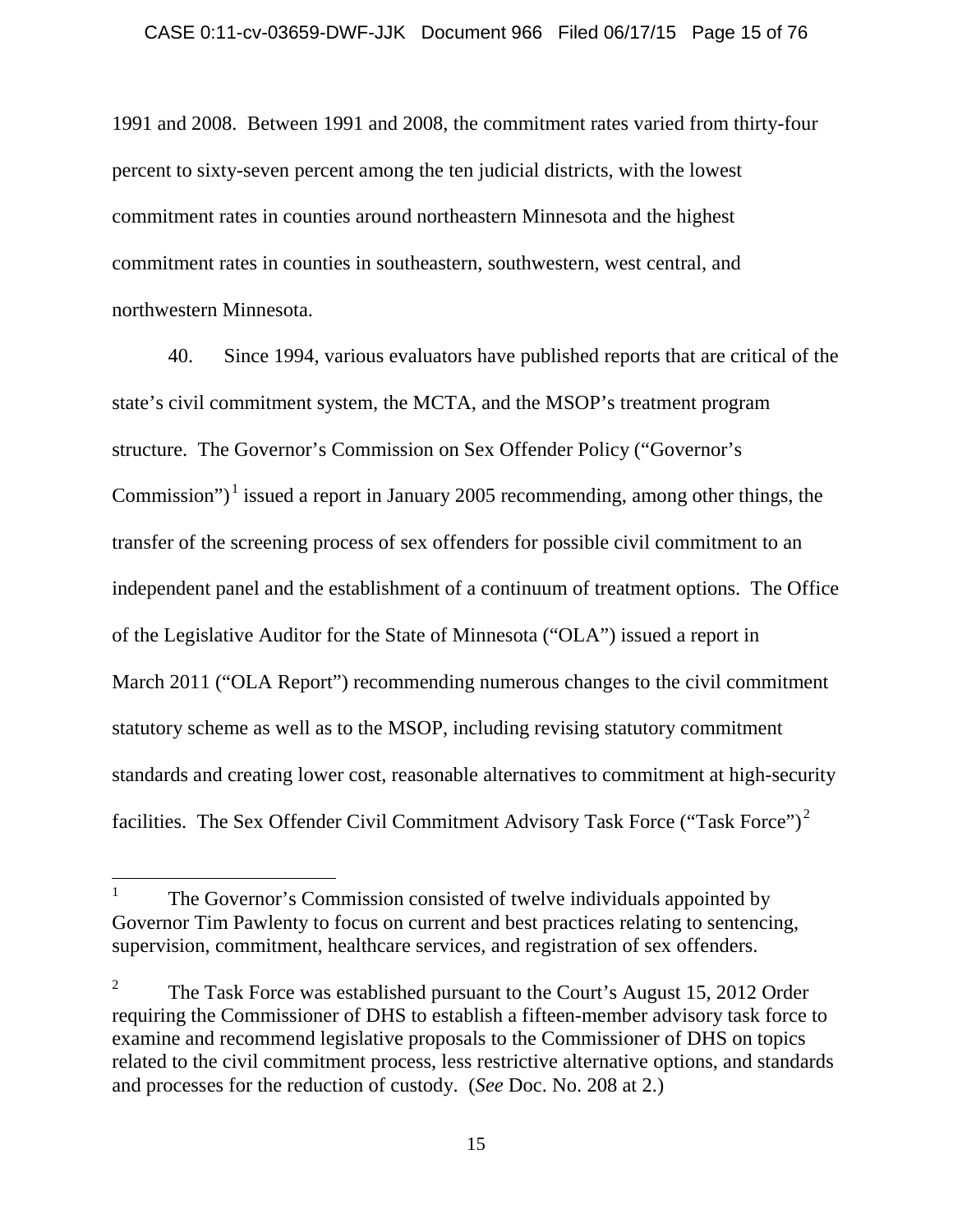recommended, among other things, that the Commissioner of DHS develop less restrictive programs throughout the state. The MSOP Program Evaluation Team  $("MPET")^3$  $("MPET")^3$  found that the MSOP's requirements for phase progression may be too stringent and recommended modification of the phase progression criteria. The Rule 706 Experts<sup>[4](#page-15-1)</sup> published reports criticizing the commitment and placement of certain committed individuals and a final report identifying problems with various aspects of the program, including the lack of periodic assessments. The MSOP Site Visit Auditors<sup>[5](#page-15-2)</sup> have issued reports every year since 2006 that have identified deficiencies in the program and statutory scheme and have included recommendations to improve the civil commitment system.

41. During the 2013-2014 legislative session, Senator Kathy Sheran introduced a bill, Senate File Number 1014, which included provisions that would have implemented

<span id="page-15-0"></span><sup>&</sup>lt;sup>3</sup> The MPET was established pursuant to the Court's November 9, 2012 Order requiring the Commissioner of DHS to create an evaluation team consisting of five qualified sex offender clinical professionals to evaluate sex offender treatment and to address possible program issues associated with phase progression. (*See* Doc. No. 275 at 2-3.) The MPET Program Evaluation team members include James Haaven ("Haaven"), Christopher Kunkle ("Kunkle"), Robert McGrath ("McGrath"), Dr. William Murphy ("Dr. Murphy"), and Dr. Jill D. Stinson ("Dr. Stinson").

<span id="page-15-1"></span><sup>&</sup>lt;sup>4</sup> On December 6, 2013, the Court appointed four experts, Dr. Naomi Freeman ("Dr. Freeman"), Deborah McCulloch ("McCulloch"), Dr. Robin Wilson ("Dr. Wilson"), and Dr. Michael Miner ("Dr. Miner"), pursuant to Rule 706 of the Federal Rules of Evidence. (*See* Doc. No. 393.) The parties jointly nominated these four experts (*id.* at 1) and the parties submitted their respective proposals regarding the work of the Rule 706 Experts to the Court (*see* Doc. No. 421).

<span id="page-15-2"></span><sup>&</sup>lt;sup>5</sup> The Site Visit Auditors, Haaven, McGrath, and Dr. Murphy, were hired by the MSOP to review and evaluate its treatment program.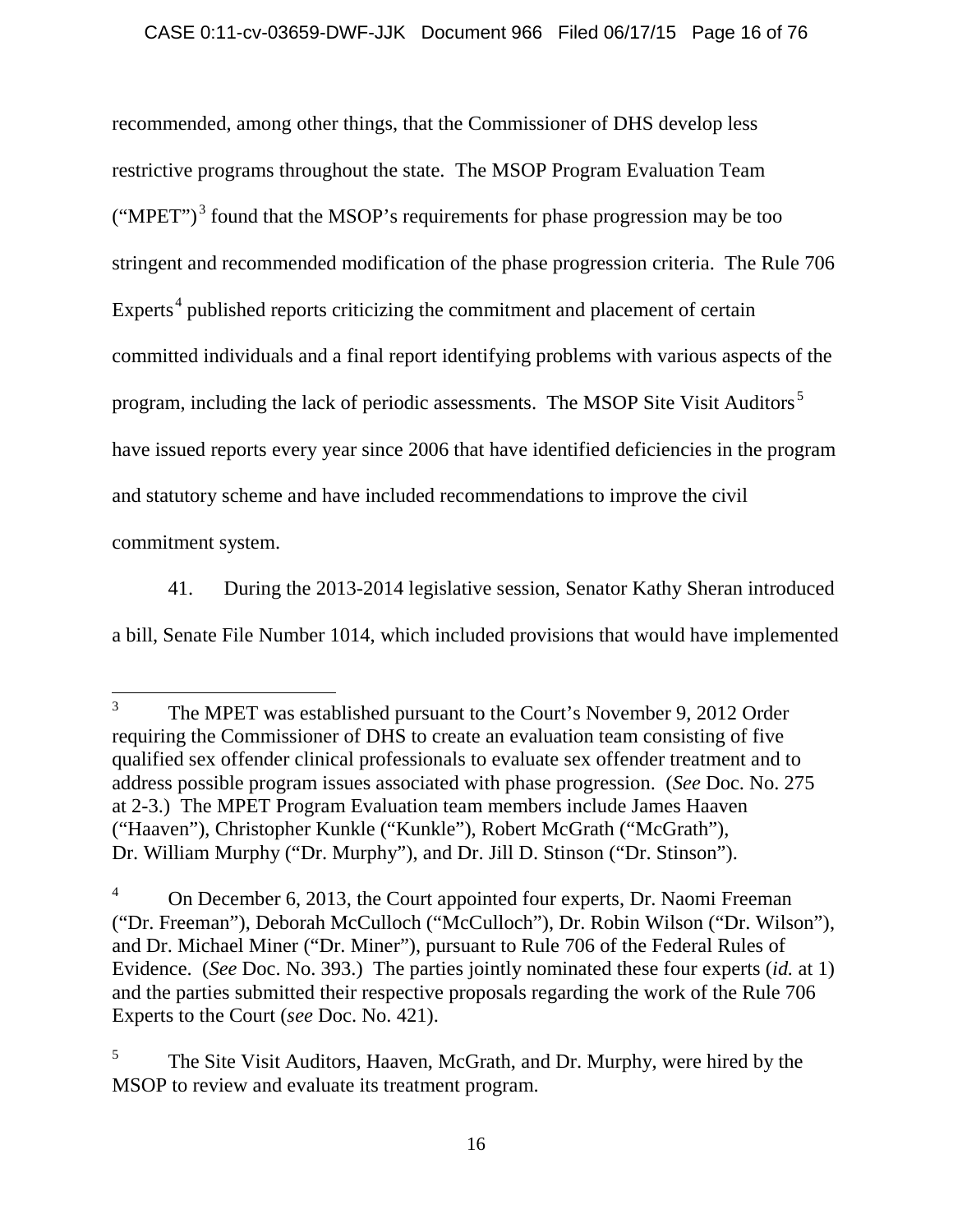### CASE 0:11-cv-03659-DWF-JJK Document 966 Filed 06/17/15 Page 17 of 76

certain recommendations by the Task Force. Although the bill passed the Senate on May 14, 2013, the bill did not become law because the companion bill that was introduced by Representative Tina Liebling in the House of Representatives, House File Number 1139, did not pass the House.

42. During the 2015-2016 legislative session, Senator Kathy Sheran, Senator Tony Lourey, and Senator Ron Latz introduced a bill, Senate File Number 415, which included provisions that would have established and appropriated funding to a civil commitment screening unit to review cases and conduct evaluations; required biennial reviews; implemented a statewide sex offender civil commitment judicial panel; and established a sex offender civil commitment defense office. The bill was referred to the Senate Committee on Health, Human Services and Housing in January 2015, but did not reach the Senate floor.

## **The MSOP Facilities**

43. The MSOP provides housing for its civilly committed residents in three facilities, which include the secure treatment facility in Moose Lake, Minnesota; the secure treatment facility in St. Peter, Minnesota; and the Community Preparation Services ("CPS"), which is located on the St. Peter site outside of the secure perimeter.

44. The Moose Lake facility is the most restrictive facility and CPS is the least restrictive facility.

45. The St. Peter facility is designated for committed individuals in later stages of treatment and for individuals with special needs, such as individuals with cognitive disabilities, individuals with severe mental illness, or vulnerable adults. Approximately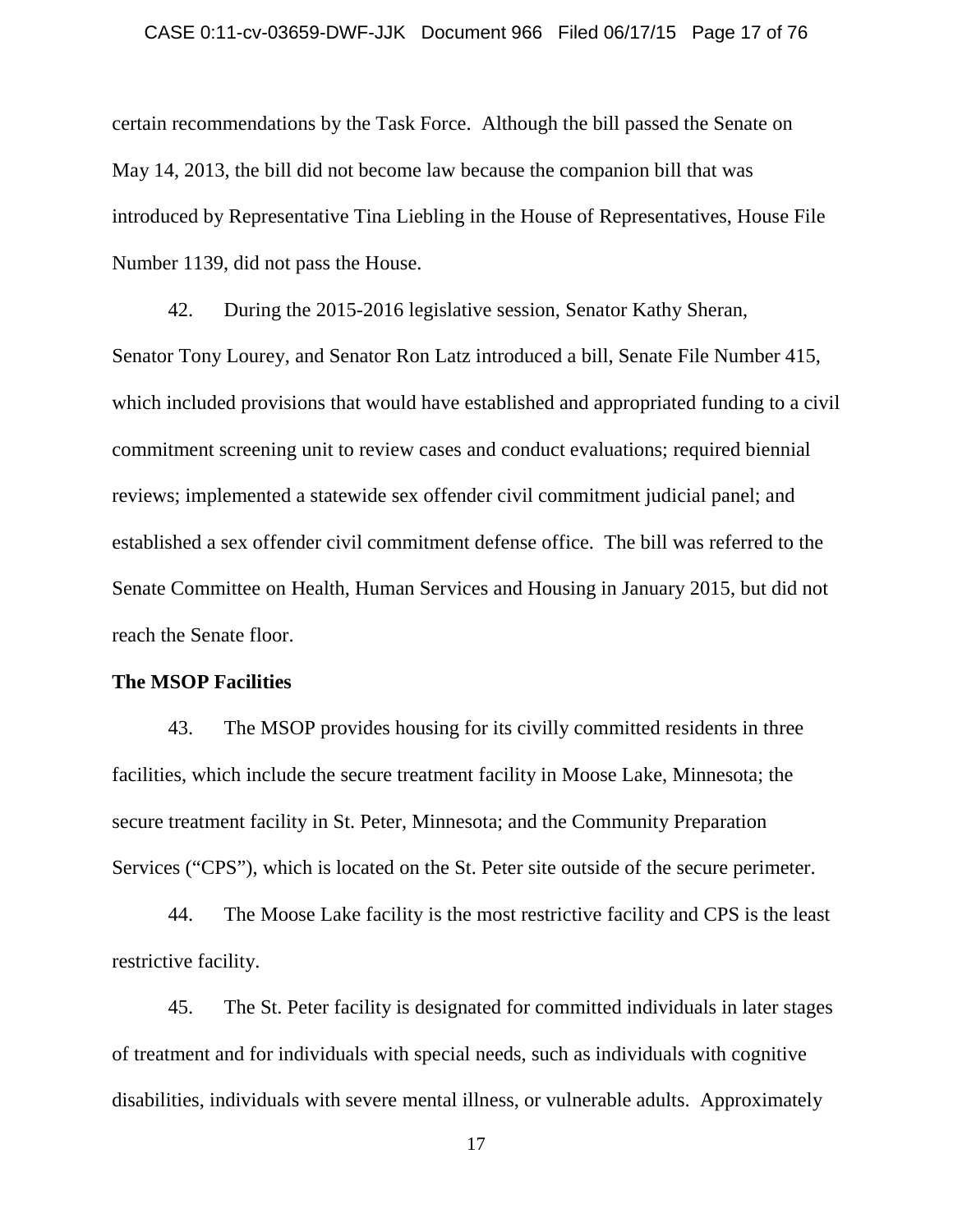257 committed individuals currently reside within the secure perimeter of the St. Peter facility.

46. The CPS facility currently has a thirty-eight bed capacity limit. Approximately thirty-two committed individuals currently reside at CPS. This is a significant increase from the six CPS residents in 2010, eight CPS residents in 2011, and nine CPS residents in 2012.

47. As a result of the limited bed capacity at the CPS facility, committed individuals have had to wait for beds to become available before being transferred to CPS from the more restrictive facilities at the MSOP. Dr. Elizabeth Barbo ("Dr. Barbo"), the MSOP Reintegration Director, credibly testified that there have been individuals who have been transferred to CPS who have had to wait due to a lack of bed space at the CPS facility.

48. Since the commencement of this lawsuit in 2011, the MSOP has started constructing a new facility, akin to CPS, with an additional thirty beds. Construction on the new building is projected to be completed by July 1, 2015. Dr. Barbo credibly testified that once construction on the new building is complete, CPS will have fifty-three licensed beds in total.

49. Committed individuals to the MSOP cannot be initially placed at the CPS facility. Dr. Barbo credibly testified that CPS is not available to a newly-committed individual in Minnesota.

50. Minnesota is one of two states that have reported providing housing for its female civilly committed residents in the same facility as its male civilly committed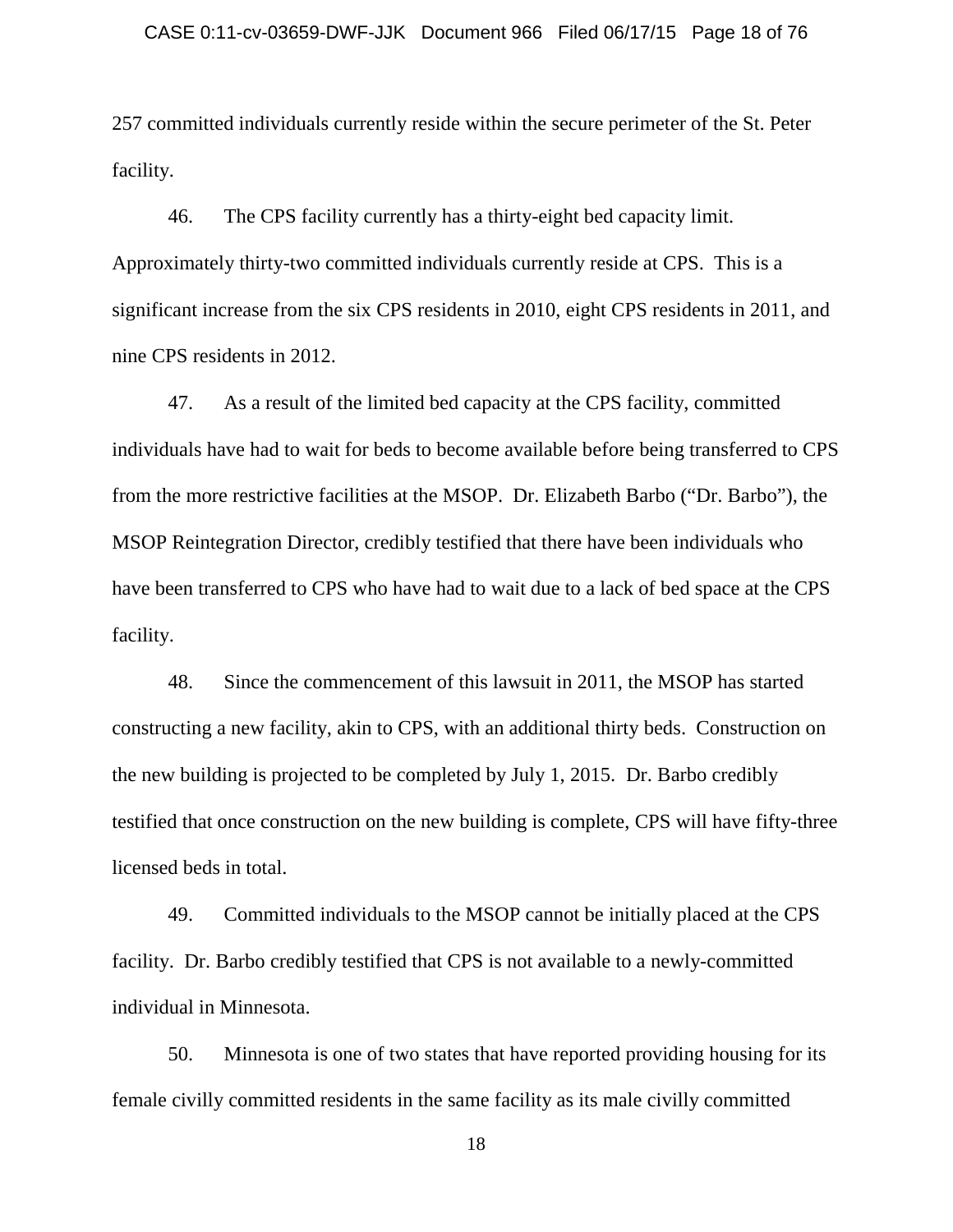residents. Currently, one female, Rhonda Bailey ("Bailey"), resides at the MSOP's St. Peter facility in a unit with twenty-two male civilly committed residents. Although Bailey has been committed to the MSOP since 1993 and has been housed at the St. Peter facility with all males since 2008, the Site Visit Auditors did not know that Bailey was housed with all men prior to 2014. Until recently, Bailey was receiving group therapy with all men and was denied recommended eye movement desensitization and reprocessing treatment. Despite the Rule 706 Experts' June 4, 2014 report and recommendation that Bailey be transferred or provisionally discharged from the MSOP to a supervised treatment setting, and Plaintiffs' motion to transfer Bailey to an appropriate treatment facility, the MSOP has not taken any steps to implement these recommendations. Dr. Haley Fox ("Dr. Fox"), Clinical Director of the MSOP St. Peter facility, credibly testified that it would be optimal if Bailey were placed in a different facility. Dr. Fox further credibly testified that the MSOP has the ability to contract with both in-state and out-of-state facilities to place Bailey in another setting.

51. The evidence clearly establishes that hopelessness pervades the environment at the MSOP, and that there is an emotional climate of despair among the facilities' residents, particularly among residents at the Moose Lake facility. Bolte, Karsjens, Foster, and Eric Terhaar ("Terhaar"), <sup>[6](#page-18-0)</sup> offered compelling testimony regarding

<span id="page-18-0"></span> <sup>6</sup> Bolte and Terhaar are only two of the sixty-seven committed individuals at the MSOP with no adult convictions ("juvenile-only offenders"). Bolte was civilly committed to the MSOP in June 2006 when he was nineteen years old. Terhaar was civilly committed to the MSOP in January 2009 when he was nineteen years old. On (Footnote Continued on Next Page)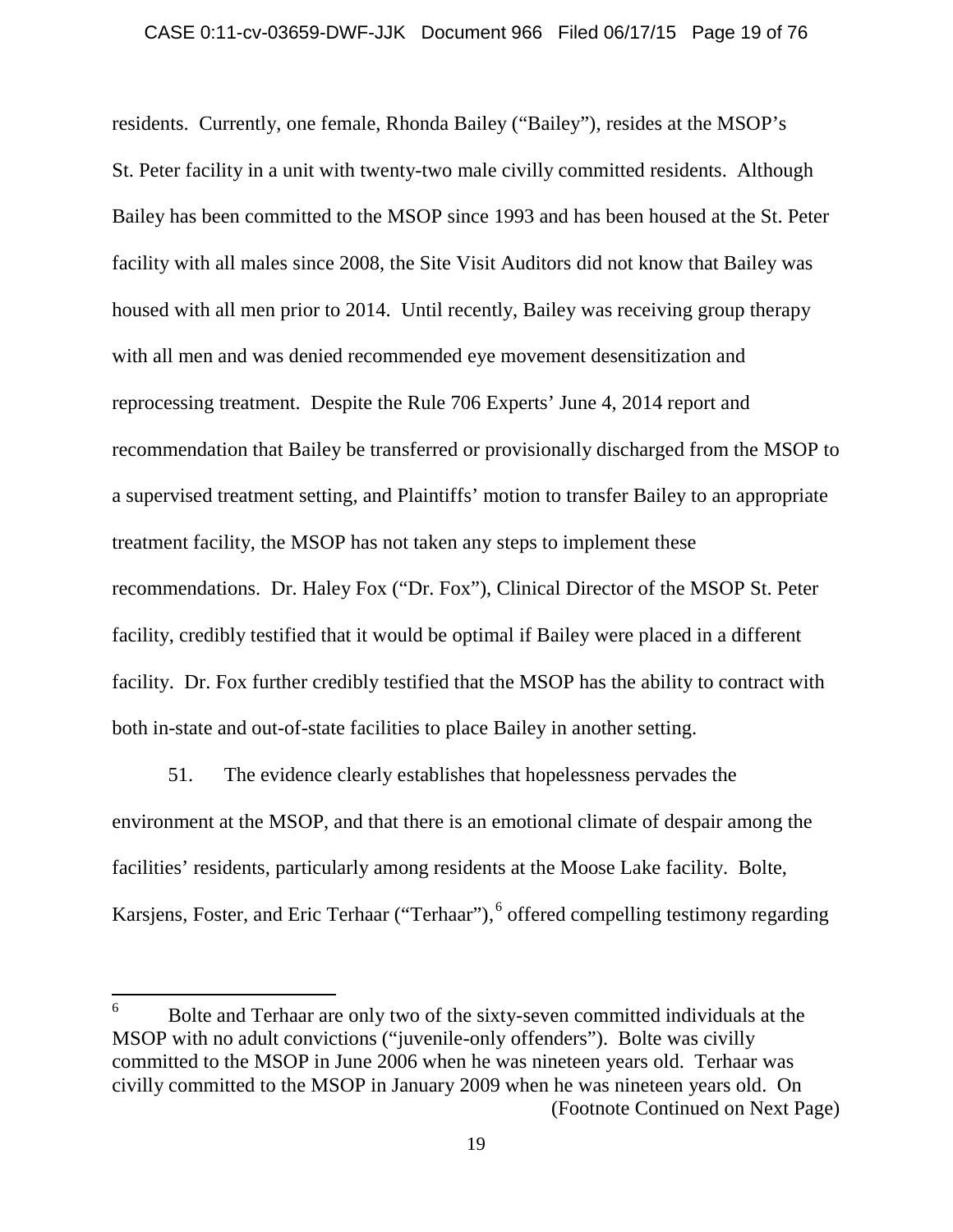## CASE 0:11-cv-03659-DWF-JJK Document 966 Filed 06/17/15 Page 20 of 76

the "hopeless environment" at the MSOP. Bolte credibly testified that he is "[e]xtremely hopeless" because he believes that "the only way to get out is to die." Foster credibly testified that he does not want to move from the Moose Lake facility to the St. Peter facility and progress in treatment because he is more likely to see his ten-year-old son, who lives near the Moose Lake facility, while in Phase II at Moose Lake than if he moved to St. Peter and lingered in Phase III for years. Dr. Freeman corroborated that many individuals in CPS expressed severe hopelessness. Terrance Ulrich ("Ulrich"), a Senior Clinician at the MSOP Moose Lake facility, agreed that there is a perception among committed individuals that they will never be discharged from the MSOP and that "they might die in the facility." Ronda White ("White"), a Treatment Psychologist at the MSOP Moose Lake facility, offered persuasive testimony that working at the facility can be difficult "because of the hopelessness."

52. As of July 1, 2014, the cost of confining committed individuals at the MSOP was approximately \$124,465 per resident per year. This cost is at least three times the cost of incarcerating an inmate at a Minnesota correctional facility.

53. There is no alternative placement option to allow individuals to be placed in a less restrictive facility at the time of their initial commitment to the MSOP. Dr. Fox credibly testified that the only facilities in which individuals can be placed at the beginning of their commitment are the secure facilities at Moose Lake and St. Peter.

 $\overline{a}$ 

<sup>(</sup>Footnote Continued From Previous Page)

May 18, 2014, the Rule 706 Experts issued a report recommending Terhaar's full discharge from the MSOP.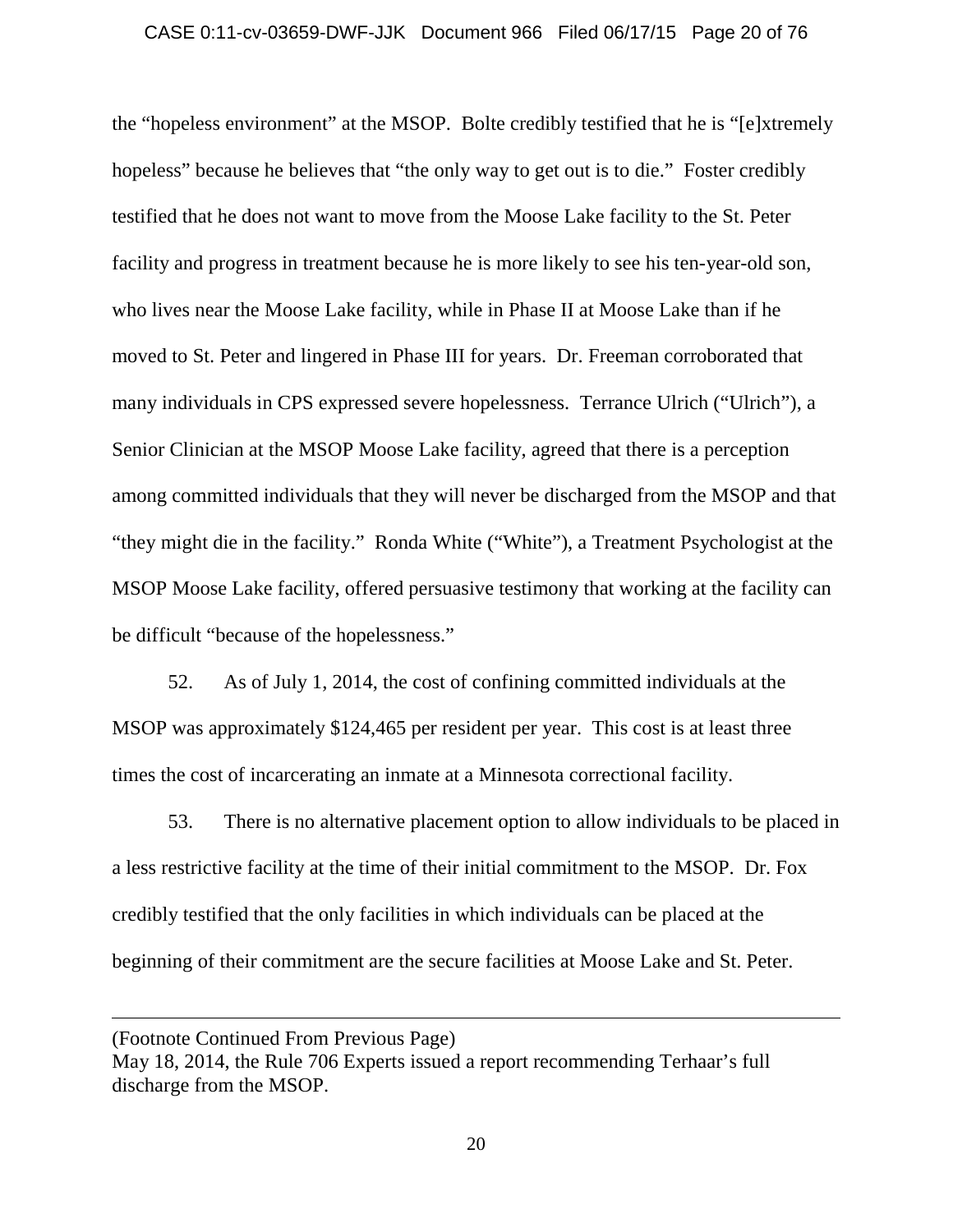Sue Persons ("Persons"), former Associate Clinical Director of the MSOP, confirmed that the MSOP lacks less restrictive options, such as halfway houses, for committed individuals at the MSOP. This lack of less restrictive facilities and programs undermines the MCTA's provision allowing a committing court to consider placing an individual at a less restrictive alternative.

54. It is undisputed that there are civilly committed individuals at the MSOP who could be safely placed in the community or in less restrictive facilities. McCulloch credibly testified that there are individuals at both the Moose Lake and St. Peter facilities who could be treated in a less restrictive environment. Similarly, Dr. Nicole Elsen ("Dr. Elsen"), Clinical Supervisor of the MSOP St. Peter facility, James Berg ("Berg"), Associate Clinical Director of the MSOP, Ulrich, Benson, Persons, Peter Puffer ("Puffer"), Clinical Director of the MSOP Moose Lake facility, Hébert, Johnston, Anne Barry ("Deputy Commissioner Barry"), Deputy Commissioner of DHS Direct Care and Treatment, and Dr. Fox, all credibly testified that there are committed individuals at the MSOP, including some of the sixty-seven juvenile-only offenders at the MSOP, who could be treated safely in a less secure facility.

55. The Task Force recommended that the Commissioner of DHS develop less restrictive programs throughout the state. The Task Force recommended that less restrictive facilities be designed to serve both those who are already civilly committed to secure facilities as well as those who are subsequently civilly committed to the MSOP.

56. In recent years, DHS attempted to provide less restrictive placement options for civilly committed individuals at the MSOP. In September 2013,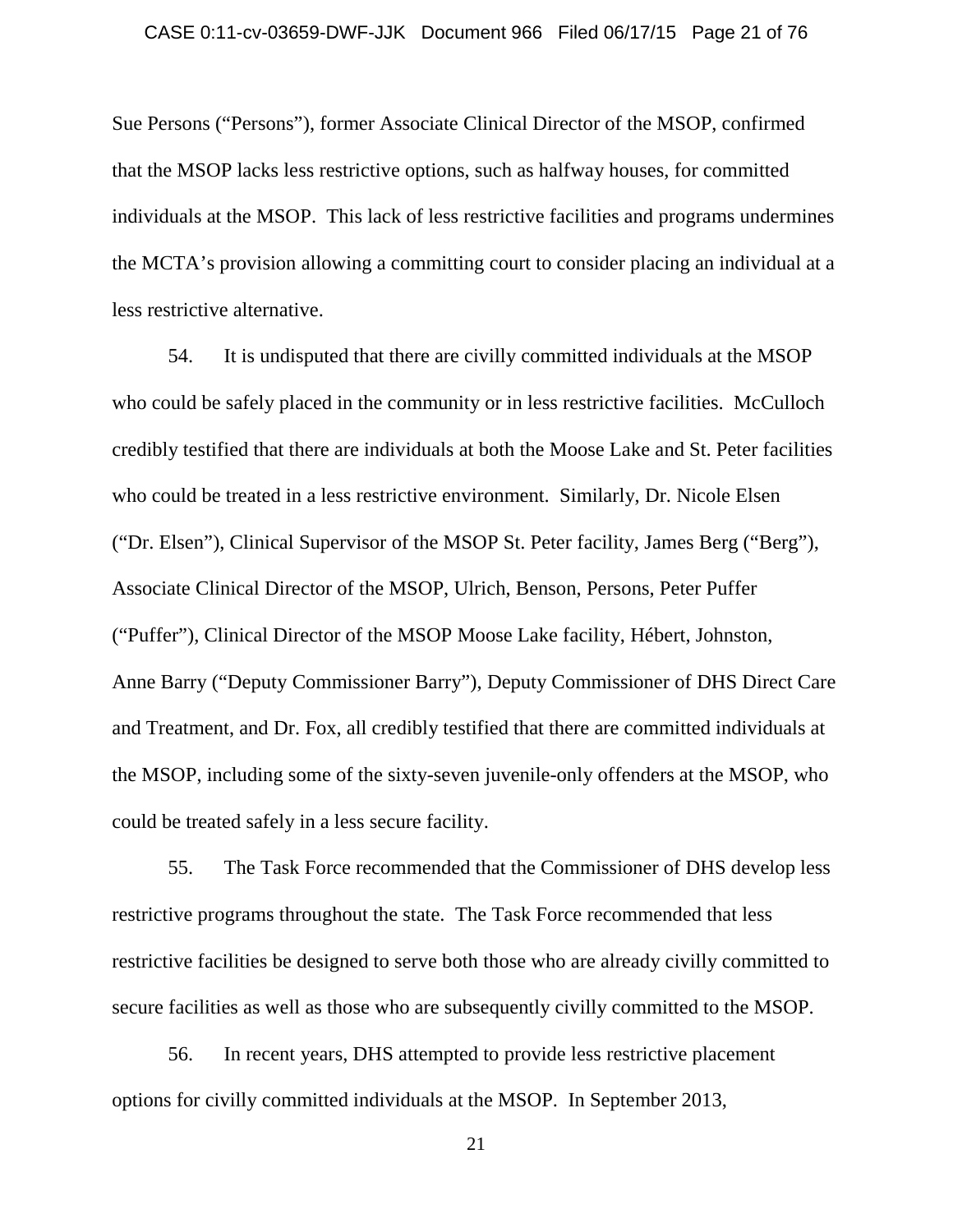## CASE 0:11-cv-03659-DWF-JJK Document 966 Filed 06/17/15 Page 22 of 76

Commissioner Jesson sent a letter to the Minnesota Legislature identifying committed individuals at the MSOP who could be transferred to an existing DHS site in Cambridge, Minnesota. Commissioner Jesson expected the facility to become available to the MSOP in 2014. Commissioner Jesson credibly testified that she planned to transform the Cambridge facility to become a less restrictive alternative for individuals committed as sex offenders. However, those efforts were halted by Governor Dayton's November 2013 letter. In that letter, Governor Dayton directed Commissioner Jesson to suspend DHS' plans to transfer any sex offenders to a less restrictive facility such as Cambridge until: (1) the Task Force issued its findings and recommendations; (2) the legislature had the opportunity to review existing statutes and make any necessary revisions; and (3) the legislature and the Governor's Administration have agreed to and provided sufficient funding for the additional facilities, programs, and staff necessary for the program's successful implementation.

57. The Task Force issued its final findings and recommendations on December 2, 2013. After the 2013-2014 legislative session, Minnesota renewed efforts to create less restrictive alternatives that could be used to relocate individuals committed to the MSOP. Commissioner Jesson credibly testified that DHS recently entered into third-party contracts to allow committed individuals to be placed outside of the current facilities in Moose Lake and St. Peter. Dr. Barbo credibly testified that the MSOP entered into approximately fifteen contracts for transitioning housing and adult foster care or treatment services. Despite this, there are currently only a very limited number of beds available in the MSOP's contracted alternative placement options. Outside of CPS,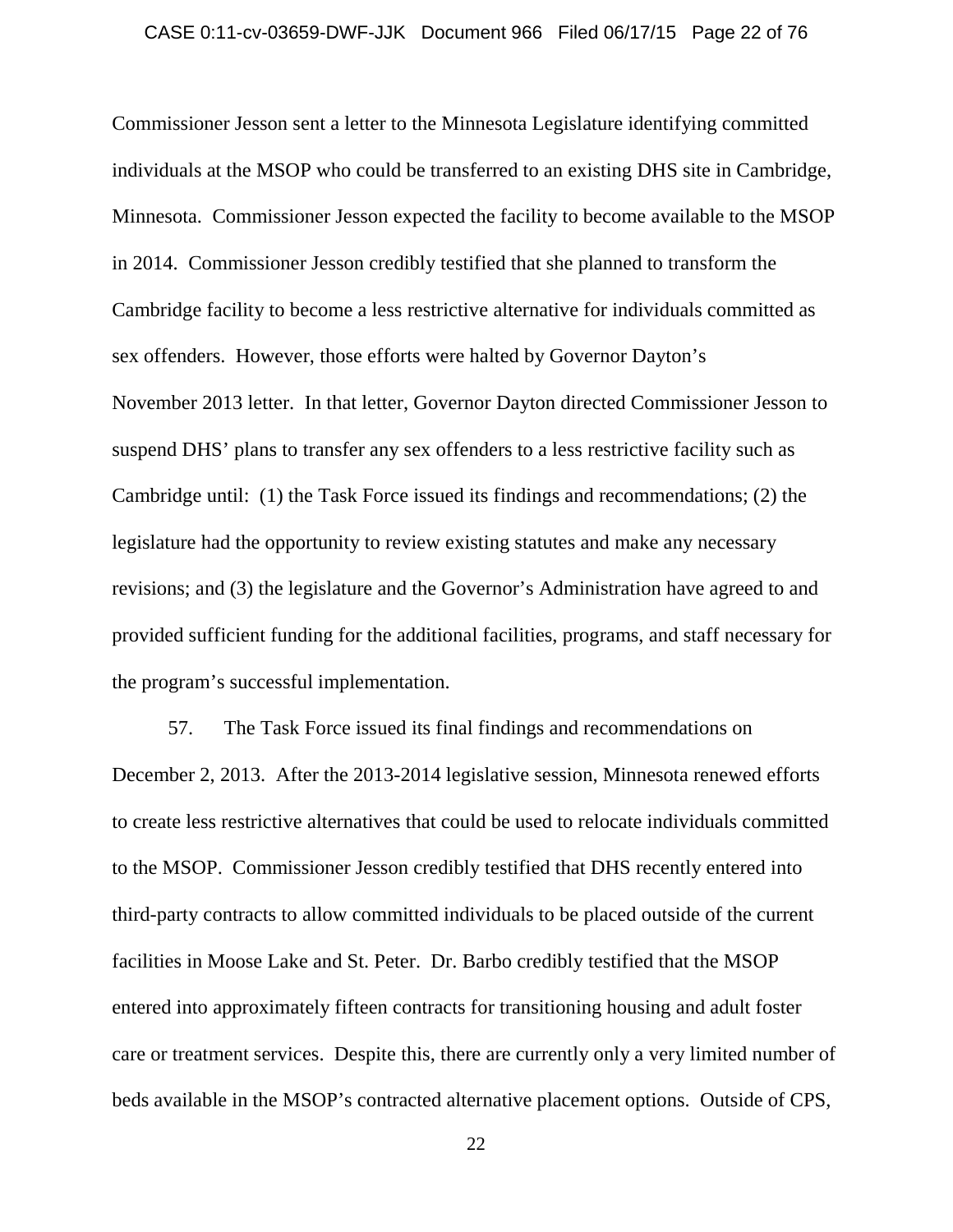### CASE 0:11-cv-03659-DWF-JJK Document 966 Filed 06/17/15 Page 23 of 76

the MSOP has less than twenty beds available for less restrictive alternative placements. In addition, these contracts are only for a limited type of population at the MSOP. The MSOP does not have any contracts in place to allow vulnerable adults in the Assisted Living Unit at the MSOP to be placed in other facilities. A Class Member, Harley Morris ("Morris"), passed away while he was on hospice care at the MSOP's Moose Lake facility.

58. The evidence overwhelmingly demonstrates, as Dr. Fox concluded, that providing less restrictive confinement options would be beneficial to the State of Minnesota and the entire civil commitment system without compromising public safety.

## **The MSOP Treatment Program**

59. The MSOP Program Theory Manual, the MSOP Treatment Manual, and the MSOP Clinician's Guide describe the MSOP's program model.

60. The stated goal of the MSOP's treatment program, observed in theory but not in practice, is to treat and safely reintegrate committed individuals at the MSOP back into the community.

61. Currently, the MSOP treatment program is organized into three phases of indeterminate length.

62. The current three-phase program began in 2008 after Hébert became Executive Clinical Director of the MSOP. Prior to 2008, the MSOP used various programming over the years. Steiner credibly testified that there have been four or five clinical directors during his commitment at the MSOP, and that the MSOP's treatment program changed four or five times with each change in clinical leadership.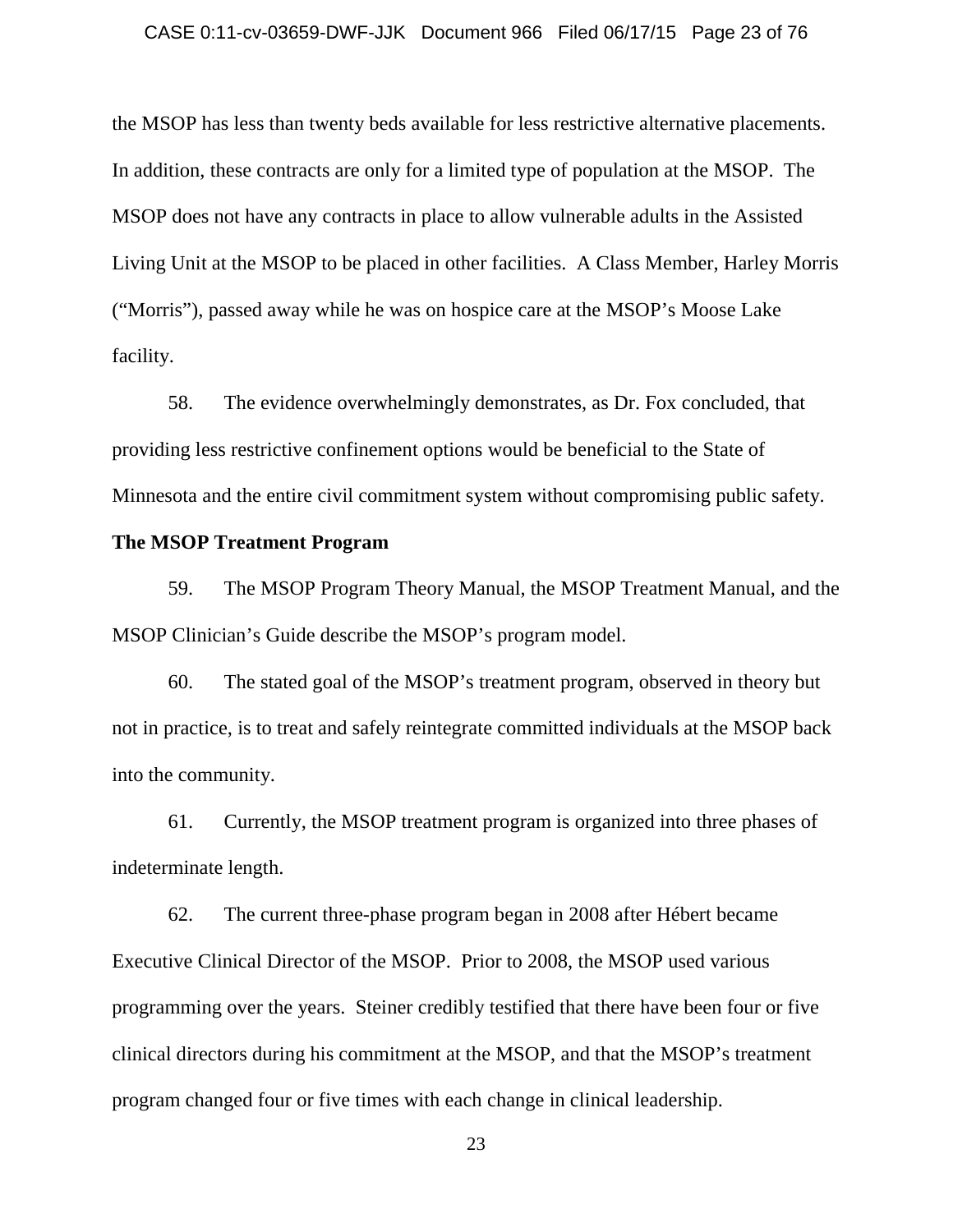#### CASE 0:11-cv-03659-DWF-JJK Document 966 Filed 06/17/15 Page 24 of 76

63. Currently, Phase I of the MSOP treatment program focuses on rule compliance, emotional regulation, and treatment engagement. In Phase I, the MSOP emphasizes learning to comply with facility rules and expectations, as well as providing an introduction to basic treatment concepts. However, in Phase I, individuals do not receive any specific sex offense related therapy.

64. Phase II focuses on identifying and addressing patterns of sexually abusive behavior and cycles. In Phase II, the MSOP emphasizes discussion and exploration of the committed individual's history of sexual offending behavior and maladaptive patterns of behavior, along with the motivations for those behaviors.

65. Phase III focuses on reintegration into the community. In Phase III, the MSOP emphasizes application of skills learned in Phase II to daily life, demonstrating utilization of pro-social coping strategies, and reintegrating back to the community.

66. Reintegration services are not available to individuals committed at the MSOP until they are in Phase III of the treatment program. Puffer, Darci Lewis ("Lewis"), a clinician at the MSOP Moose Lake facility, and Dr. Fox each credibly testified that reintegration training and services do not start until Phase III. Johnston credibly testified that the MSOP's reintegration staff does not assist committed individuals who are in Phase I or Phase II with discharge planning, which Johnston described as merely "finding an address and a place to live and putting together a supervision plan." Although Hébert credibly testified that the provisional discharge plan is "certainly more than an address," Hébert confirmed that the MSOP does not assist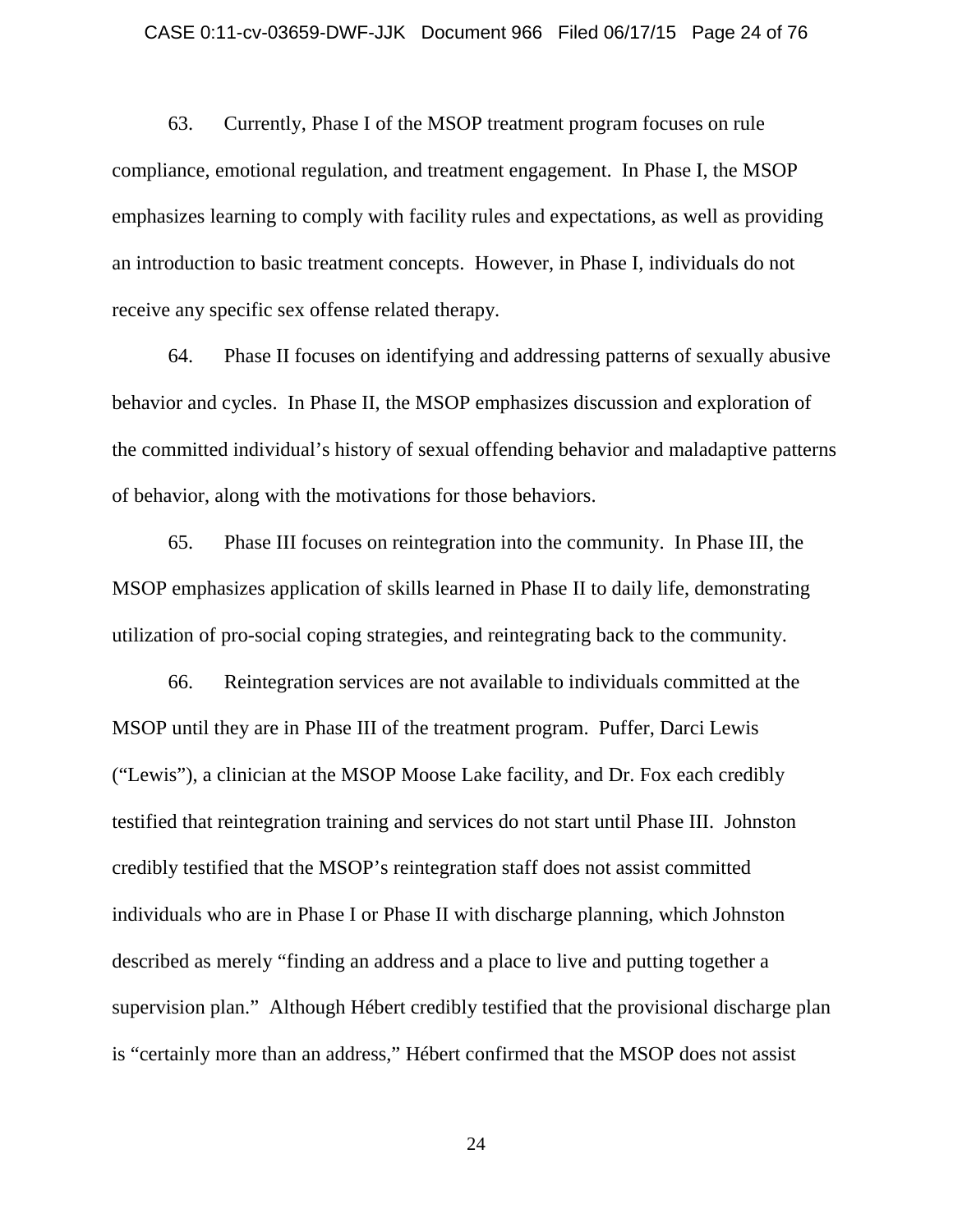### CASE 0:11-cv-03659-DWF-JJK Document 966 Filed 06/17/15 Page 25 of 76

committed individuals with finding an address as part of a provisional discharge plan when they are initially committed to the MSOP or are in an earlier treatment phase.

67. Although the MSOP's Treatment Manual states that individuals who are civilly committed at the MSOP may start treatment in other phases, virtually every offender enters the treatment program in Phase I. For example, Lewis credibly testified that all committed individuals are placed in Phase I of the treatment program at the Moose Lake facility and that she was not aware of any individuals who had started in any other phase.

68. There are no reports or assessments conducted at the time of admission to determine what phase of treatment a committed individual should be placed in at the MSOP.

69. The MSOP does not have a policy of seeking to obtain documents pertaining to a committed individual from the DOC when the DOC fails to provide them to the MSOP when a committed individual is initially placed at the MSOP. Dr. Elizabeth Peterson ("Dr. Peterson"), Treatment Assessment Unit Supervisor of the MSOP Moose Lake facility, credibly testified that whether MSOP will be able to obtain the records varies by file and that the MSOP does not always obtain all of the documents or records.

70. The MSOP does not have a practice of considering past participation in sex offender treatment when placing committed individuals into assigned treatment phases or when attempting to individualize treatment. Bolte credibly testified that he started in Phase I, even though he had participated in sex offender treatment in previous juvenile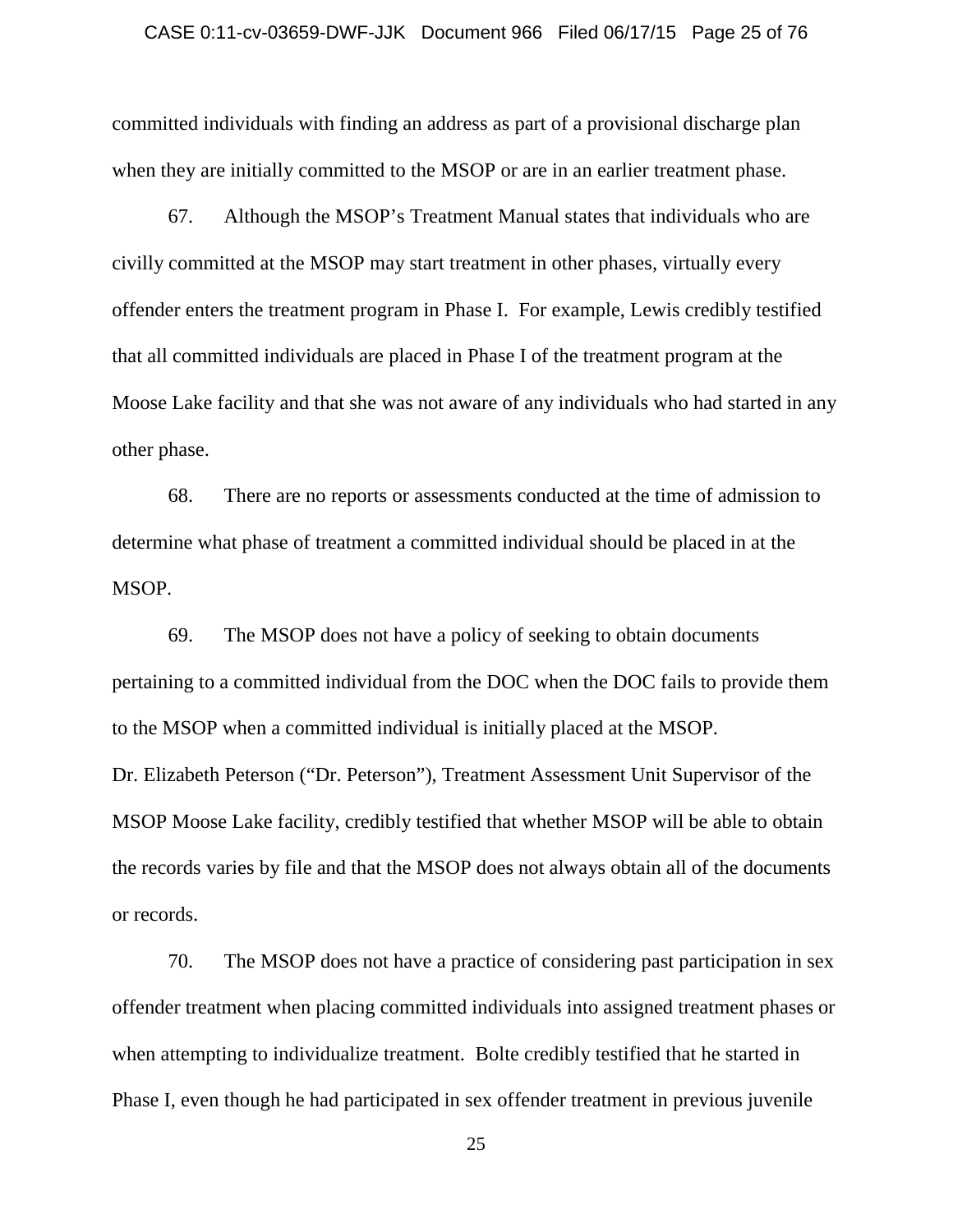placements. Thuringer credibly testified that he started in Phase I, despite completing an inpatient treatment program prior to his commitment. Puffer credibly testified that the MSOP should assess committed individuals at the MSOP who have had sex offender treatment prior to commitment to determine if they are in the correct phase of the treatment program.

71. Some committed individuals at the MSOP are not in the proper phase of treatment. The MPET reported that thirty percent of the Phase I patient files reviewed reflected that the patients were not placed in the proper phase based on the MSOP's own policies. Since receiving the MPET Report, the MSOP has not reassessed all committed individuals to determine if they are in the proper phase of treatment. In addition, the MSOP clinicians credibly testified that there are individuals who are in the wrong treatment phase. For example, Lewis credibly testified that both Steiner and Foster should have been allowed to progress to a different treatment phase and should be moved to Phase III.

72. The requirements for progression from Phase I to Phase II are: (1) two consecutive quarterly reports that indicate the individual has achieved at least satisfactory scores of three plus out of five on the Phase I Matrix factors; (2) a score of at least a two on the Matrix Factors of healthy lifestyle and life enrichment; (3) participation in a maintenance polygraph; (4) two consecutive quarters of no major Behavioral Expectation Reports; and (5) active treatment participation as evidenced by requesting group time at least fifty percent of the time in the previous quarter.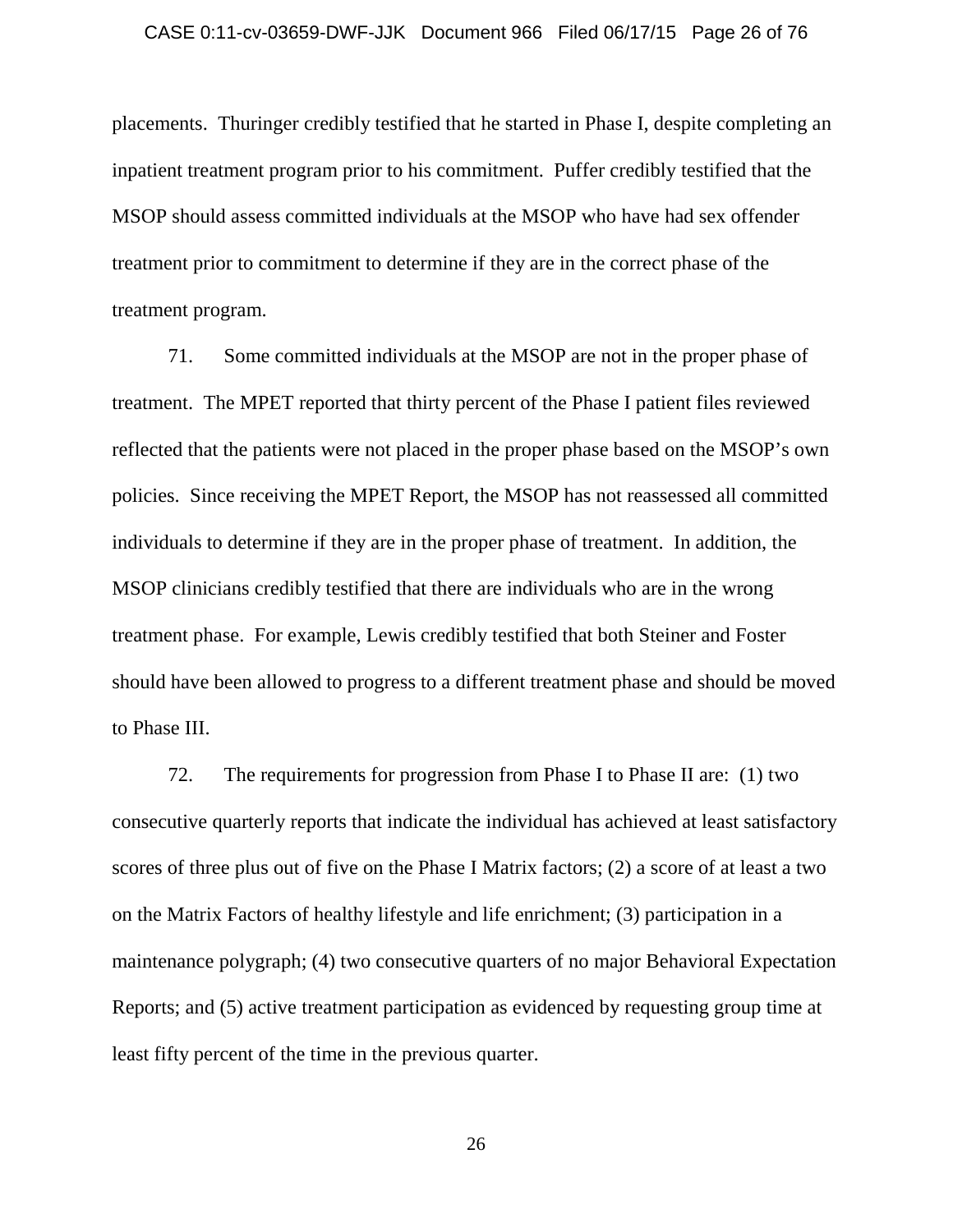## CASE 0:11-cv-03659-DWF-JJK Document 966 Filed 06/17/15 Page 27 of 76

73. The requirements for progression from Phase II to Phase III are: (1) two consecutive quarterly reports that indicate an average of four or better on each Phase II Matrix factor; (2) taking of a PPG or Abel/ABID assessment and addressing the results in treatment; (3) taking a maintenance polygraph to verify the individual's report regarding adherence to program reports; (4) taking a full disclosure polygraph to verify an agreed-upon sexual history; and (5) successfully addressing in core group, through goal presentation and discussion, the individual's offense cycle/chain, roots of offending, relapse prevention plan, and an understanding of sexual arousal patterns and a plan to manage sexual deviance.

74. The phase progression requirements apply to all committed individuals at the MSOP, including those in the Nova Unit for individuals with severe mental illness, those in the Alternative Program for individuals with cognitive disabilities, and those in the Young Adult Unit for juvenile-only offenders. Puffer and Dr. Fox credibly testified that the MSOP's phase progression policy applies to all committed individuals at the MSOP. Persons credibly testified that the MSOP treatment program is not structured differently for juvenile-only offenders, and that the three-phase progression model applies equally to juvenile-only offenders. Ulrich credibly testified that individuals in the mental health unit must meet the same phase progression criteria as all other committed individuals at the MSOP.

75. Committed individuals at the MSOP must meet the progression policy requirements outlined in the Clinician's Guide in order to progress through the treatment program. Puffer credibly testified that committed individuals generally must satisfy the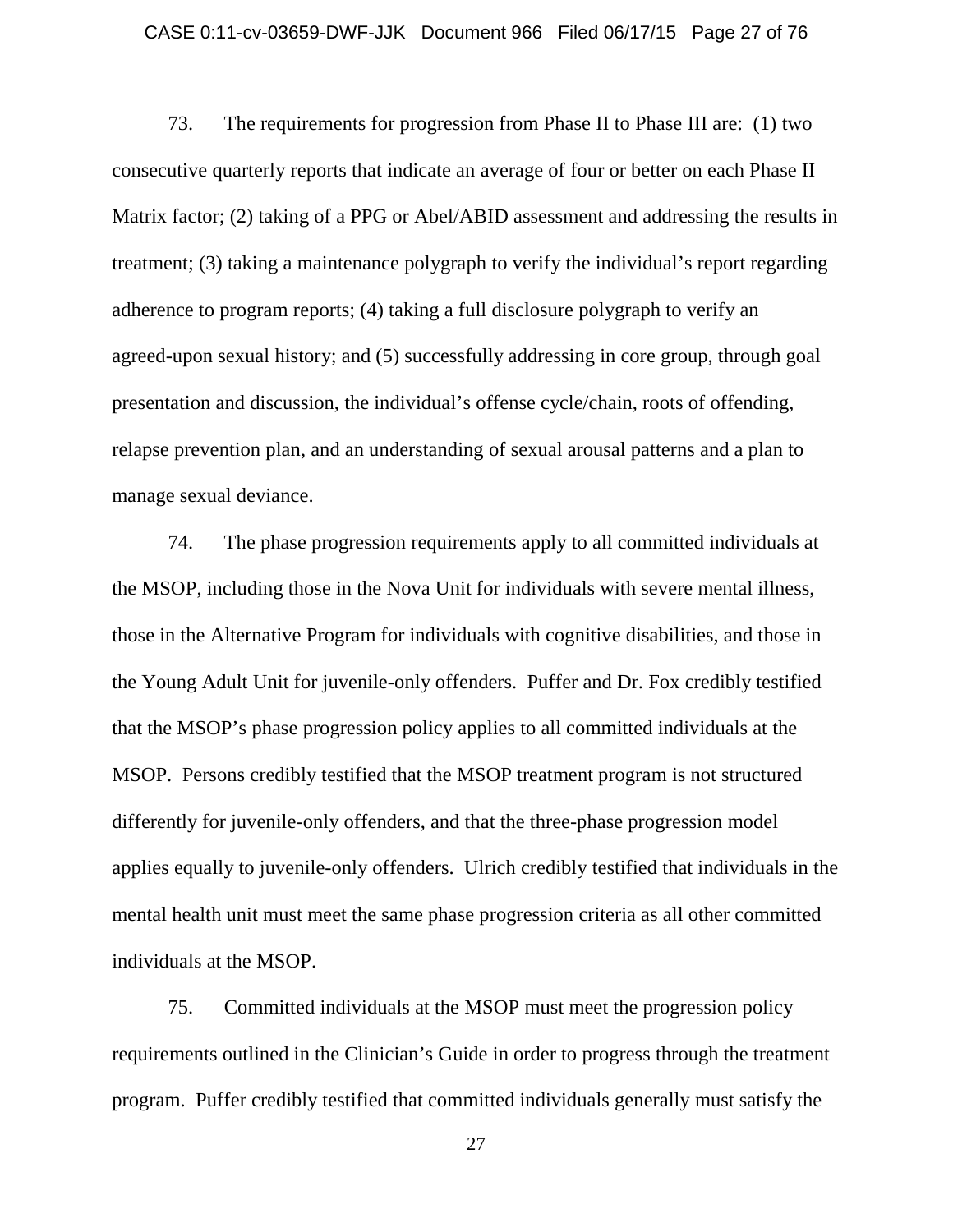### CASE 0:11-cv-03659-DWF-JJK Document 966 Filed 06/17/15 Page 28 of 76

requirements for each phase in order to progress through treatment. Dr. Elsen credibly testified that she has never progressed an individual through the MSOP treatment program who has not satisfied each of the phase progression requirements listed in the Clinician's Guide.

76. Committed individuals at the MSOP may not skip phases of the treatment program. Persons credibly testified that it is not possible for committed individuals to skip a phase in the phase progression process.

77. The MSOP uses the Goal Matrix for Phases I, II, and III to identify treatment goals for each phase of the program, to measure treatment progress, and to reference as a benchmark for moving committed individuals between phases of the program. The MSOP began using the Goal Matrix in 2009.

78. Treatment progress is scored using the Matrix factors. Puffer credibly testified that committed individuals are scored on their Matrix factors to assess their treatment progress and to determine whether they should progress in treatment. Dr. Fox credibly testified that the Matrix factors are the primary tool used for measuring treatment progress at the MSOP.

79. The Matrix factors include group behavior, attitude toward change, self-monitoring, thinking errors, emotional regulation, interpersonal skills, sexuality, cooperation with rules/supervision, prosocial problem solving, productive use of time, healthy sexuality, and life enrichment.

80. The Matrix factors are used for all committed individuals at the MSOP, including those in the Nova Unit for individuals with severe mental illness, those in the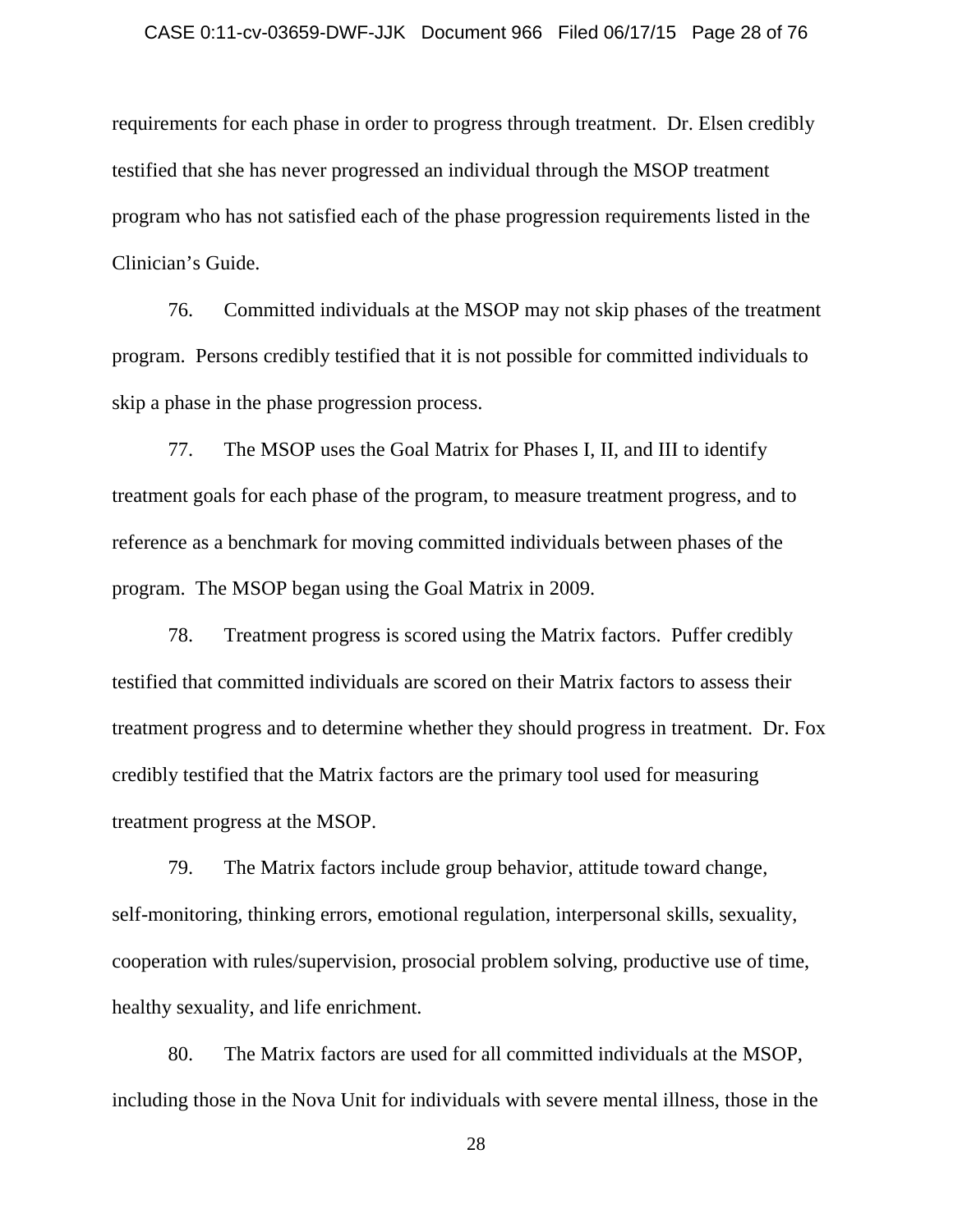### CASE 0:11-cv-03659-DWF-JJK Document 966 Filed 06/17/15 Page 29 of 76

Alternative Program for individuals with cognitive disabilities, those in the Assisted Living Unit for vulnerable adults, those in the Behavior Therapy Unit for individuals who have demonstrated problematic behavioral issues, and those in the Young Adult Unit for juvenile-only offenders.

81. The Matrix factors are scored using the same scoring spectrum for all committed individuals at the MSOP, including those in the Nova Unit for individuals with severe mental illness, those in the Alternative Program for individuals with cognitive disabilities, those in the Assisted Living Unit for vulnerable adults, those in the Behavior Therapy Unit for individuals who have demonstrated problematic behavioral issues, and those in the Young Adult Unit for juvenile-only offenders.

82. The Matrix factors are not used by any other civil commitment program in the country.

83. Independent evaluators and internal staff at the MSOP have repeatedly observed confusion regarding how the Matrix factors were to be used and inconsistencies with the application of the Matrix factors. McCulloch and Puffer credibly testified that the MSOP clinicians were not applying and scoring the Matrix factors in a consistent manner on committed individuals at the MSOP. Dr. Mischelle Vietanen ("Dr. Vietanen"), the former MSOP Clinical Supervisor, credibly testified that she frequently saw individuals' scores on the Matrix factors fluctuate, due to changes in staffing, and that she was concerned by the lack of inter-rater reliability of the Matrix factors. Persons credibly testified that newer clinicians are more likely to give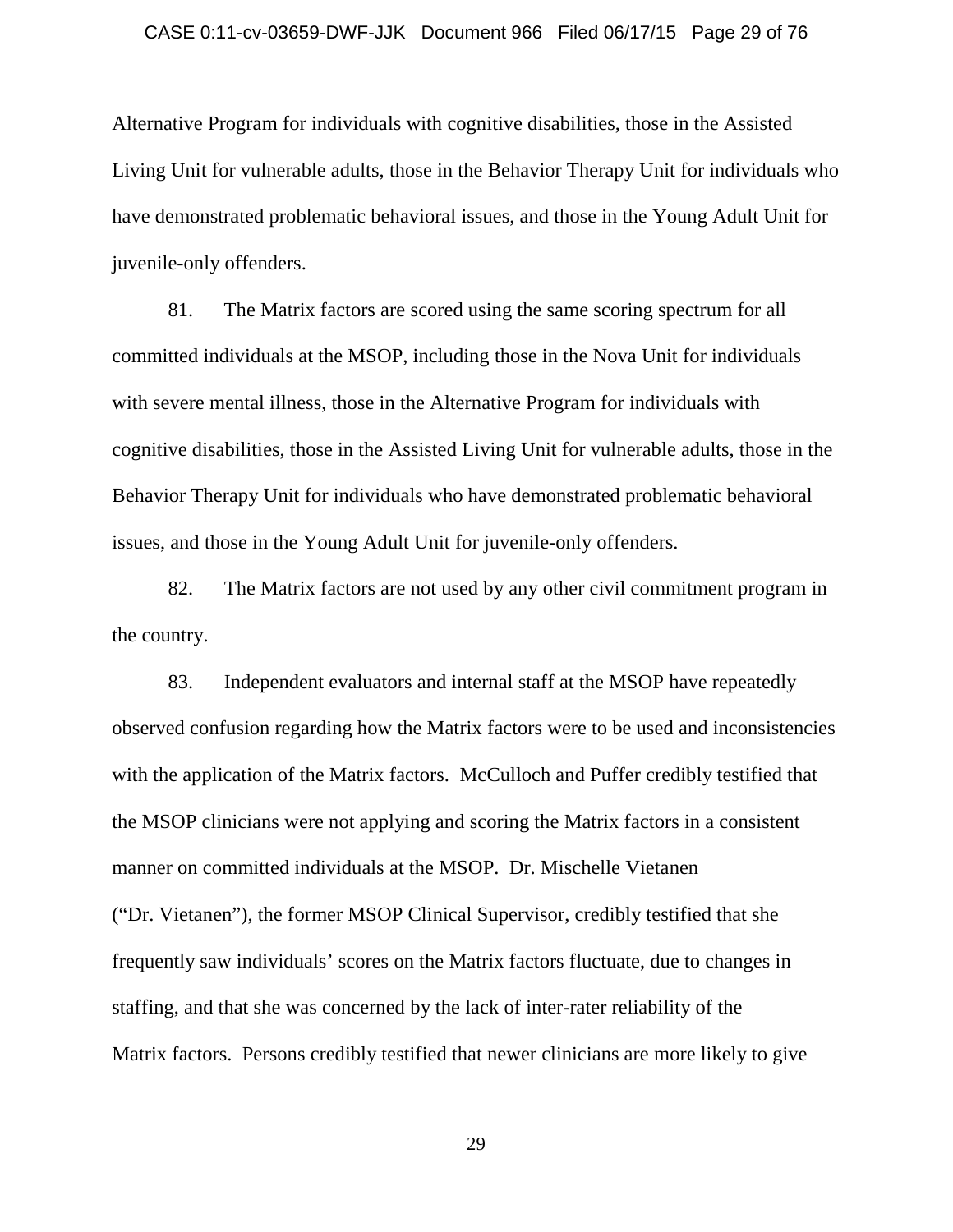#### CASE 0:11-cv-03659-DWF-JJK Document 966 Filed 06/17/15 Page 30 of 76

lower Matrix scores. The Site Visit Auditors expressed concerns regarding the scoring accuracy and consistency of scoring of the Goal Matrix across the MSOP assessors.

84. Despite the critical reports by external reviewers, the MSOP has not implemented any system to determine how clinicians are scoring the Matrix factors or whether there is any consistency in scoring the Matrix factors.

85. The MSOP did not provide training to all staff on the Matrix factors until 2013 and 2014, and the MSOP did not provide any training on the Matrix scoring until 2014. Dr. Vietanen credibly testified that she did not receive any training on the Matrix factors.

86. Inconsistent scoring on the Matrix factors can slow treatment progression. Puffer and Dr. Fox credibly testified that inconsistency in scoring the Matrix factors could affect a committed individual's ability to progress in treatment phase.

87. To progress in treatment phase, a committed individual must have at least two consecutive quarters with no major Behavioral Expectation Reports ("BERs"), even if the major BERs are not related to sexual offending. Elsen credibly testified that she has never progressed an individual through the MSOP treatment program who has not achieved two consecutive quarters with no major BERs as required by the MSOP's phase progression policy.

88. Minor BERs, including those unrelated to sexual offending, can prevent a committed individual from progressing in treatment phase. Hébert and Berg credibly testified that minor BERs can hinder treatment progression. Bolte credibly testified that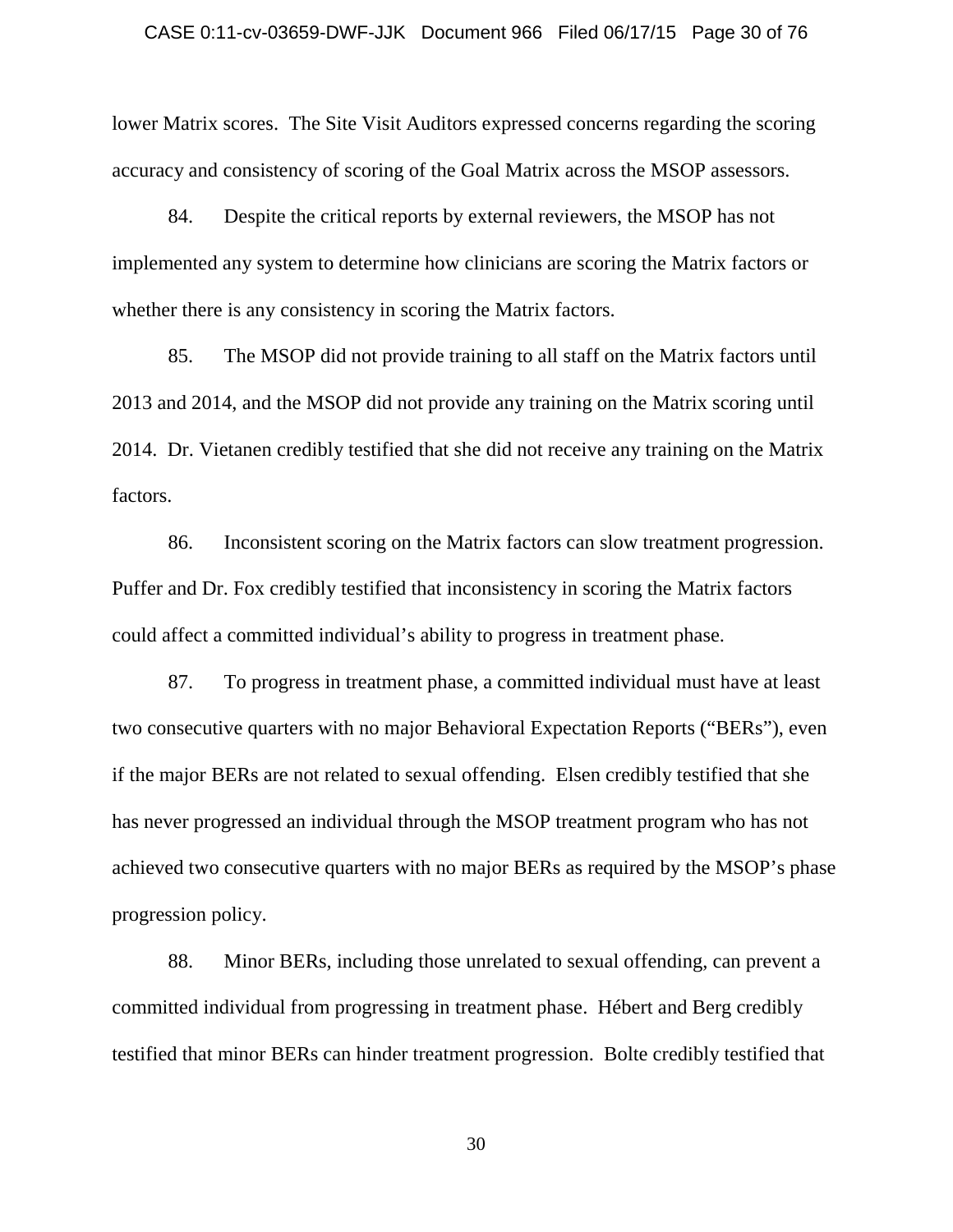### CASE 0:11-cv-03659-DWF-JJK Document 966 Filed 06/17/15 Page 31 of 76

receiving multiple minor BERs can prevent phase progression. Lewis credibly testified that minor BERs can be considered in making phase progression decisions.

89. BERs can also affect scoring on the Matrix factors. Bolte credibly testified that he was told by clinical staff that his Matrix scores were lowered due to BERs.

90. Committed individuals can be regressed in treatment as a result of receiving major BERs. Foster was moved from Phase II back to Phase I after receiving a major BER for possessing adult-themed pornography.

91. As of October 2012, the MSOP phase progression design time line indicated a range of six to nine years for a "model client" to progress from Phase I through Phase III.

92. Currently, the treatment program at the MSOP does not have any delineated end point.

93. The lack of clear guidelines for treatment completion or projected time lines for phase progression impedes a committed individual's motivation to participate in treatment for purposes of reintegration into the community. Bolte credibly testified that when he was initially committed to the MSOP, he was told that he would be "fast-tracked" through the program and would be one of the first individuals to ever complete the program, but that now, after years of being in Phase I without progressing, he has lost motivation to participate in the treatment program. The OLA Report found that lack of client motivation has been a barrier to progression in treatment at the MSOP. The Site Visit Auditors reported that committed individuals "consistently expressed concerns that slow movement through the program . . . was demoralizing, increased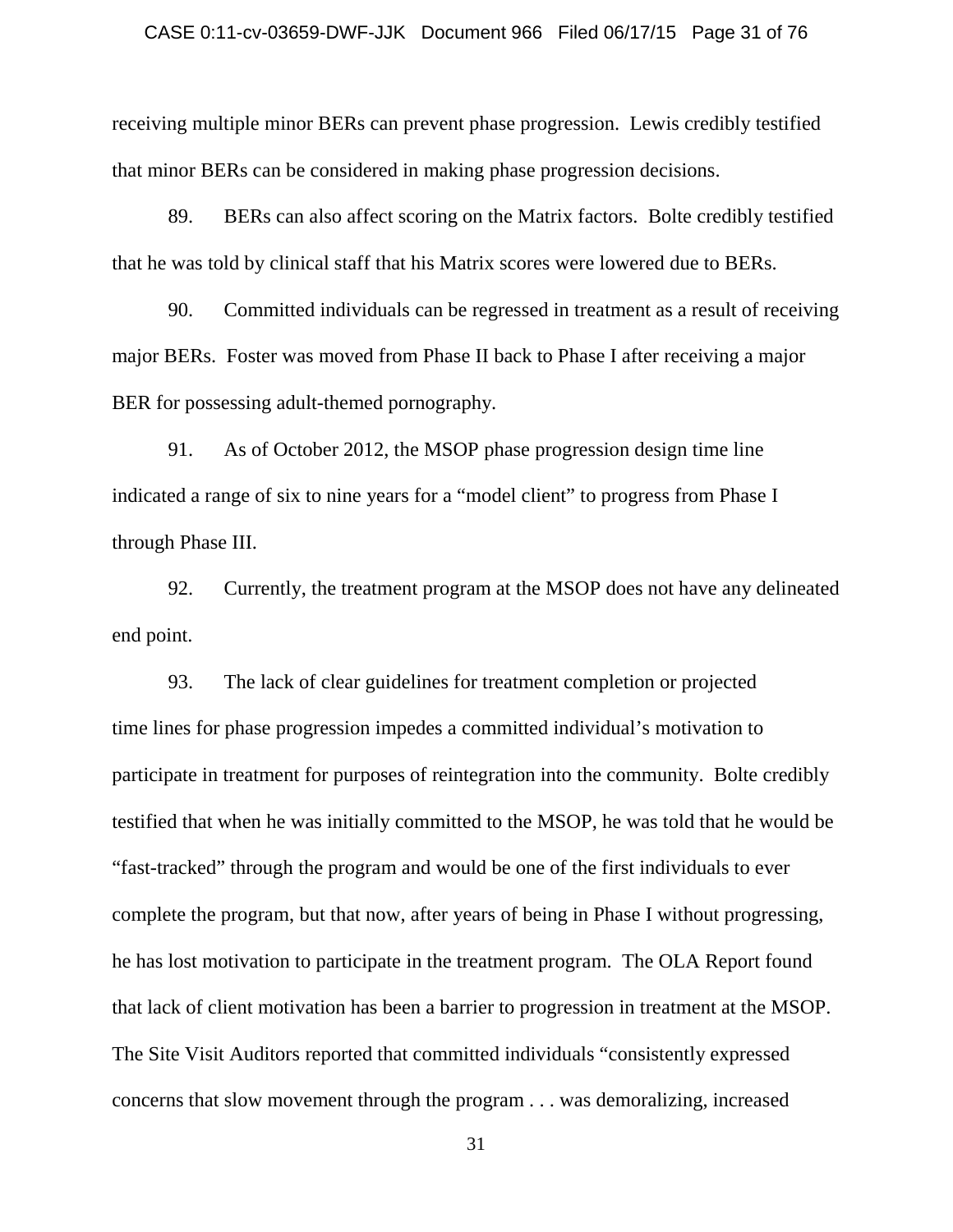## CASE 0:11-cv-03659-DWF-JJK Document 966 Filed 06/17/15 Page 32 of 76

hopelessness, and negatively impacted motivation and engagement." The Governor's Commission reported that "those who have made progress in treatment should have an expectation that their confinement in civil commitment will end one day."

94. Some committed individuals at the MSOP, such as Steiner, have been confined for more than twenty years.

95. Progression through the treatment program at MSOP has historically been very slow. As of June 30, 2010, approximately fifty percent of committed individuals at the MSOP were in Phase I, twenty-one percent were in Phase II, seven percent were in Phase III, and twenty-one percent had declined treatment. As of February 2011, only thirty committed individuals at the MSOP were in Phase III. As of the first quarter of 2012, sixty-five percent of committed individuals at the MSOP were in Phase I, twenty-five percent were in Phase II, four percent were in Phase III, and six percent had declined treatment.

96. Committed individuals only began progressing through the treatment phases at the MSOP in recent years. As of the fourth quarter of 2014, thirty-nine percent of committed individuals at the MSOP were in Phase I, fifty-one percent were in Phase II, nine percent were in Phase III, and one percent had declined treatment.

97. Independent evaluators and outside experts have repeatedly criticized the lack of progression. Every year since 2006, the Site Visit Auditors have voiced concerns in all of their evaluation reports to the MSOP about the disproportionately high number of committed individuals in Phase I compared to those in Phase III of the treatment program. In 2011 and 2012, the Site Visit Auditors reported that "[s]low movement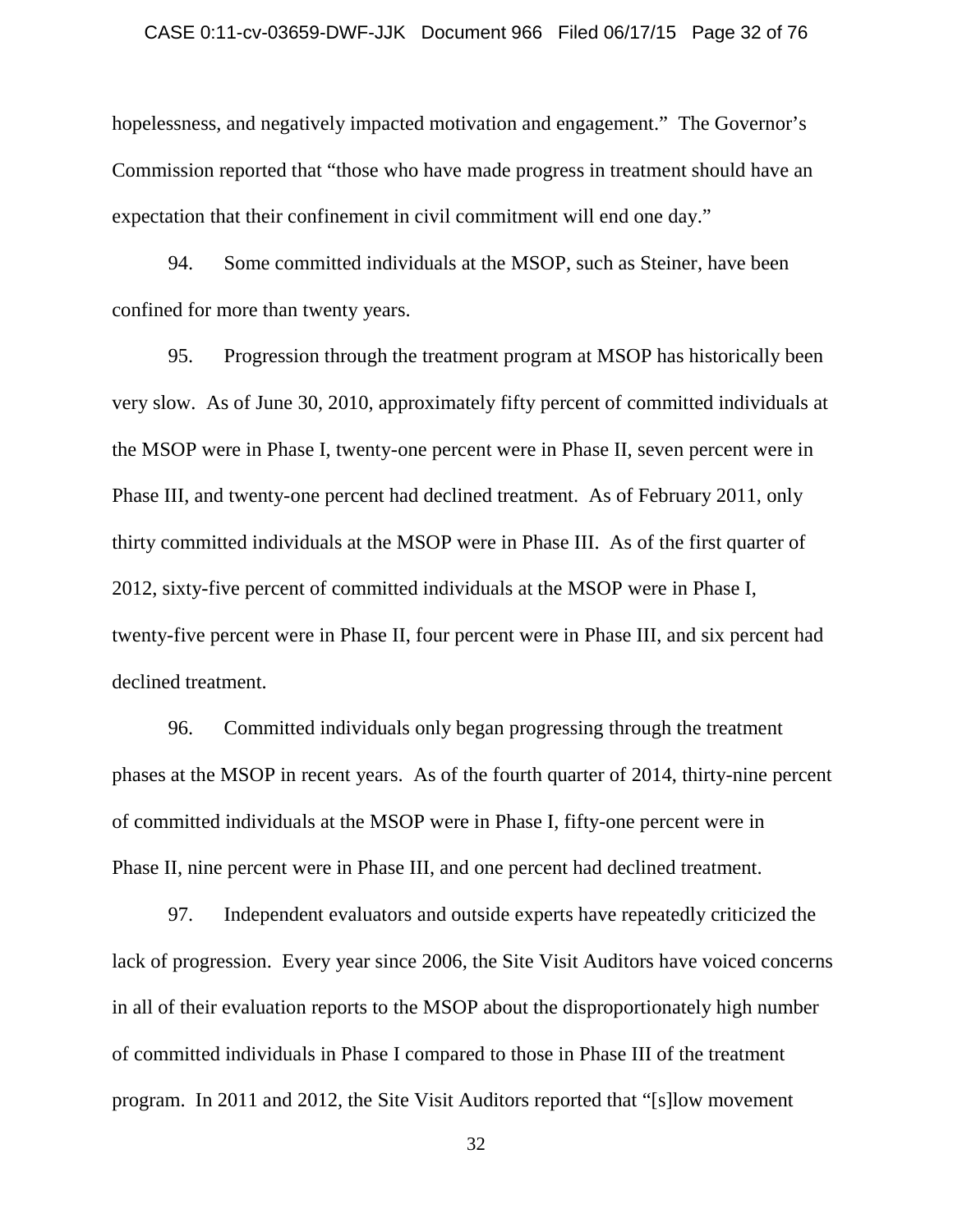### CASE 0:11-cv-03659-DWF-JJK Document 966 Filed 06/17/15 Page 33 of 76

through the program and the multiple required legislative steps for discharge in Minnesota hampers program effectiveness" and that "[t]he lack of clients 'getting out' can be demoralizing to clients and staff, and in the long run may increase security concerns." These concerns have never been successfully addressed.

98. Some committed individuals in the Alternative Program have been in Phase I for over five years or in Phase II for over five years. Puffer credibly testified that some committed individuals in the Alternative Program may not be able to complete the treatment program due to cognitive capacity limitations.

99. As of March 31, 2013, the MSOP identified 131 individuals who had been in Phase I for 36 months or more, 67 individuals who had been in Phase II for 36 months or more, and 14 individuals who had been in Phase III for 36 months or more.

100. Although CPS was originally designed to last approximately nine months, no committed individual at the MSOP has moved through CPS in nine months or less. The first two individuals who were ever placed at CPS, sometime before 2010, John Rydberg ("Rydberg") and Thomas Duvall ("Duvall"), still remain at CPS.

101. There are committed individuals at the MSOP who have reached the maximum benefit and effect of treatment at the MSOP. Dr. Elsen identified individuals who had reached "maximum treatment effect" at the MSOP who could not receive any further benefit from sex offender treatment. Similarly, the Site Visit Auditors reported that there are individuals at the MSOP who may have reached the maximum benefit within the treatment program and who could receive services in a different setting.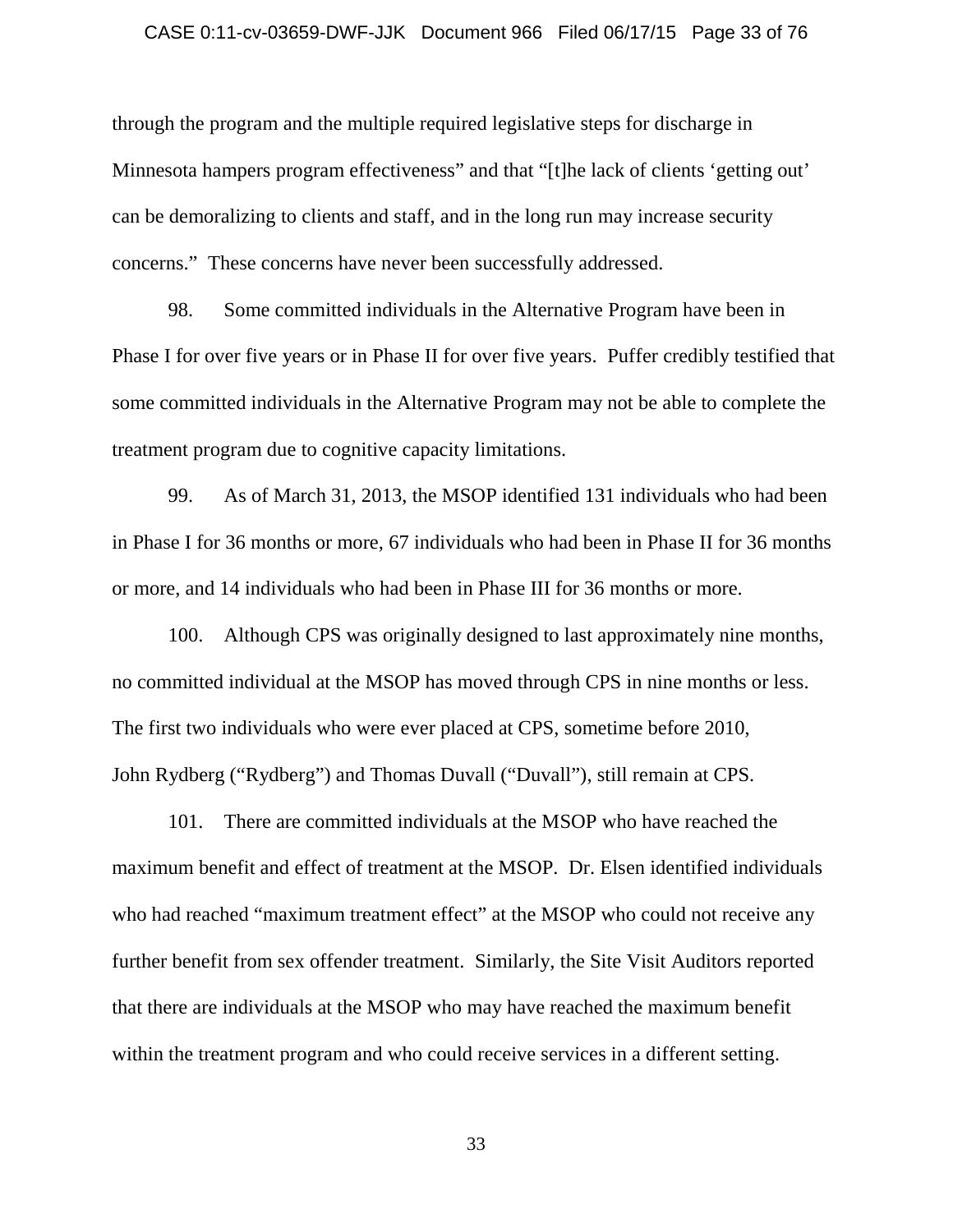### CASE 0:11-cv-03659-DWF-JJK Document 966 Filed 06/17/15 Page 34 of 76

102. The MSOP has no system or policy in place to ensure that committed individuals who are not progressing through the treatment phases in a timely manner are reviewed by clinicians at the MSOP or by external reviewers. Haaven credibly testified that the most important change he would like to see at the MSOP is a mechanism to identify barriers to phase progression.

103. Some committed individuals at the MSOP have regressed as a result of changes to the treatment program phase progression model. For example, Steiner had progressed to the last phase of the treatment program; the MSOP then adopted the current three-phase model, resulting in Steiner starting over and moving back to the MSOP Moose Lake facility.

104. Clinical staffing shortages and turnover at the MSOP have hindered the ability of the MSOP to provide treatment as designed and have impeded treatment progression of committed individuals at the MSOP. White credibly testified that since 2008, shortages in the clinical staffing at the MSOP have impacted the therapeutic alliance between committed individuals and their clinicians and have slowed down the treatment progression for some individuals. Berg credibly testified that a high vacancy rate of clinicians and a high turnover rate of clinicians at the MSOP could slow treatment progress. McCulloch acknowledged that staffing shortages have been a reoccurring problem at the MSOP due to staffing vacancies. Dr. Fox confirmed that the MSOP has experienced staff shortages and that, as a result of those shortages, clinicians' caseloads have tended to be greater at times, which have affected the quality of treatment. The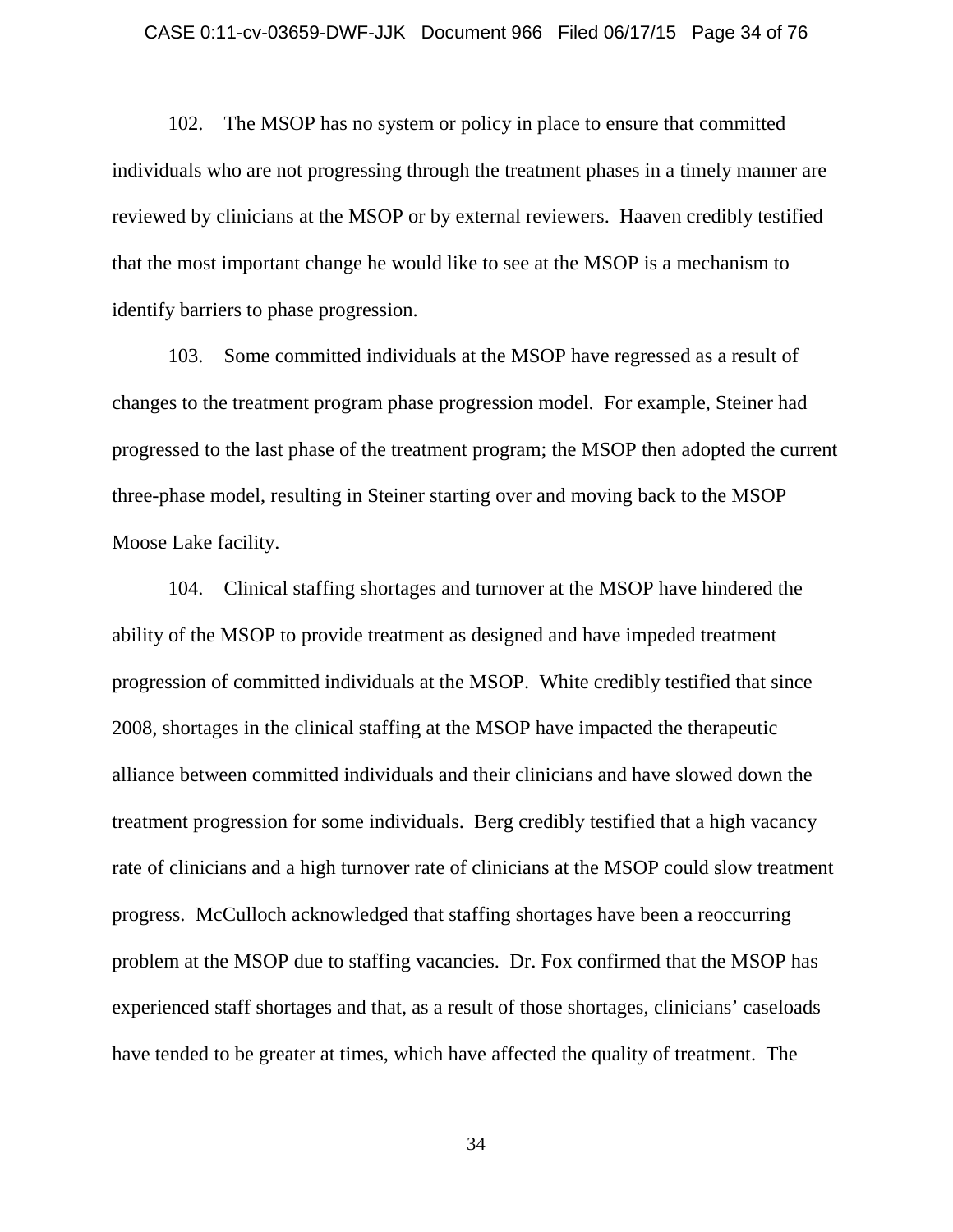### CASE 0:11-cv-03659-DWF-JJK Document 966 Filed 06/17/15 Page 35 of 76

Site Visit Auditors also confirmed that frequent staff turnover, particularly at Moose Lake, has negatively impacted therapeutic treatment engagement.

105. Committed individuals at the MSOP are uncertain and unaware of how to progress through treatment. For example, Bolte credibly testified that "[n]obody knows how to complete the program." Terhaar credibly testified that he is confused as to what scores he needs to progress from Phase I to Phase II of the treatment program. Lonergan credibly testified that he does not know what he needs to do to progress to Phase II of the treatment program.

106. Some individuals confined at the MSOP have stopped participating in treatment, despite satisfying phase progression requirements, because they knew it was futile and they would never be released. Thuringer credibly testified that some individuals have been confined at the MSOP for over twenty years and have completed the treatment program three times, but are currently only in Phase II due to subsequent treatment program changes; he concluded it would be "futile" to even attempt to progress through the treatment program. Dr. Peterson credibly testified that some individuals do not participate in treatment because they do not see the purpose of participating if they do not believe they will ever be discharged from the MSOP, or because they previously participated in treatment but were forced to restart the treatment program when the program changed.

## **Risk Assessments**

107. There are individuals who meet the reduction in custody criteria or who no longer meet the commitment criteria, but who continue to be confined at the MSOP.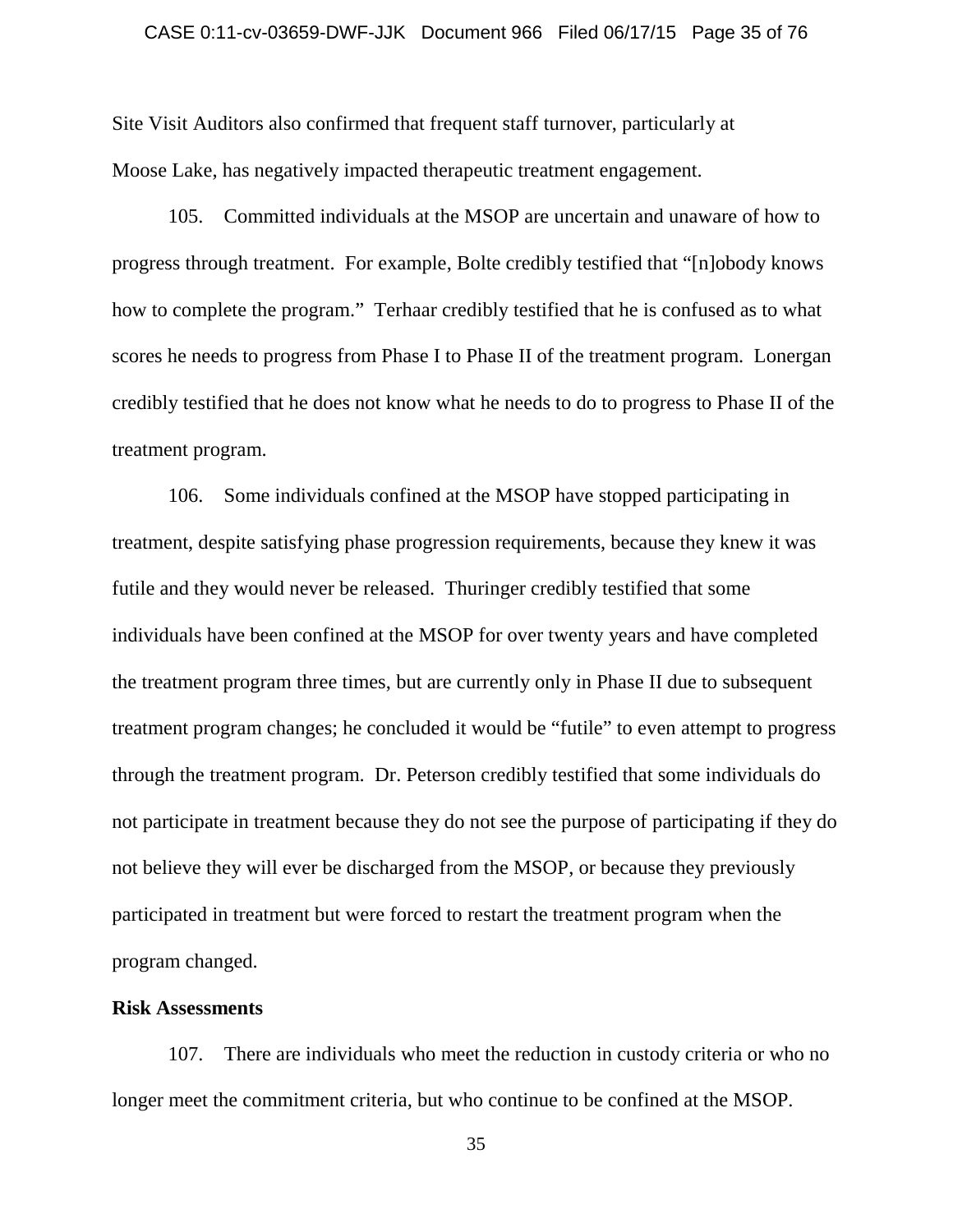### CASE 0:11-cv-03659-DWF-JJK Document 966 Filed 06/17/15 Page 36 of 76

108. Defendants are not required under the MCTA to conduct periodic risk assessments after the initial commitment to determine if individuals meet the statutory requirements for continued commitment or for discharge.

109. The large majority of states require regular risk assessments of all civilly committed sex offenders. For example, the Wisconsin and New York civil commitment statutes require annual risk assessments, and the Texas civil commitment statute requires biannual reviews and a hearing before a court to determine whether an individual no longer meets the criteria for commitment.

110. As of 2011, Minnesota and Massachusetts were the only two states that did not require annual reports to the courts regarding each sex offender's continuing need to be committed.

111. Significantly, a full risk assessment is the only way to determine whether a committed individual meets the discharge criteria.

112. Risk assessments are only valid for approximately twelve months. Johnston and Puffer credibly testified that if a risk assessment has not been conducted within the past year on civilly committed individuals at the MSOP, the MSOP does not know whether those individuals meet the statutory criteria for commitment or for discharge. Hébert credibly testified that all juvenile-only offenders who have not had a risk assessment within the last year should be reassessed to determine whether they meet the statutory criteria for continued commitment or for discharge.

113. Risk assessments need to be performed regularly to account for new research, aging of the individual, and to track an individual's changes through treatment.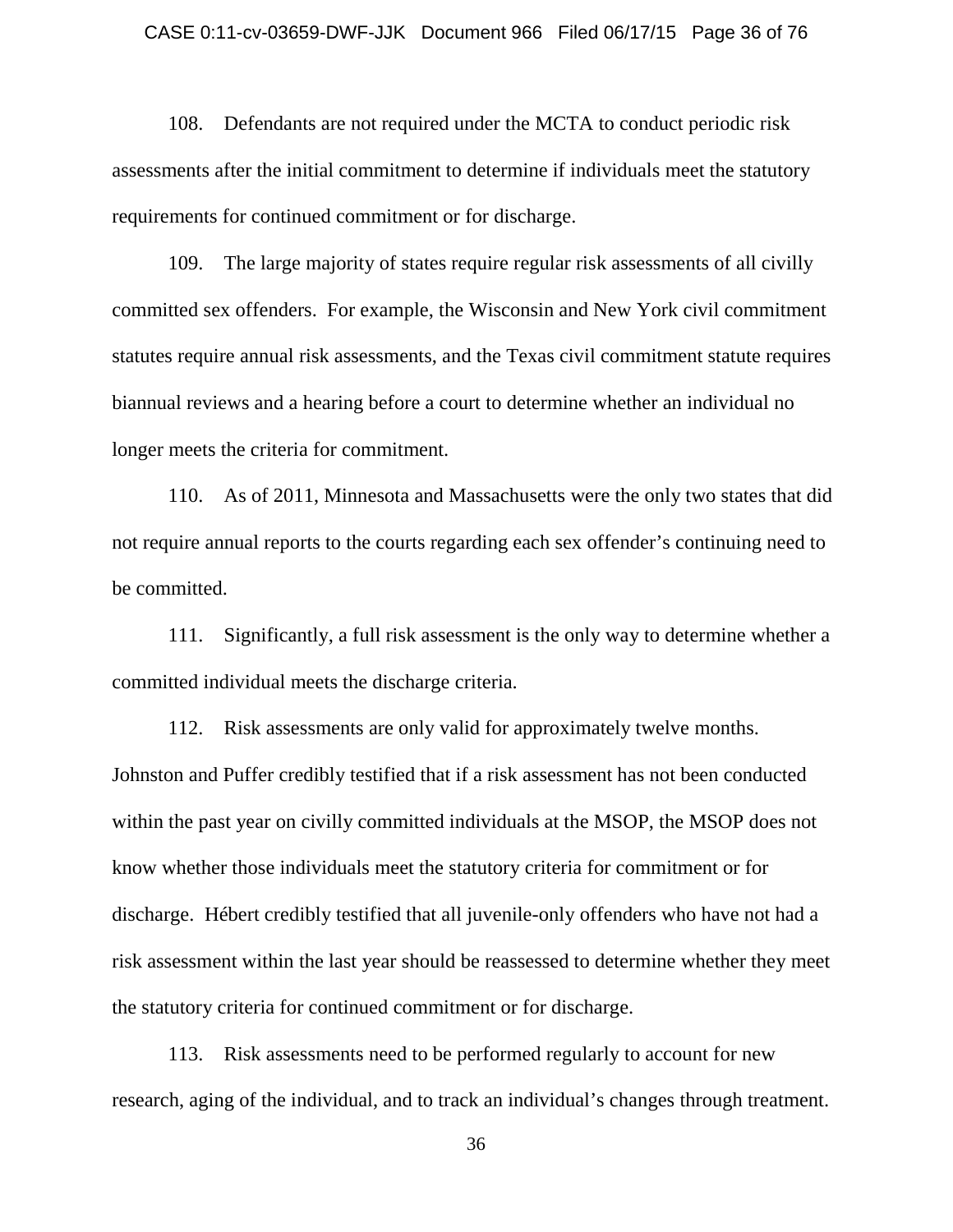#### CASE 0:11-cv-03659-DWF-JJK Document 966 Filed 06/17/15 Page 37 of 76

114. The MSOP does not conduct risk assessments on a regular, periodic basis to determine whether an individual continues both to need further inpatient treatment and supervision for a sexual disorder and continues to pose a danger to the public.

115. The MSOP historically has not conducted risk assessments on civilly committed individuals outside of the petitioning process. Dr. Elsen, Puffer, Berg, and Dr. Fox credibly testified that risk assessments are only performed when a petition for a reduction in custody is filed.

116. In 2013, DHS attempted to implement a rolling risk assessment process. Commissioner Jesson, in a letter to Johnston, stated that the MSOP will implement a new plan so that all Class Members receive a full risk assessment on a rolling schedule. Although Hébert and Johnston testified that the MSOP had begun to undertake one or two risk assessments per month outside the petitioning process, many witnesses were not aware of Commissioner Jesson's letter or the proposed directive. For example, Dr. Elsen was unaware that the MSOP was conducting any rolling risk assessments. Puffer credibly testified that he had never seen Commissioner Jesson's letter regarding rolling risk assessments. Dr. Anne Pascucci ("Dr. Pascucci"), a Forensic Evaluator at the MSOP, credibly testified that she had not heard of Commissioner Jesson directing the MSOP to begin conducting risk assessments on a rolling basis. Dr. Fox credibly testified that the MSOP had not established a new policy regarding rolling risk assessments, but the MSOP had been "having conversations about doing more risk assessments on a more regular basis." At the proposed rolling assessment rate, it would take between thirty and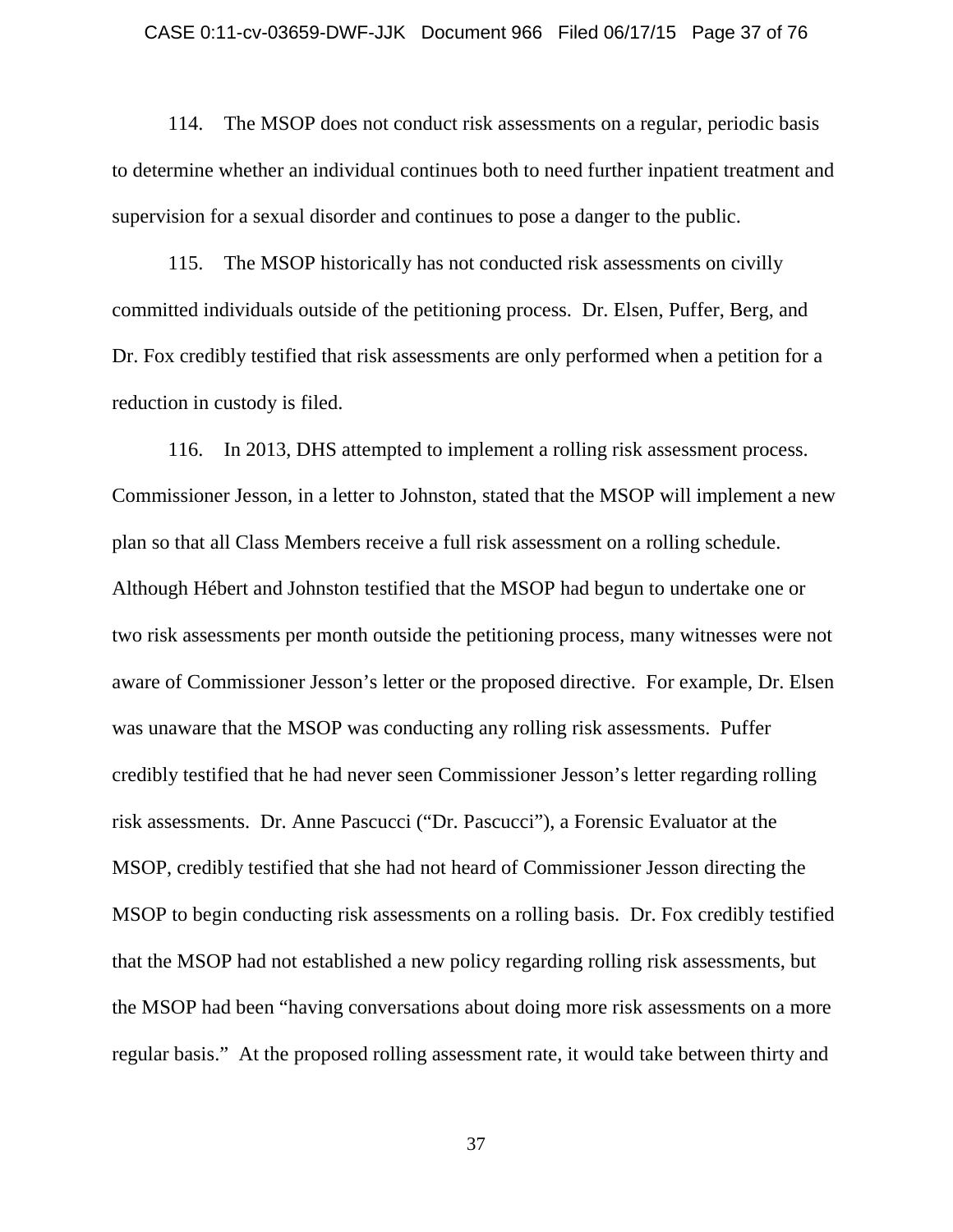#### CASE 0:11-cv-03659-DWF-JJK Document 966 Filed 06/17/15 Page 38 of 76

sixty years to finish just one risk assessment for each Class Member currently committed at the MSOP.

117. The MSOP could hire outside assessors to perform these rolling risk assessments. Hébert and Johnston credibly testified that the MSOP could hire outside experts to conduct risk assessments.

118. Only recently has the MSOP begun conducting risk assessments outside of the petitioning context. Recently, Dr. Pascucci was asked by Dr. Lauren Herbert ("Dr. Herbert"), the MSOP Risk Assessment Director, to conduct a risk assessment on Class Member Chad Plank ("Plank"). This is the first risk assessment the MSOP has ever conducted outside of the petitioning process.

119. There are currently eight risk assessors employed by the MSOP.

120. The MSOP has an internal forensic risk assessment unit. Risk assessments are not conducted by independent examiners outside of the MSOP unless a committed individual has a petition before the Judicial Appeal Panel (the "Supreme Court Appeal Panel" or the "SCAP").

121. Outside evaluators and reports, including the OLA Report, have discussed the benefits of independent reviewers for committed individuals. The OLA Report found that requiring an independent review body would shelter the MSOP from making unpopular decisions and would ensure that decisions on reduction in custody petitions are based on risk, not treatment performance.

122. There are no techniques or actuarial tools currently available for conducting an assessment of long-term risk for committed individuals with juvenile-only offenses.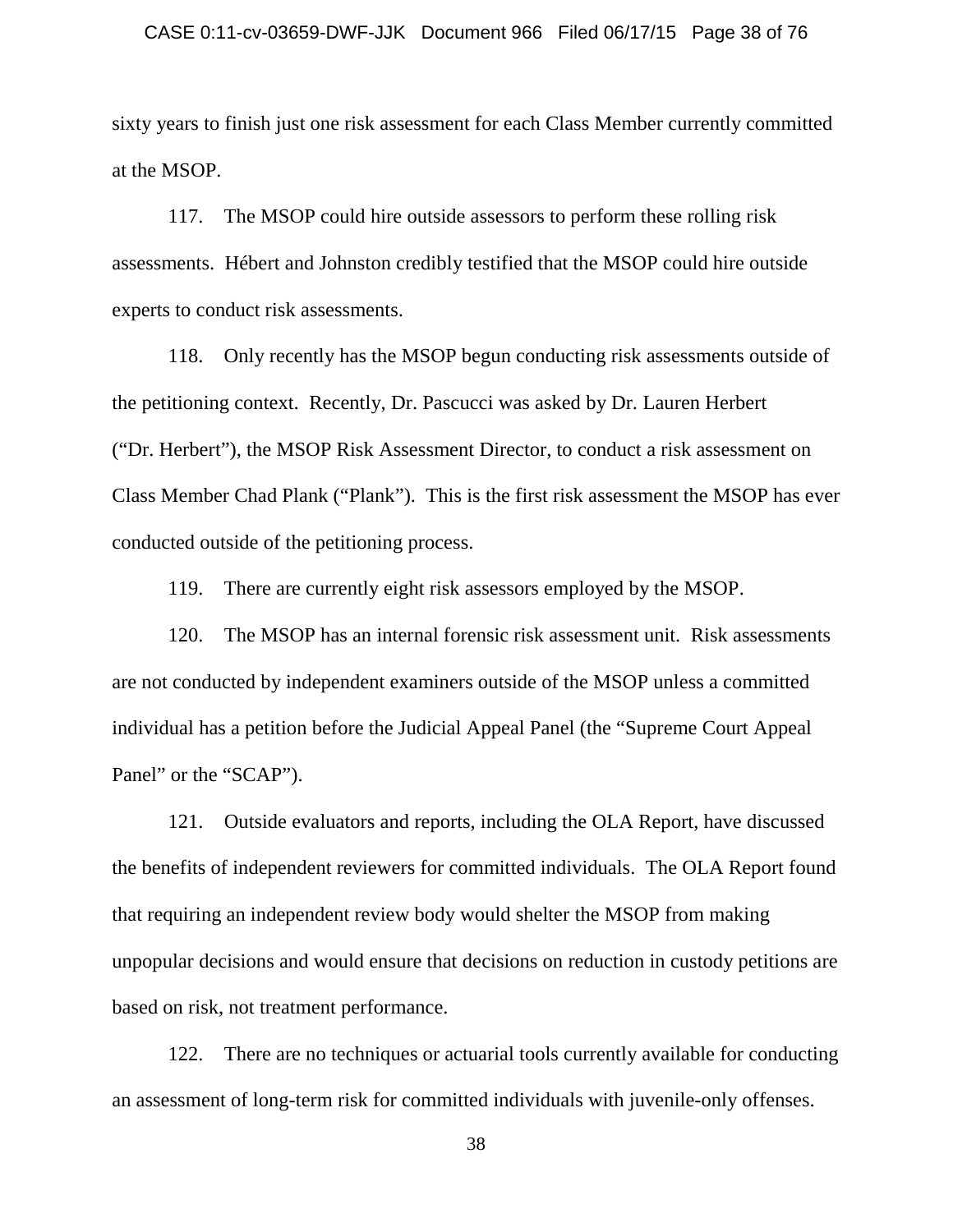## CASE 0:11-cv-03659-DWF-JJK Document 966 Filed 06/17/15 Page 39 of 76

Dr. Pascucci credibly testified that current actuarial assessment tools are not validated for juvenile-only offenders, and, therefore, risk assessment instruments cannot quantitatively assess risk for juvenile-only offenders. Dr. Amanda Powers-Sawyer ("Dr. Powers-Sawyer"), former Interim Clinical Director at the MSOP, credibly testified that long-term risk for juvenile-only offenders is impossible to calculate. The Rule 706 Experts reported that there are no techniques currently available for conducting an assessment of long-term risk for individuals with juvenile-only sexual offenses.

123. Juvenile-only offenders have low recidivism rates compared to adult offenders. Dr. Powers-Sawyer credibly testified that the majority of juvenile-only offenders do not recidivate. Dr. Freeman credibly testified that the re-offense rate for juvenile sex offenders is approximately five percent. In comparison to the sixty-seven juvenile-only offenders currently committed to the MSOP, McCulloch credibly testified that only two or three juvenile-only offenders have been committed to the Wisconsin sex offender program, and Dr. Freeman credibly testified that no juvenile-only offenders are committed to the New York sex offender program, as juvenile-only offenders cannot be civilly committed in New York.

124. The MSOP does not have a manual or guide regarding how to conduct risk assessments.

125. The MSOP risk assessors consider whether a committed individual has major or minor BERs when conducting a risk assessment.

126. The MSOP risk assessors most commonly use the Static-99R and the Stable-2007 as actuarial risk assessment tools.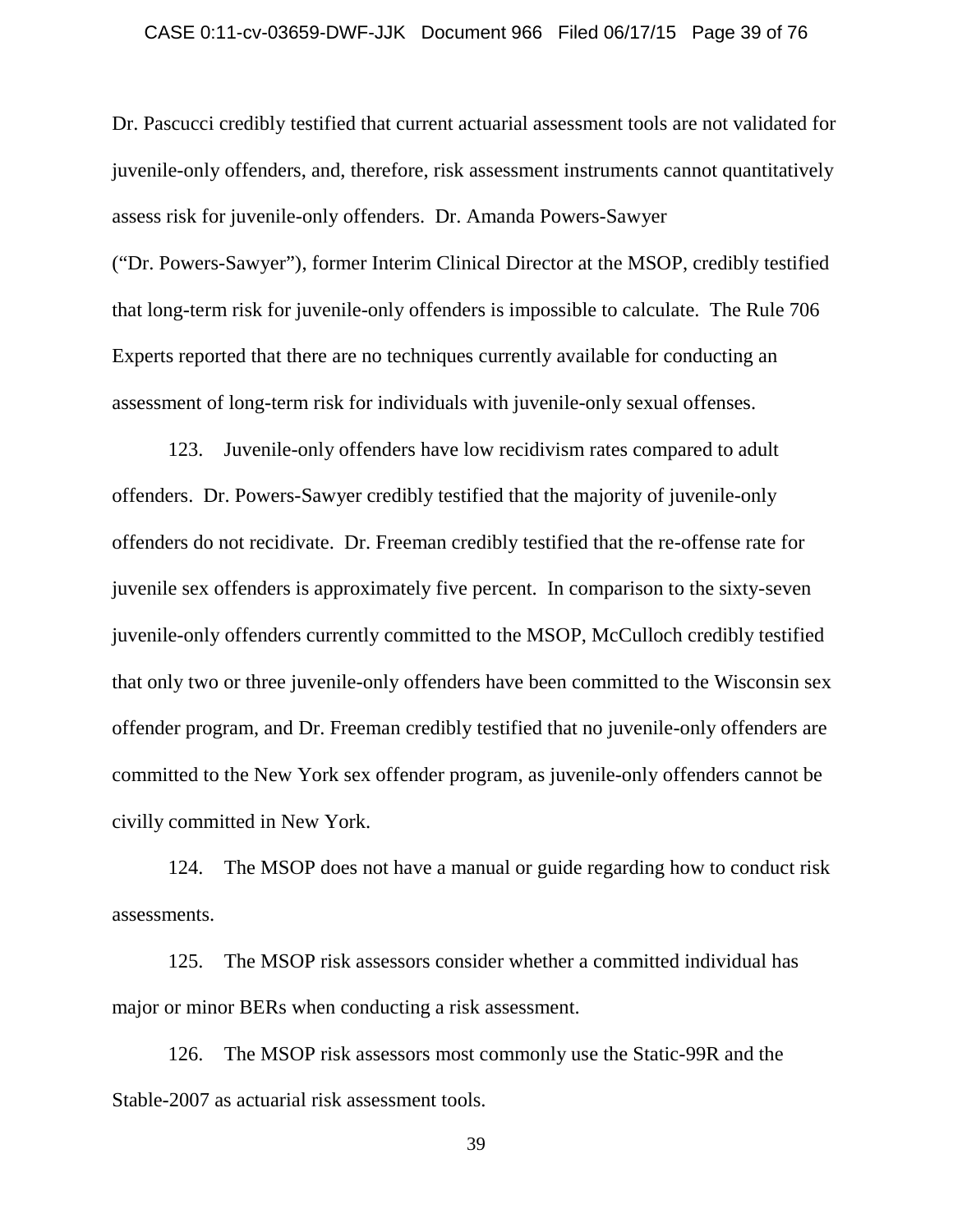#### CASE 0:11-cv-03659-DWF-JJK Document 966 Filed 06/17/15 Page 40 of 76

127. The Static-99R is a risk assessment tool that measures static factors, which are generally unchangeable in nature, whereas the Stable-2007 measures dynamic risk factors that are changeable in nature. The Static-99R is scored by assessing the offender on a list of objective criteria, including the number of prior sexual offenses, whether they had unrelated victims, and age at release, which provides predictive recidivism rates based on the corresponding risk category. The Static-99R and the Stable-2007 can be combined to assess an overall risk category.

128. Both the Static-99R and Stable-2007 have limitations to their use as risk assessment tools. The Static-99R does not distinguish age for an individual who is over sixty years old or an individual who is over ninety years old. Dr. Herbert credibly testified that both the Static-99R and the Stable-2007 should be used with caution on individuals with cognitive disabilities. Dr. Pascucci credibly testified that the Stable-2007 is not generally used on individuals with cognitive limitations or severe mental illness and that when it is used, it is used with caution.

129. The MSOP risk assessors did not consider the statutory criteria in risk assessment reports until late 2010 or early 2011.

130. The MSOP risk assessors do not receive any formal legal training. Dr. Pascucci and Dr. Jennifer Jones ("Dr. Jones"), a Risk Assessor at the MSOP, credibly testified that they did not receive any training regarding the constitutional standards for commitment or discharge.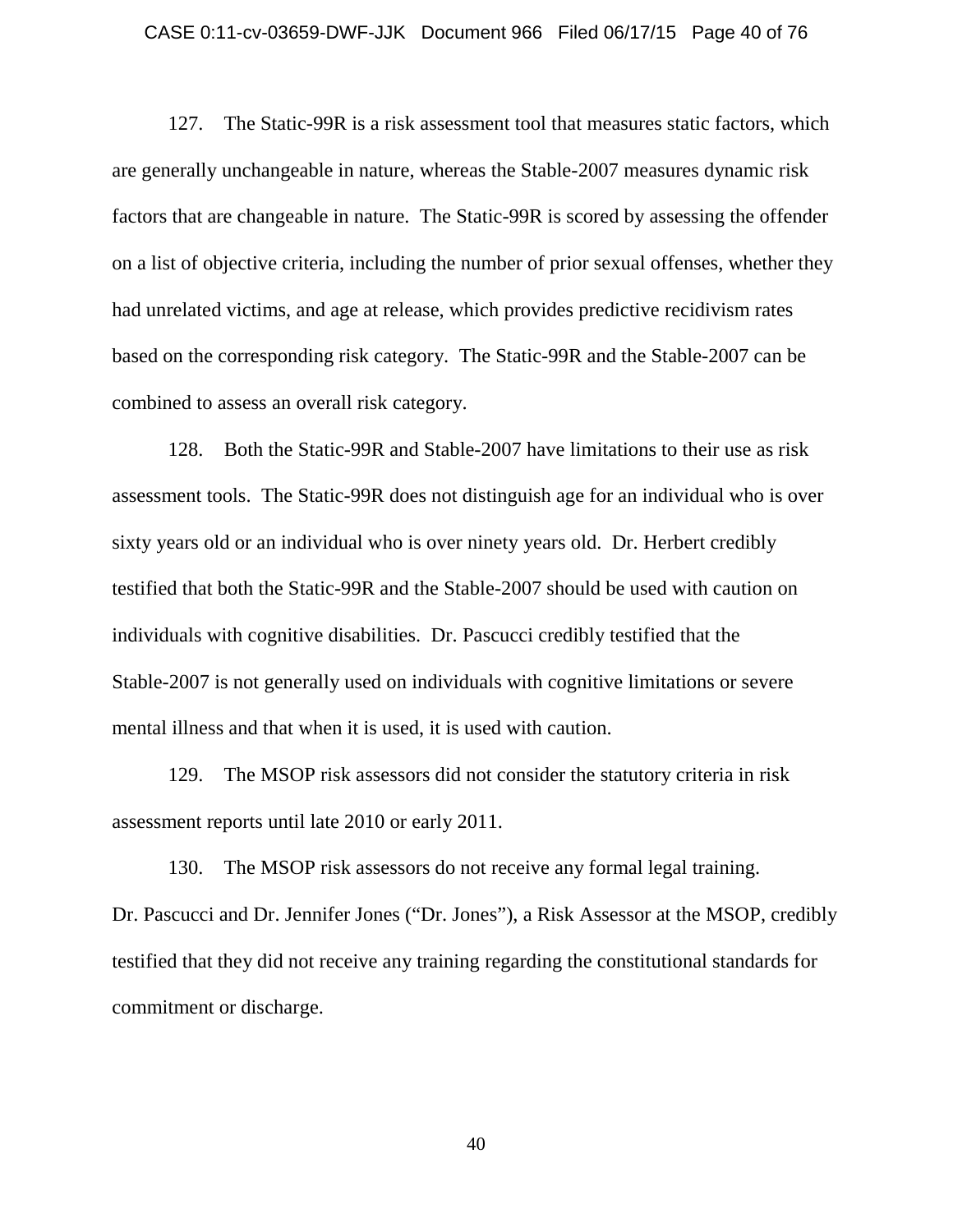131. The standard set forth in the Minnesota Supreme Court's *Call v. Gomez* decision in 1995 was not incorporated into the language of the MSOP risk assessments until the risk assessment for Terhaar in June 2014.

## **Petitioning Process for Reduction in Custody**

132. The MCTA provides that the process for a "reduction in custody," or a "transfer out of a secure treatment facility, a provisional discharge, or a discharge from commitment," begins with filing a petition with the Special Review Board ("SRB"). Minn. Stat. § 253D.27, subds. 1 & 2.

133. At least six months after initial commitment or a final decision on a prior petition, a committed individual or the Executive Director of the MSOP may file a petition for a reduction in custody with the SRB. Minn. Stat. § 253D.27, subd. 2.

134. Other state commitment statutes, including the Wisconsin and New York statutes, allow committed individuals to petition the committing court at any time to be discharged or for a reduction in custody.

135. Upon the filing of a petition, the SRB holds a hearing on the petition, and within thirty days of the hearing, the SRB issues a report with written findings of fact and recommendations of denial or approval of the petition to the SCAP. Minn. Stat. § 253D.27, subds. 3 & 4.

136. Petitions are generally heard in the order in which they are received.

137. The SCAP has the sole authority to grant a reduction in custody. No reduction in custody recommended by the SRB is effective until it has been both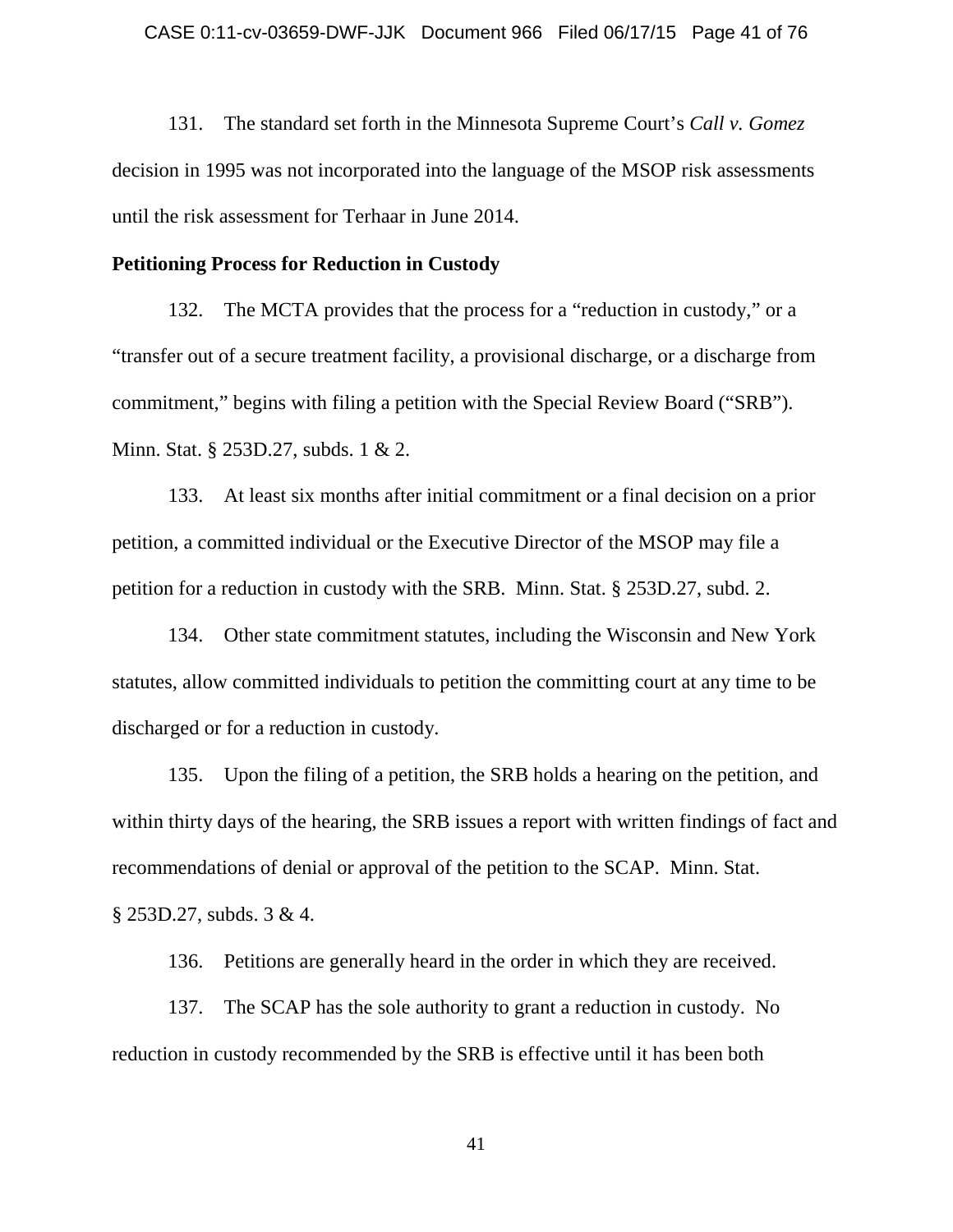### CASE 0:11-cv-03659-DWF-JJK Document 966 Filed 06/17/15 Page 42 of 76

reviewed by the SCAP and until fifteen days after the SCAP issues an order affirming, modifying, or denying the SRB's recommendation. Minn. Stat. § 253D.27, subd. 4.

138. Upon receipt of the SRB's recommendation, the committed individual, the county attorney of the county from which the person was committed or the county of financial responsibility, or the commissioner may petition the SCAP for a rehearing and reconsideration of the SRB's recommendation. Minn. Stat. § 253D.28, subd. 1(a). The SCAP hearing must be held "within 180 days of the filing of the petition [with the SCAP] unless an extension is granted for good cause." *Id.* If no party petitions the SCAP for a rehearing or reconsideration within thirty days, the SCAP shall either "issue an order adopting the recommendations of the [SRB] or set the matter on for a hearing." Minn. Stat. § 253D.28, subd. 1(c).

139. At the SCAP rehearing, "[t]he petitioning party seeking discharge or provisional discharge bears the burden of going forward with the evidence, which means presenting a prima facie case with competent evidence to show that the person is entitled to the requested relief." Minn. Stat. § 253D.28, subd. 2(d).

140. At the SCAP rehearing, the petitioning party seeking a transfer "must establish by a preponderance of the evidence that the transfer is appropriate." Minn. Stat. § 253D.28, subd. 2(e).

141. A party "aggrieved by an order of the [SCAP]" may appeal the SCAP decision to the Minnesota Court of Appeals. Minn. Stat. § 253D.28, subd. 4; *see also*  Minn. Stat. § 253B.19, subd. 5.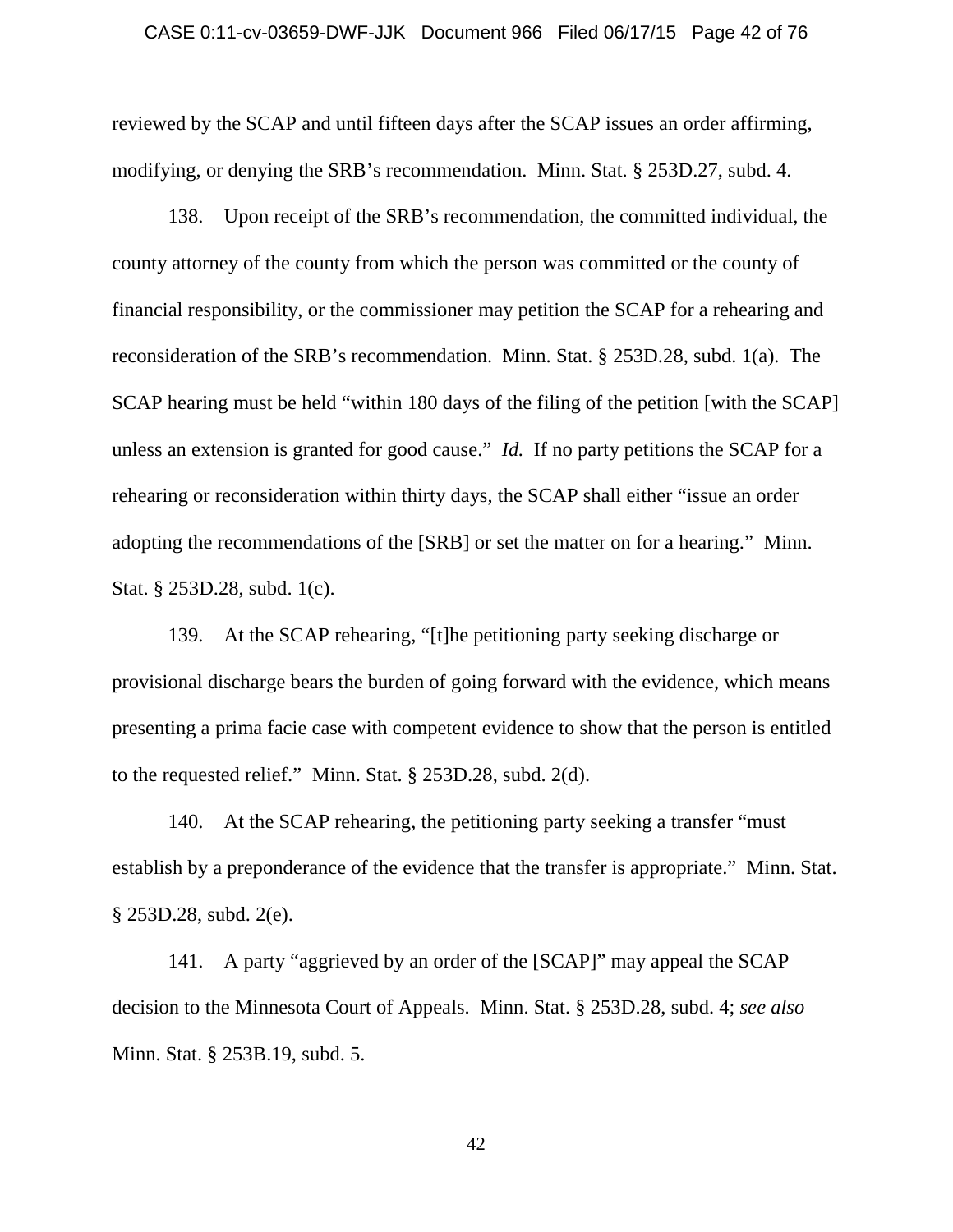## CASE 0:11-cv-03659-DWF-JJK Document 966 Filed 06/17/15 Page 43 of 76

142. To be transferred out from a secure treatment facility, the SCAP must be satisfied that transfer is appropriate based on five factors: "(1) the person's clinical progress and present treatment needs; (2) the need for security to accomplish continuing treatment; (3) the need for continued institutionalization; (4) which facility can best meet the person's needs; and (5) whether transfer can be accomplished with a reasonable degree of safety for the public." Minn. Stat. § 253D.29, subd. 1.

143. For a provisional discharge, the SCAP must be satisfied that "the committed person is capable of making an acceptable adjustment to open society" based on two factors: "(1) whether the committed person's course of treatment and present mental status indicate there is no longer a need for treatment and supervision in the committed person's current treatment setting; and (2) whether the conditions of the provisional discharge plan will provide a reasonable degree of protection to the public and will enable the committed person to adjust successfully to the community." Minn. Stat. § 253D.30, subd. 1.

144. For a full discharge, the SCAP must be satisfied that, after a hearing and recommendation by a majority of the SRB, "the committed person is capable of making an acceptable adjustment to open society, is no longer dangerous to the public, and is no longer in need of inpatient treatment and supervision." Minn. Stat. § 253D.31. In determining whether a discharge shall be recommended, the SRB and the SCAP "shall consider whether specific conditions exist to provide a reasonable degree of protection to the public and to assist the committed person in adjusting to the community." *Id.*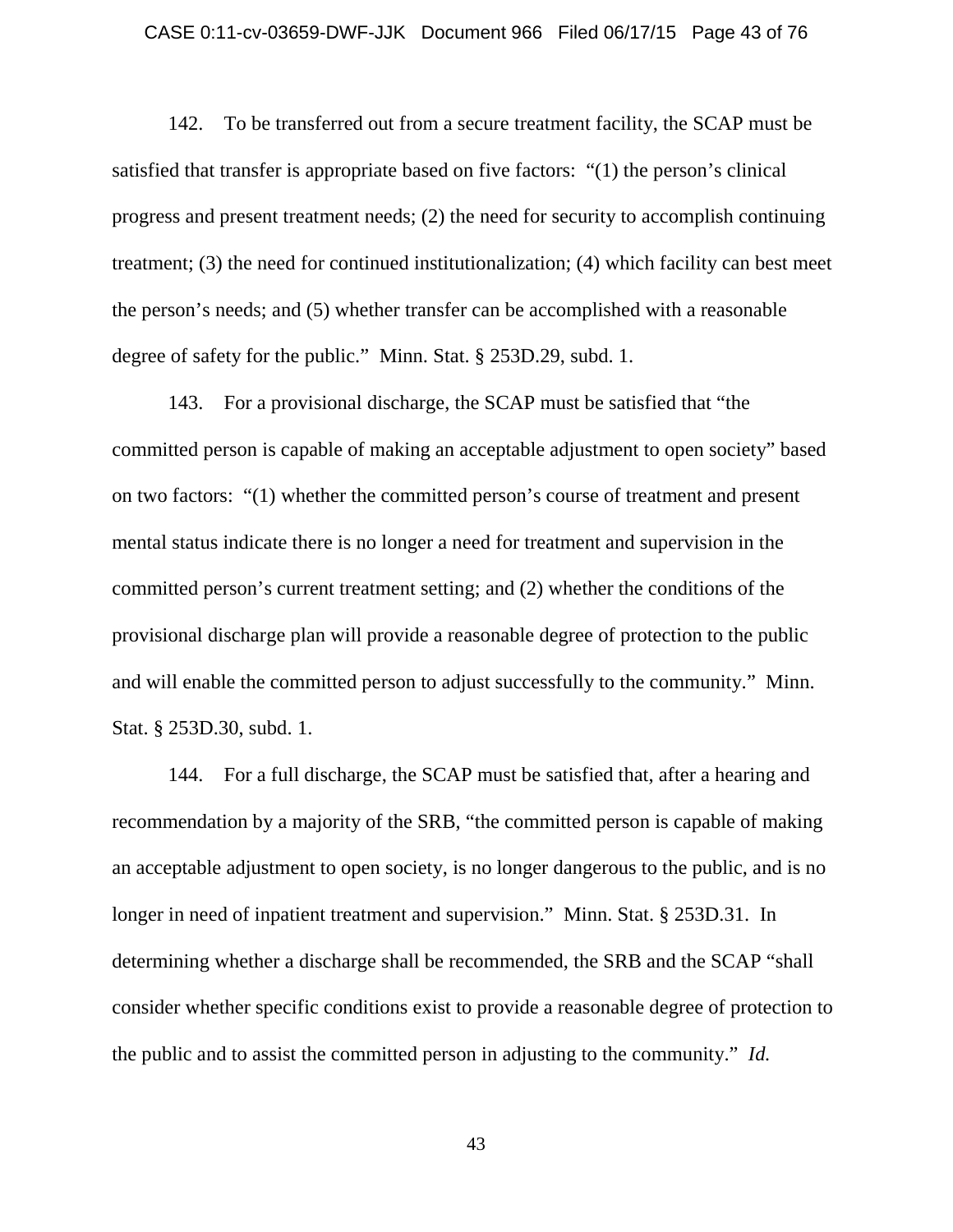#### CASE 0:11-cv-03659-DWF-JJK Document 966 Filed 06/17/15 Page 44 of 76

145. The discharge criteria is more stringent and harder to prove than the commitment criteria.

146. The SRB and the SCAP, with limited exception, will not grant provisional discharge or discharge without the support of the MSOP. The SRB nearly always follows the MSOP's recommendation. Dr. Fox credibly testified that the SRB and the SCAP have agreed with and granted petitions that the MSOP has supported and that she could not recall the SCAP not agreeing with the MSOP's recommendation in support of an individual's petition. Deputy Commissioner Barry credibly testified that the SRB generally follows the MSOP's recommendations for provisional discharge or discharge.

147. Since January 1, 2010, the SRB has recommended granting twenty-six petitions for transfer, eight petitions for provisional discharge, and no petitions for discharge.

148. The MSOP supported all of the provisional discharge petitions that were recommended to be granted by the SRB.

149. As of July 2014, the SCAP has granted transfer to CPS twenty-eight times, provisional discharge once, and full discharge zero times.

150. SRB hearings are scheduled by the MSOP. Currently, the SRB may hold up to four hearings a day for a total of sixteen hearings per month, although there are no restrictions on the number of hearings the SRB can hold.

151. There is no time limit on the SCAP decisions.

152. The SRB and the SCAP petitioning process, from the filing of the initial petition to receiving a final SCAP decision, can take years. Karsjens credibly testified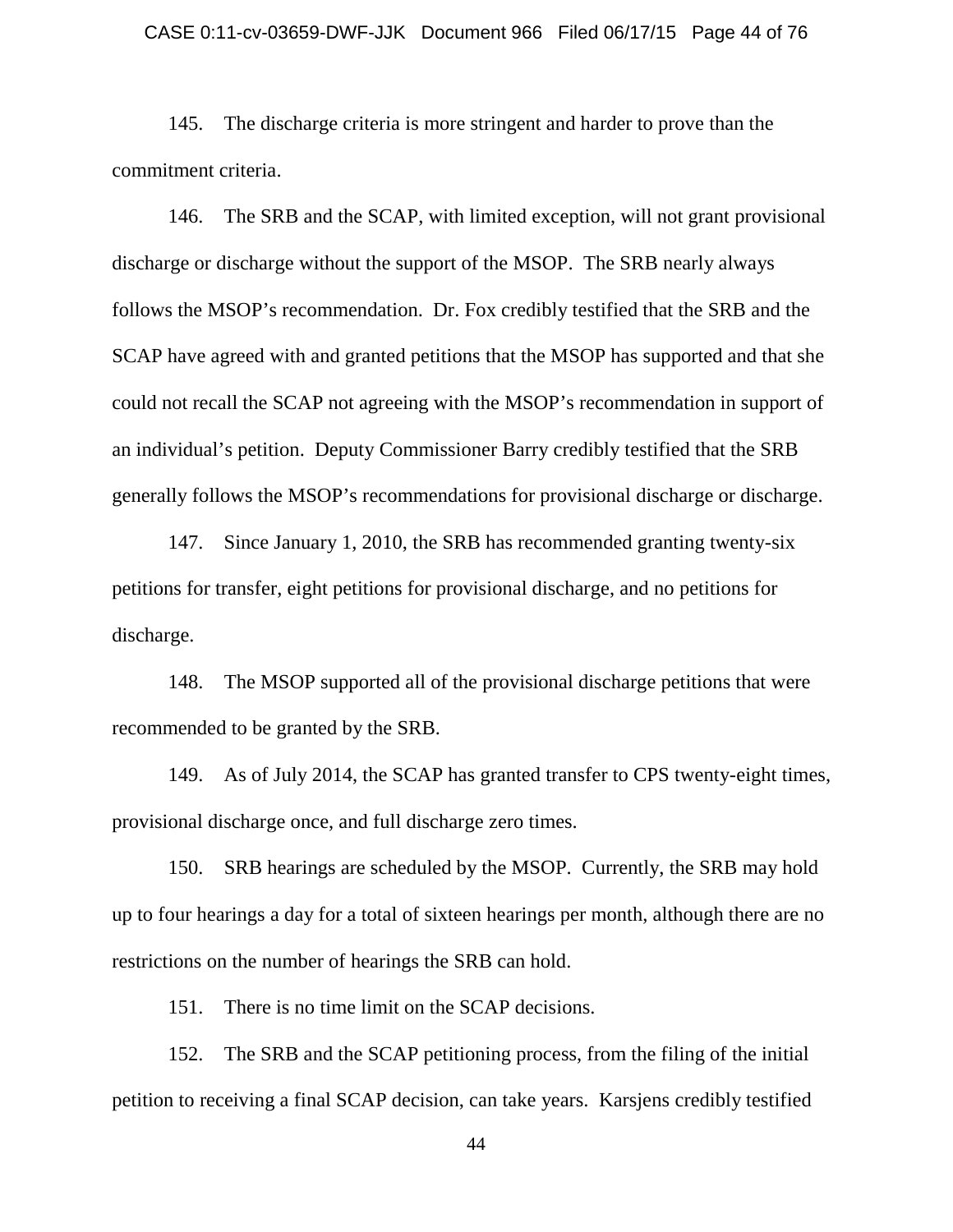#### CASE 0:11-cv-03659-DWF-JJK Document 966 Filed 06/17/15 Page 45 of 76

that he filed a petition for a reduction in custody on October 11, 2011, and he did not receive a final order until June 10, 2013. The petitioning process for Duvall took approximately five years. Deputy Commissioner Barry credibly testified that some petitions can take longer than five years to complete the petitioning process. Johnston credibly testified that these time lines for the SRB hearings are too long.

153. As of June 2014, approximately 105 SRB petitions were pending decision and 48 petitions were pending a SCAP decision.

154. The shortest number of days between the time a petition is filed and the time of the hearing on the petition is twenty-nine days. This time period referred to Terhaar's petitioning process, which occurred after the Rule 706 Experts issued a report on May 18, 2014, unanimously recommending full discharge for Terhaar, and after the Court issued an order on June 2, 2014, ordering Defendants to show cause why Terhaar's continued confinement is not unconstitutional and why Terhaar should not be immediately and unconditionally discharged from the MSOP.

155. The MSOP has previously attempted to address delays in the petitioning process, but has not attempted to address the problem recently. In 2013, Commissioner Jesson set a goal of having petitions supported by the MSOP heard more quickly.

156. The SRB and the SCAP process is unduly lengthy and is bogged down with difficult procedures; the process denies individuals the services necessary to navigate the process.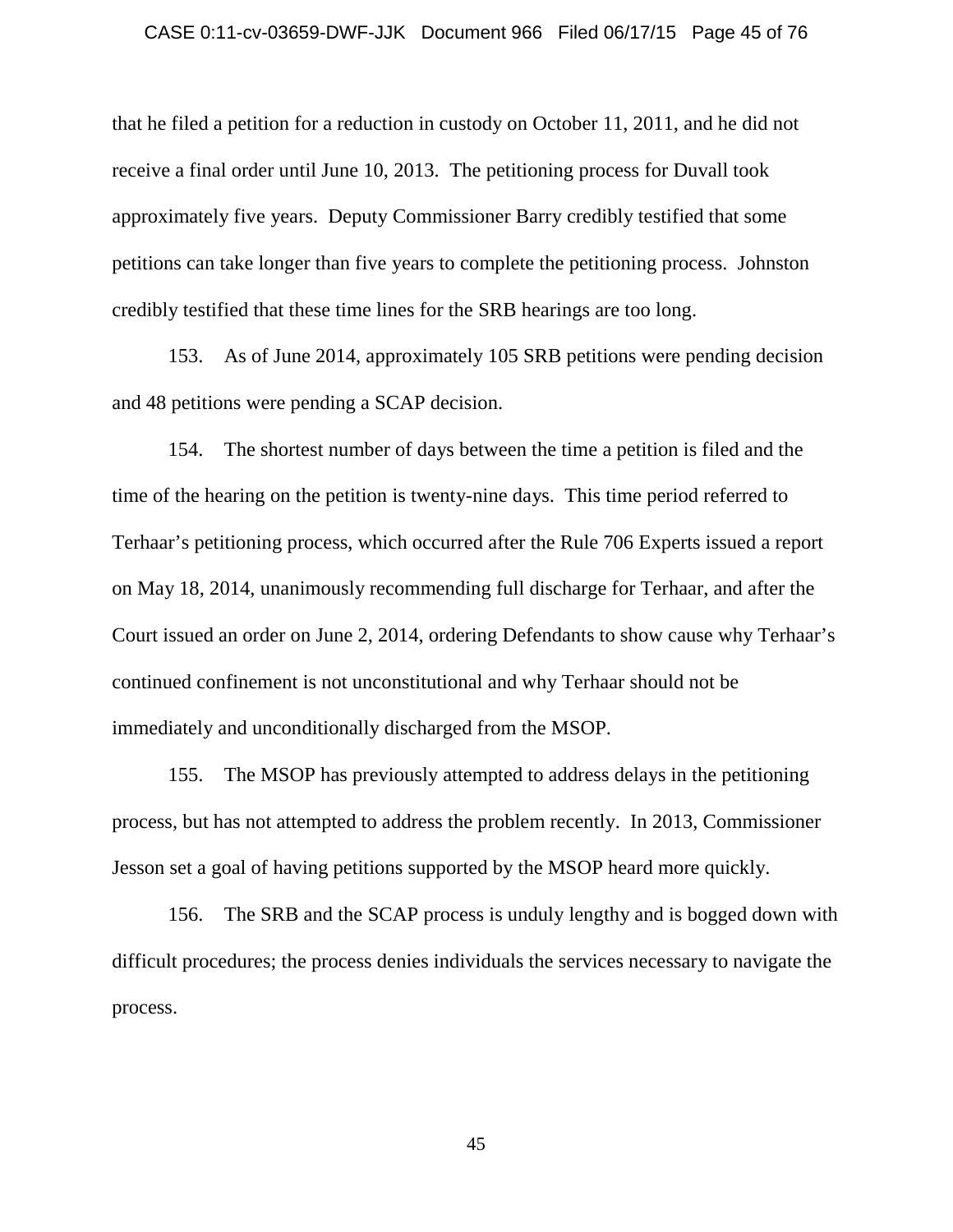#### CASE 0:11-cv-03659-DWF-JJK Document 966 Filed 06/17/15 Page 46 of 76

157. These delays, in substantial part, are a result of insufficient funding and staffing. Berg and Puffer credibly testified that the MSOP lacks sufficient staff to complete the reports needed by the SRB and the SCAP.

158. Commissioner Jesson determines the number of SRB members and selects the SRB members after an application process. Currently, seventeen or eighteen positions out of twenty-four available positions are filled.

159. A committed individual retains the right to the writ of habeas corpus during the petitioning process. Minn. Stat. § 253B.23, subd. 5. However, the habeas procedure does not provide for an independent psychologist or psychiatrist to conduct an evaluation of the petitioning committed individual, and the petitioner is not provided counsel as a matter of right.

160. There is no bypass mechanism available for individuals to challenge their commitment.

161. Defendants are not required under the MCTA to petition for transfer or reduction in custody of committed individuals who meet the statutory requirements for such a reduction in custody.

162. There is no policy or practice at the MSOP, nor a requirement in the statute, that requires the MSOP to file a petition on an individual's behalf, even if the MSOP knows or reasonably believes that the individual no longer satisfies the statutory or constitutional criteria for commitment or for discharge.

163. Defendants could choose and have the discretion to file a petition for a reduction in custody on behalf of committed individuals at the MSOP.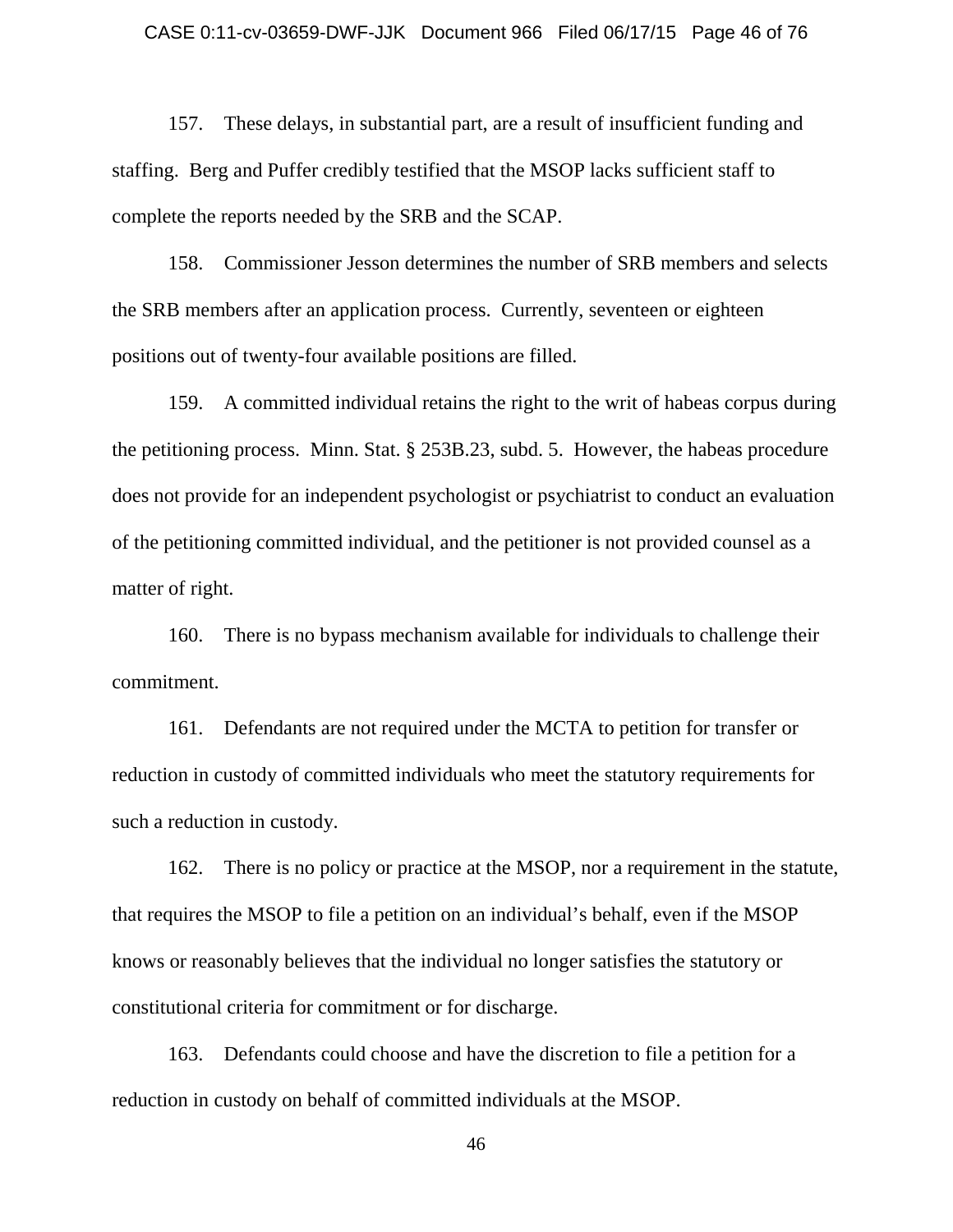#### CASE 0:11-cv-03659-DWF-JJK Document 966 Filed 06/17/15 Page 47 of 76

164. The MSOP knows that there are Class Members who meet the reduction in custody criteria or who no longer meet the commitment criteria but who continue to be confined at the MSOP.

165. Despite its knowledge that individuals have met the criteria for release, the MSOP has never petitioned on behalf of a committed individual for full discharge.

166. The MSOP had never filed a petition for a reduction in custody on behalf of a committed individual before 2013.

167. The MSOP has only filed a petition for a reduction in custody on behalf of a committed individual seven times in the history of the program. The seven petitions were for six individuals in the Alternative Program who were designated for transfer to Cambridge, but who ultimately were never transferred to Cambridge, and for Terhaar for transfer to CPS.

168. The MSOP has only filed a petition for transfer to CPS on behalf of one individual in the history of the program. In October 2014, Johnston filed a petition for transfer to CPS on behalf of Terhaar. Terhaar credibly testified that no one from the MSOP told him about the filing of the petition on his behalf for transfer to CPS, and that he wanted the petition to be for his discharge from the MSOP rather than for his transfer to CPS.

169. The MSOP has not filed a petition on behalf of any juvenile-only offender except Terhaar.

170. The MSOP does not have an established process or practice to determine whether to petition on behalf of a committed individual.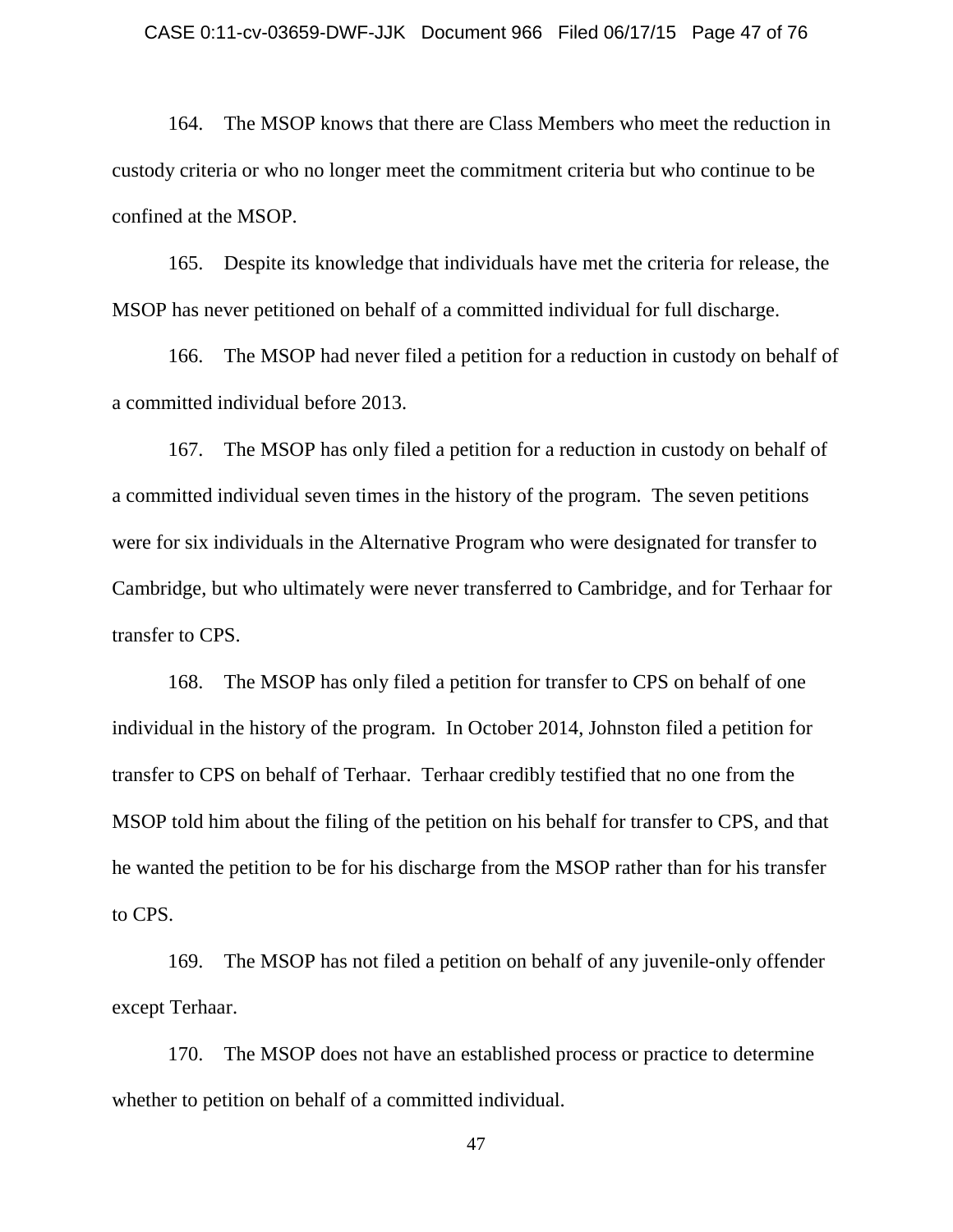171. The MSOP's SRB policy states that when a petition for provisional discharge is supported by the treatment team, the MSOP staff are authorized to assist the individual petitioner with a provisional discharge plan.

172. The MSOP only assists committed individuals who are in Phase III of treatment with provisional discharge plans.

173. Although a committed individual must have a fully completed provisional discharge plan to support a provisional discharge petition, the MSOP does not assist committed individuals who are in Phase I or Phase II in creating a provisional discharge plan.

174. The MSOP does not provide legal advice to committed individuals regarding filing a petition.

175. Individuals confined at the MSOP have expressed confusion and uncertainty regarding the petitioning process, and some have been deterred from petitioning due to the daunting petitioning process. For example, Terhaar credibly testified that he has not filed a petition for a reduction in custody because the petitioning process is very long and complicated, and he does not know how to navigate the petitioning process. Foster credibly testified that he did not know about the petitioning form or process until another committed individual explained the form and process to him, after he had been committed for approximately six years.

176. Between January 2010 and June 2014, 441 committed individuals at the MSOP who were potentially eligible for discharge had not filed a petition for a reduction in custody.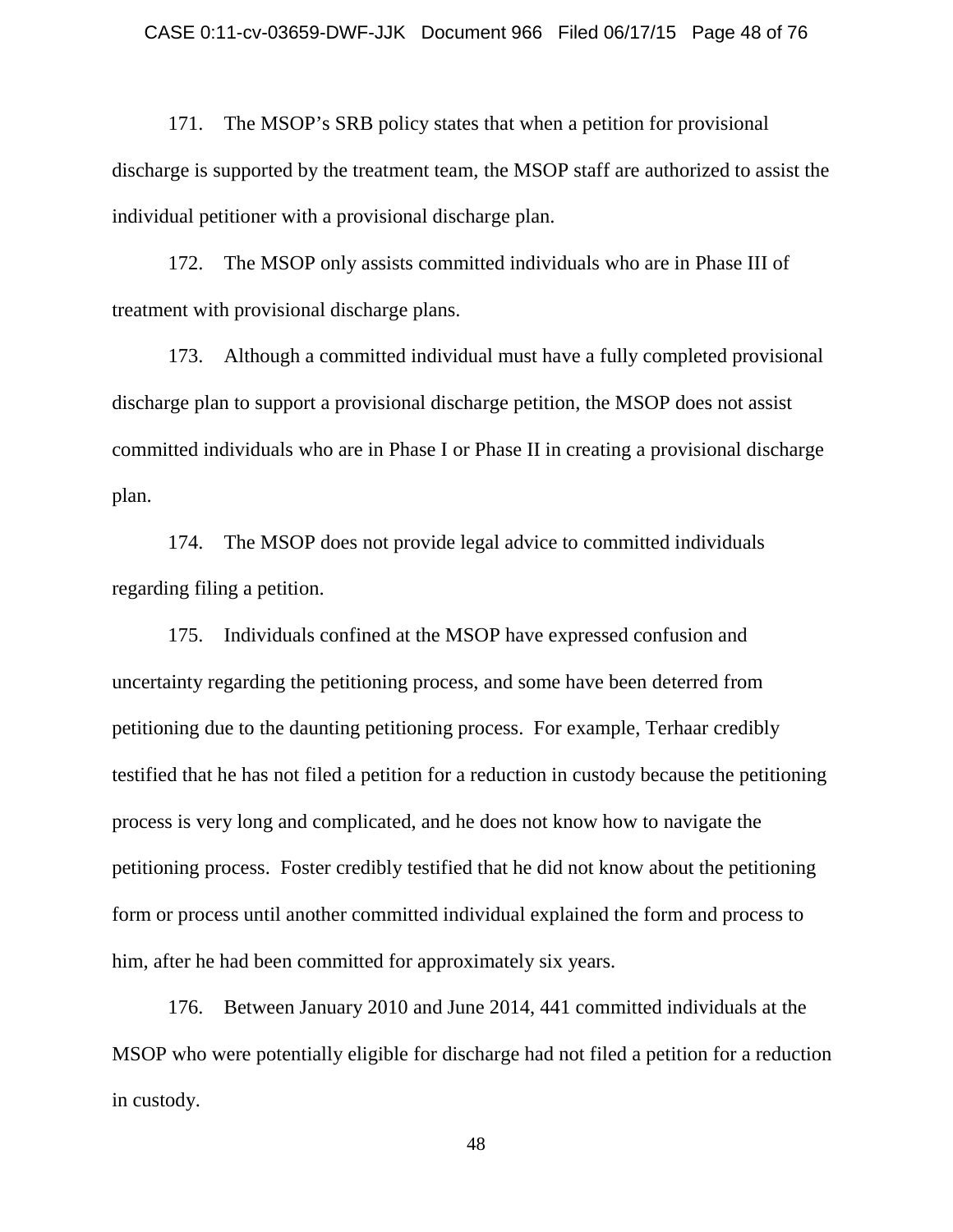177. The MSOP has never supported a full discharge petition.

178. The MSOP has supported fewer than ten petitions for provisional discharge.

179. The MSOP will only support a petition for a reduction in custody if the petitioning individual fully completes the treatment program. Commissioner Jesson credibly testified that the MSOP will only support individuals for discharge if they had been successful in finishing treatment and defined "successful" to mean "finished." Johnston credibly testified that the MSOP's practice is that committed individuals must be in Phase III for the MSOP to support their petition.

180. The MSOP has only supported one petition for transfer to CPS from a committed individual in Phase I. Dr. Fox credibly testified that the MSOP has only supported a petition for transfer to CPS for an individual in Phase I in one case, and that was for Terhaar. Dr. Pascucci credibly testified that she has never recommended that a committed individual in Phase I be transferred to CPS.

181. Within the last year, the MSOP has supported one petition for transfer to CPS from a committed individual in Phase II. Johnston credibly testified that "[i]t wasn't until more recently in the last year that treatment team support for transfer to CPS while a client is in Phase II has occurred."

182. Any conclusion of law which may be deemed a finding of fact is incorporated herein as such.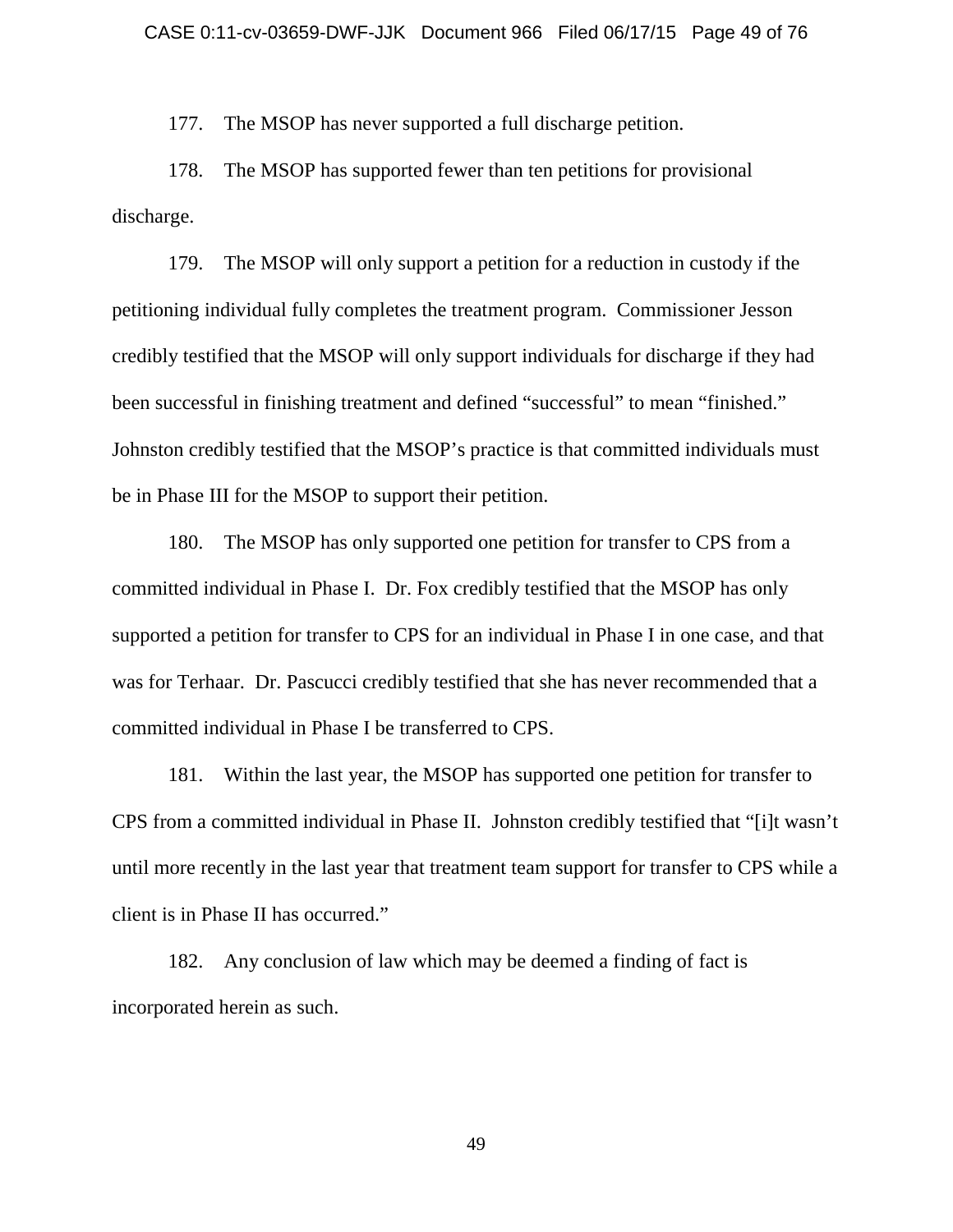Based upon the above findings of fact, the Court hereby makes the following:

# **CONCLUSIONS OF LAW**

# **Jurisdiction**

1. The Court has subject matter jurisdiction over this case pursuant to

# 28 U.S.C. § 1331.

2. The United States Supreme Court has held that to have standing to invoke

the federal court's jurisdiction, a plaintiff must show the following:

(1) "injury in fact," by which we mean an invasion of a legally protected interest that is "(a) concrete and particularized, and (b) actual or imminent, not conjectural or hypothetical"; . . . (2) a causal relationship between the injury and the challenged conduct, by which we mean the injury "fairly can be traced to the challenged action of the defendant," and has not resulted "from the independent action of some third party not before the court"; . . . and (3) a likelihood that the injury will be redressed by a favorable decision, by which we mean that the "prospect of obtaining relief from the injury as a result of a favorable ruling" is not "too speculative."

*See Ne. Fla. Chapter of Associated Gen. Contractors v. City of Jacksonville*, 508 U.S.

656, 663-64 (1993) (internal citations omitted).

3. Plaintiffs have standing in this case. Contrary to Defendants' assertion that

Plaintiffs allege merely a generalized concern, Plaintiffs have shown that all Class

Members have suffered an injury in fact—the loss of liberty in a manner not narrowly

tailored to the purpose for commitment. Each Class Member has been harmed by not

knowing whether they continue to meet the criteria for commitment to the MSOP through

regular risk assessments. Each Class Member has been harmed by the treatment

program's structural problems, resulting in delays in progression.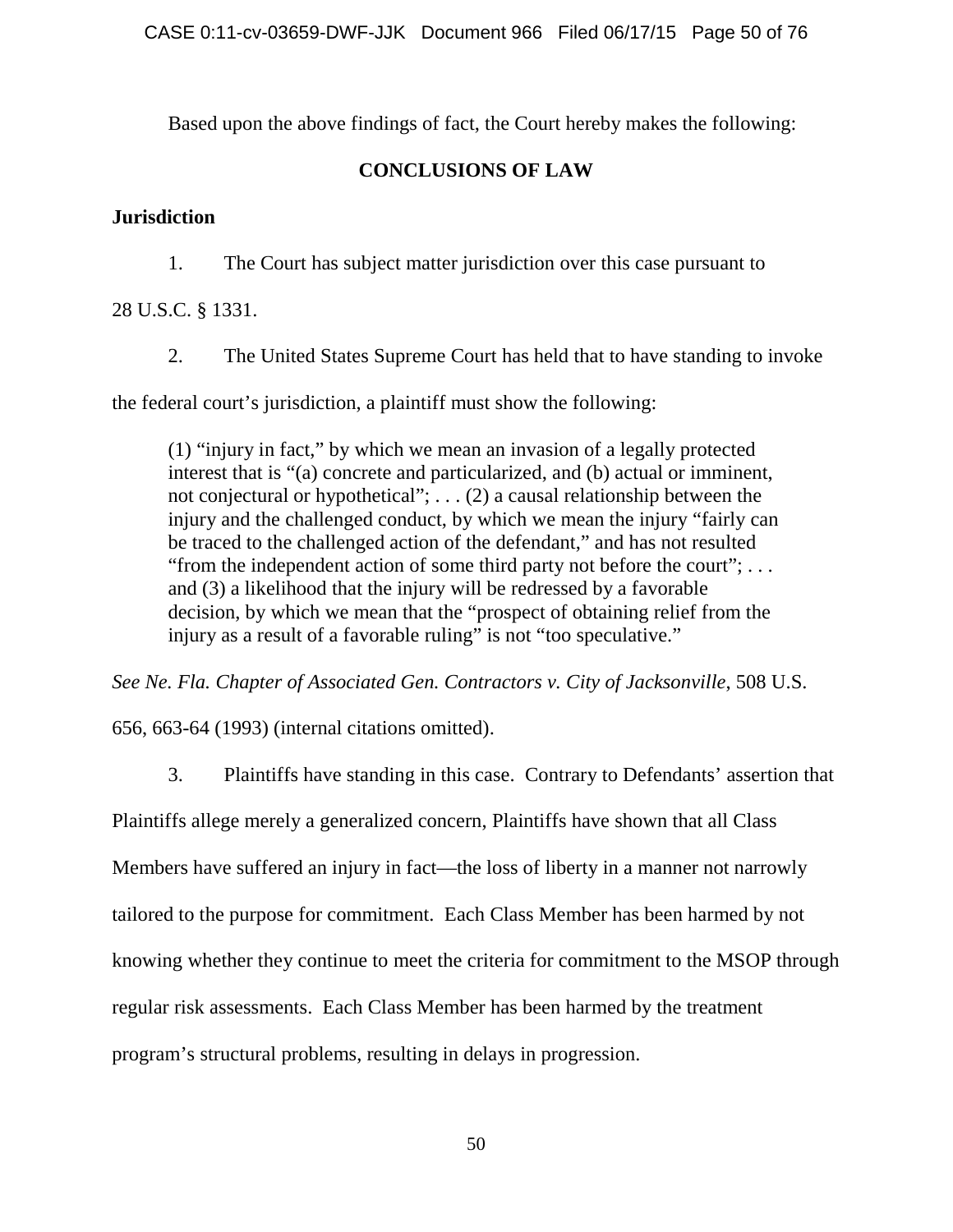## CASE 0:11-cv-03659-DWF-JJK Document 966 Filed 06/17/15 Page 51 of 76

4. Plaintiffs have shown that each Class Member has been harmed and their liberty has been implicated as a result of Defendants' actions. For example, Defendants created the MSOP's treatment program structure, developed the phase progression policies, and had the discretion to conduct periodic risk assessments of each Class Member and to petition on behalf of the Class Members, but have chosen not to do so. By failing to provide the necessary process, Defendants have failed to maintain the program in such a way as to ensure that all Class Members are not unconstitutionally deprived of their right to liberty.

5. Plaintiffs have shown that each Class Member's injury with respect to their liberty interests will likely be redressed by a favorable decision, as is exemplified through the possible remedies proposed below.

## **Plaintiffs' Facial Challenge**

6. A "plaintiff can only succeed in a facial challenge by establishing that no set of circumstances exists under which the Act would be valid, i.e., that the law is unconstitutional in all of its applications." *Wash. State Grange v. Wash. State Republican Party*, 552 U.S. 442, 449 (2008) (internal quotation omitted).

7. The Due Process Clause of the Fourteenth Amendment of the United States Constitution provides that "[n]o state shall . . . deprive any person of life, liberty, or property without due process of law." U.S. Const. amend. XIV § 1.

8. "[T]he Due Process Clause contains a substantive component that bars certain arbitrary, wrongful government actions regardless of the fairness of the procedures used to implement them." *Zinermon v. Burch*, 494 U.S. 113, 125 (1990)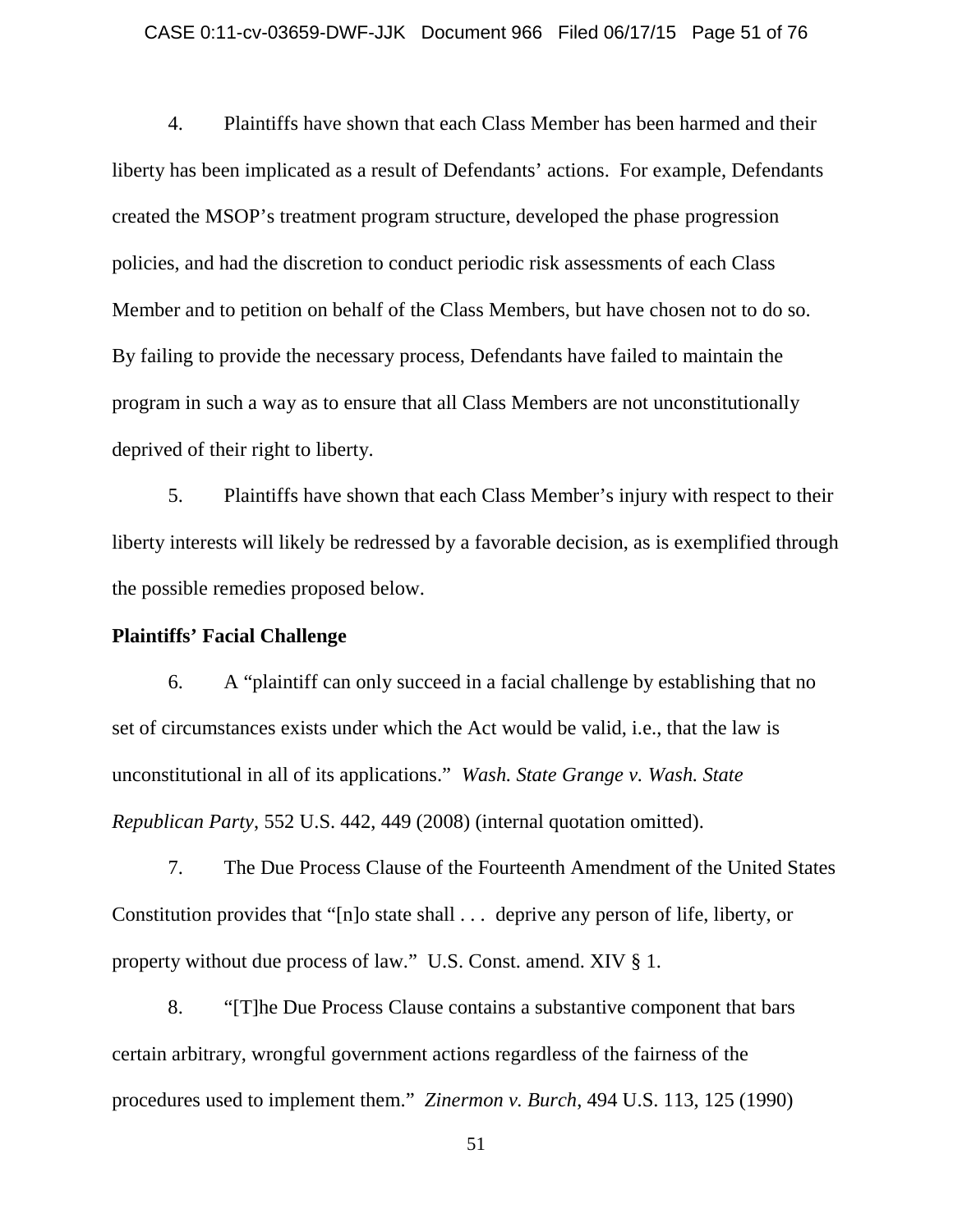#### CASE 0:11-cv-03659-DWF-JJK Document 966 Filed 06/17/15 Page 52 of 76

(internal quotation omitted); *see also Cnty. of Sacramento v. Lewis*, 523 U.S. 833, 845 (1998) (noting that the Supreme Court has "emphasized time and again that the touchstone of due process is protection of the individual against arbitrary action of government") (internal quotation omitted).

9. Substantive due process protects individuals against two types of government action: action that "shocks the conscience" or "interferes with rights implicit in the concept of ordered liberty." *United States v. Salerno*, 481 U.S. 739, 746 (1987); *see also Seegmiller v. LaVerkin City*, 528 F.3d 762 (10th Cir. 2008).

10. State and federal caselaw has long recognized that civil confinement is a "massive" curtailment of liberty. *Vitek v. Jones*, 445 U.S. 480, 491-92 (1980); *Addington v. Texas*, 441 U.S. 418, 425 (1979) ("[C]ivil commitment for any purpose constitutes a significant deprivation of liberty that requires due process protection."); *In re Blodgett*, 510 N.W.2d 910, 914 (Minn. 1994) ("To live one's life free of physical restraint by the state is a fundamental right; curtailment of a person's liberty is entitled to substantive due process protection.").

11. Substantive due process requires that civil committees may be confined only if they are both mentally ill and pose a substantial danger to the public as a result of that mental illness. *See Call v. Gomez*, 535 N.W.2d 312, 319 (Minn. 1995); *see also Foucha v. Louisiana*, 504 U.S. 71, 77 (1992) ("Even if the initial commitment was permissible," a civil commitment may not "constitutionally continue after that basis no longer exist[s].") (internal citations omitted); *see also id.* (explaining that a "committed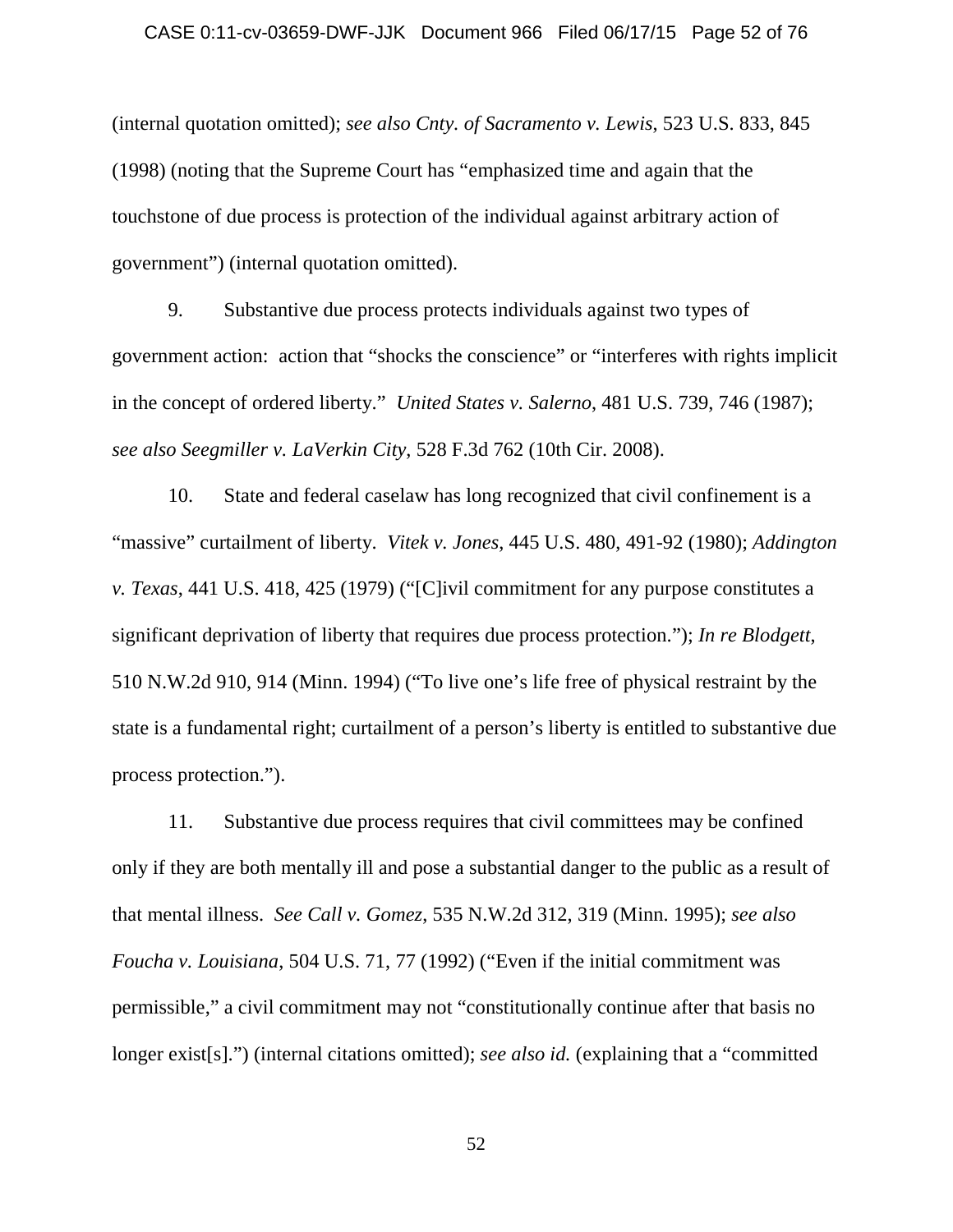## CASE 0:11-cv-03659-DWF-JJK Document 966 Filed 06/17/15 Page 53 of 76

acquittee is entitled to release when he has recovered his sanity or is no longer dangerous").

12. When a fundamental right is involved, courts must subject the law to strict scrutiny, placing the burden on the state to show that the law is narrowly tailored to serve a compelling state interest. *See Washington v. Glucksberg*, 521 U.S. 702, 721 (1997) ("[T]he Fourteenth Amendment forbids the government to infringe . . . fundamental liberty interests *at all*, no matter what process is provided, unless the infringement is narrowly tailored to serve a compelling state interest.") (internal citations and quotations omitted) (emphasis in original); *Gallagher v. City of Clayton*, 699 F.3d 1013, 1017 (8th Cir. 2012) (noting that, where legislation infringes upon a fundamental right, such legislation "must survive strict scrutiny—the law must be 'narrowly tailored to serve a compelling state interest'") (internal citations omitted).

13. The Court concludes that the strict scrutiny standard applies because Plaintiffs' fundamental right to live free of physical restraint is constrained by the curtailment of their liberty. *See, e.g.*, *Foucha*, 504 U.S. at 80 ("Freedom from bodily restraint has always been at the core of the liberty protected by the Due Process Clause from arbitrary governmental action.") (internal citation omitted); *Jones v. United States*, 463 U.S. 354, 361 (1983) ("[C]ommitment for any purpose constitutes a significant deprivation of liberty that requires due process protection.") (internal citation omitted); *see also Cooper v. Oklahoma*, 517 U.S. 348, 368-69 (1996) ("The requirement that the grounds for civil commitment be shown by clear and convincing evidence protects the individual's fundamental interest in liberty."); *Reno v. Flores*, 507 U.S. 292, 316 (1993)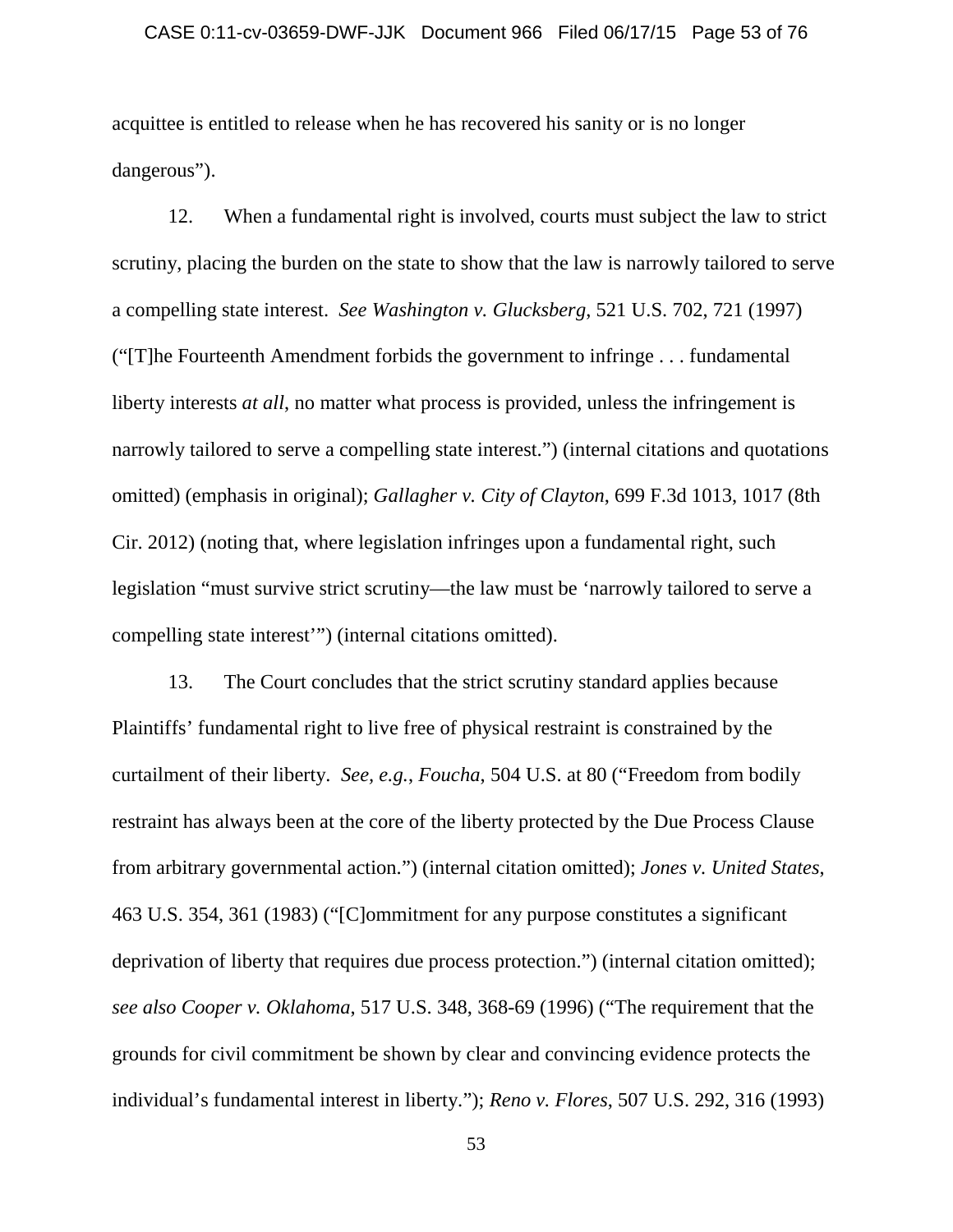### CASE 0:11-cv-03659-DWF-JJK Document 966 Filed 06/17/15 Page 54 of 76

(O'Connor, J., concurring) ("The institutionalization of an adult by the government triggers heightened, substantive due process scrutiny."); *Vitek*, 445 U.S. at 492 ("The loss of liberty produced by an involuntary commitment is more than a loss of freedom from confinement."); *Blodgett*, 510 N.W.2d at 914 ("The state must show a legitimate and compelling interest to justify any deprivation of a person's physical freedom.").

14. This case is distinguishable from other challenges to the involuntary confinement of sex offenders where it was represented to the court that the program's anticipated duration of completion was a few years or only *potentially* indefinite; here, not one offender has been released from the MSOP program after over twenty years. *See, e.g.*, *Kansas v. Hendricks*, 521 U.S. 346, 364 (1997) (stating that "commitment under the Act is only *potentially* indefinite" because "[t]he maximum amount of time an individual can be incapacitated pursuant to a single judicial proceeding is one year" and "[i]f Kansas seeks to continue the detention beyond that year, a court must once again determine beyond a reasonable doubt that the detainee satisfies the same standards as required for the initial confinement"); *In re Linehan*, 557 N.W.2d 171, 188 (Minn. 1996) (finding that "model patients" were expected to complete the program in approximately thirty-two months and finding that, in light of this finding, the program was remedial and not punitive in nature); *Call*, 535 N.W.2d at 318 n.5 (noting the state's representation that "[a]n average patient is expected to complete the program in a minimum of 24 months").

In addition, no other case has raised a systemic challenge to section 253D or specifically addressed section 253D's failure to require regular risk assessments to determine if class members continued to meet the criteria for continued commitment or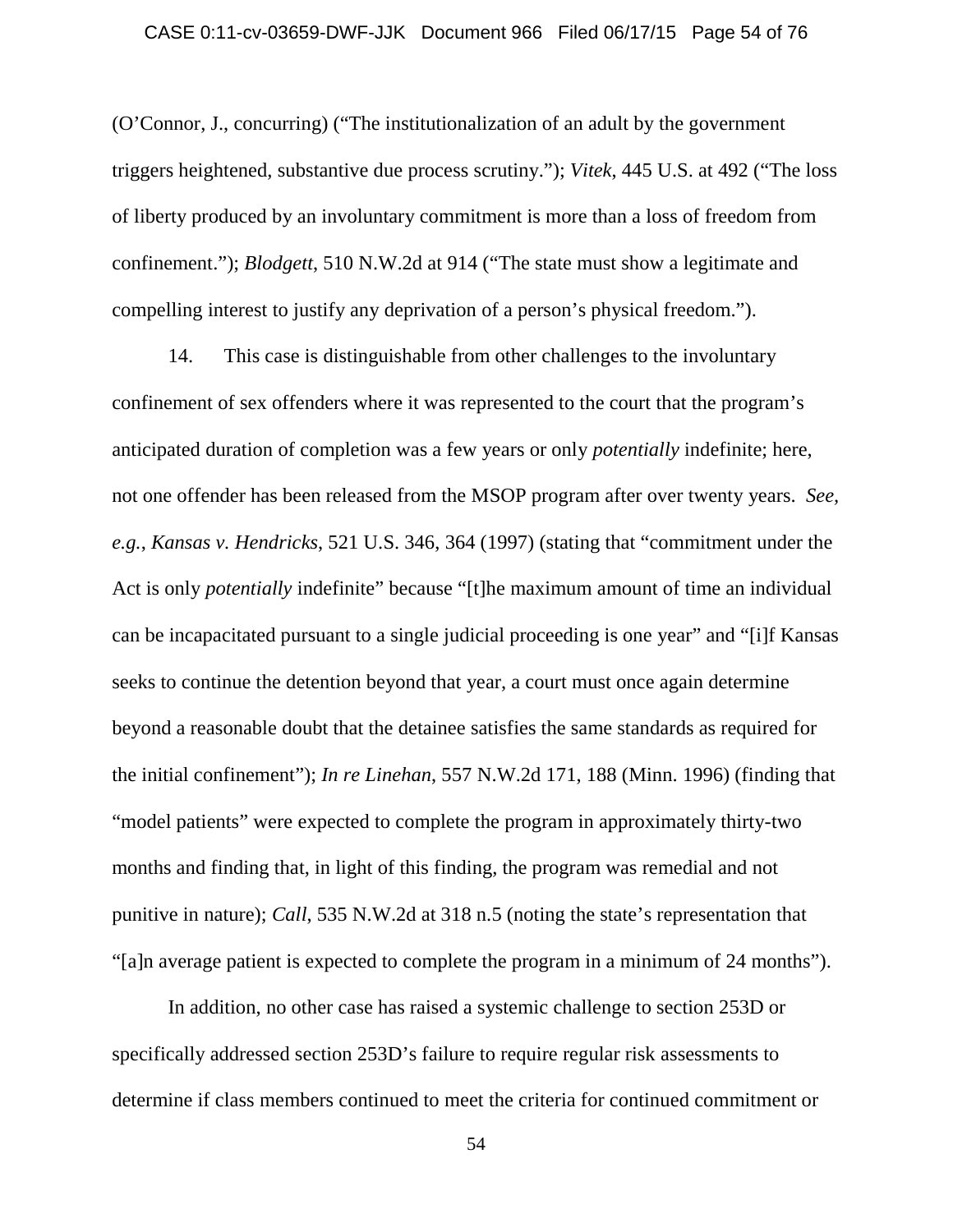#### CASE 0:11-cv-03659-DWF-JJK Document 966 Filed 06/17/15 Page 55 of 76

section 253D's failure to require the MSOP to initiate the petitioning process when it is aware that a committed individual likely meets the statutory discharge criteria.

15. The United States Supreme Court has held that a civil commitment statutory scheme is permitted provided that an individual is not detained past the time they are no longer dangerous or no longer have a mental illness without rendering the statute punitive in purpose or effect as to negate a legitimate nonpunitive civil objective. *See Hendricks*, 521 U.S. at 361-62. Thus, where, notwithstanding a "civil label," a statutory scheme "is so punitive either in purpose or effect as to negate the State's intention to deem it 'civil,'" a court will reject a legislature's "manifest intent" to create a civil proceeding and "will consider the statute to have established criminal proceedings for constitutional purposes." *Id.* at 361. Moreover, "[i]f the object or purpose" of a civil commitment law is to provide treatment, "but the treatment provisions were adopted as a sham or mere pretext," such a scheme would indicate "the forbidden purpose to punish." *Id.* at 371 (Kennedy, J., concurring).

16. To satisfy the narrowly tailored standard, section 253D must ensure that individuals are committed no longer than necessary to serve the state's compelling interests.

17. The purpose for which an individual is civilly committed to the MSOP is to provide treatment to and protect the public from individuals who are both mentally ill and pose a substantial danger to the public as a result of that mental illness.

18. The Court concludes that the state has failed to demonstrate that section 253D is narrowly tailored to achieve its compelling interests.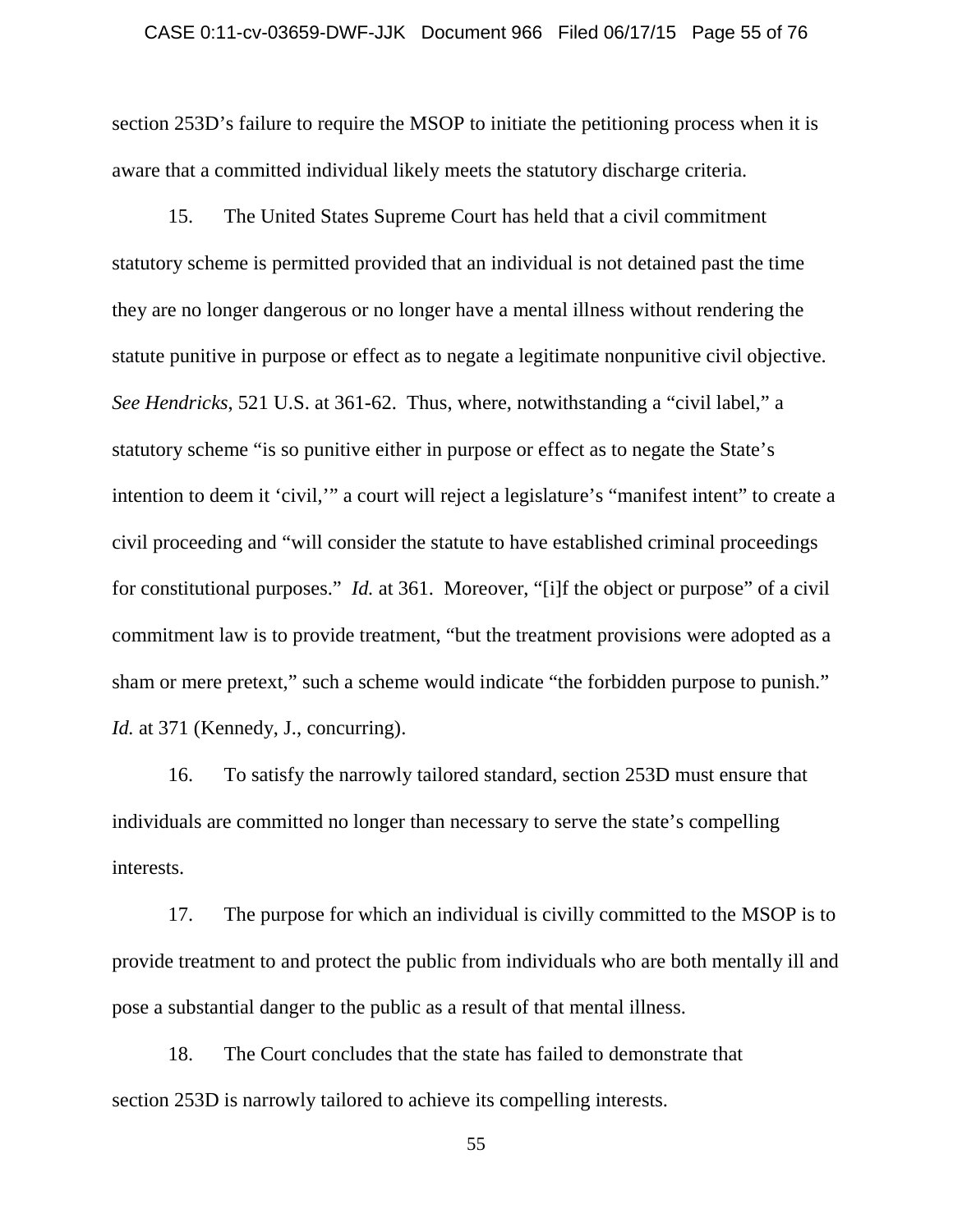### CASE 0:11-cv-03659-DWF-JJK Document 966 Filed 06/17/15 Page 56 of 76

19. First, section 253D is not narrowly tailored because the statute indisputably fails to require periodic risk assessments. In the absence of such assessments, Defendants cannot know whether any Class Members satisfy the statutory criteria for continued commitment. The MSOP has no periodic risk assessment for individuals the MSOP knows or should know no longer meet the criteria to remain confined or restricted to early phases of the progression program. The statute, on its face, allows the continued civil commitment of sex offenders, even after they no longer meet the statutory criteria for commitment or meet the criteria for discharge or reduction in custody. By not providing for periodic risk assessments, the statute, on its face, authorizes prolonged commitment, even after committed individuals no longer pose a danger to the public and need further inpatient treatment and supervision for a sexual disorder. The statute is therefore not narrowly tailored and results in a punitive effect and application contrary to the purpose of civil commitment. *See Hendricks*, 521 U.S. at 361-62.

20. Second, section 253D is not narrowly tailored because it fails to provide a judicial bypass mechanism to the statutory reduction in custody process. Section 253D provides for a single process to obtain transfer, provisional release, or full discharge. As noted above, the SRB and the SCAP process takes too long, is burdened with difficult and cumbersome procedures, and denies committed individuals services necessary to navigate the process. The SRB and the SCAP process, and its corresponding duration and procedures, are insufficient to meet this standard. Neither the habeas process nor a Rule 60 motion provide sufficient bypass because neither provides the right to counsel or the right to medical professional assistance to individuals seeking those alternative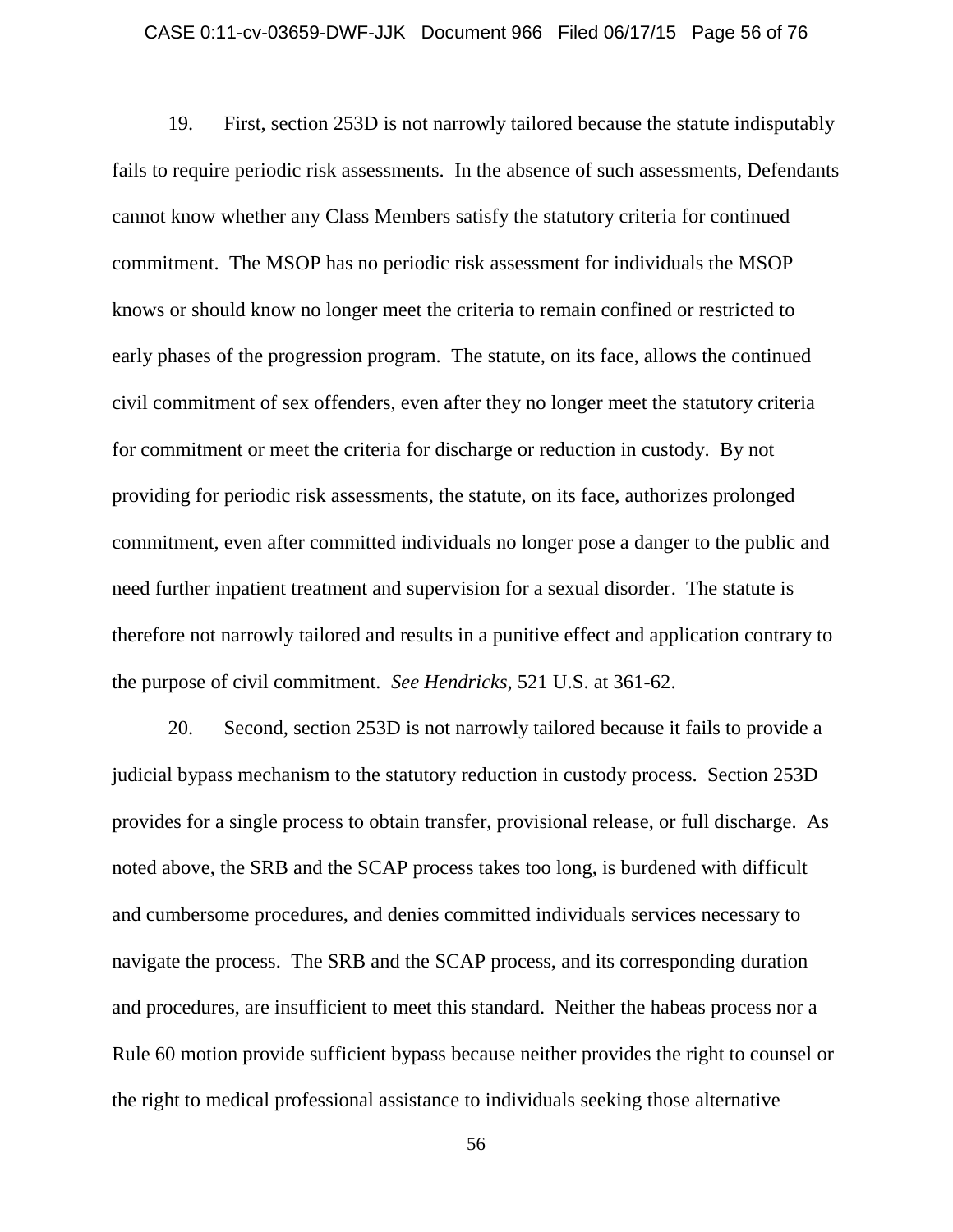## CASE 0:11-cv-03659-DWF-JJK Document 966 Filed 06/17/15 Page 57 of 76

processes. The failure of the statute to provide for an adequate emergency or alternative mechanism by which someone who satisfies the discharge standard can obtain release from commitment in a reasonable time period demonstrates that the statute on its face is not narrowly tailored. The Court is unpersuaded by Defendants' argument that federal habeas law already provides a series of procedures allowing federal review of Minnesota's compliance with federal constitutional standards because the habeas process does not provide the right to counsel or the right to medical professional assistance to committed individuals seeking alternative processes. As written, section 253D contains no judicial bypass mechanism, and, as such, there is no way for Plaintiffs to timely and reasonably access the judicial process outside of the statutory discharge process to challenge their ongoing commitment. Therefore, section 253D is not narrowly tailored and results in a punitive effect and application contrary to the purpose of civil commitment. *See Hendricks*, 521 U.S. at 361-62.

21. Third, the Court concludes that section 253D is not narrowly tailored because the statutory discharge criteria is more stringent than the statutory commitment criteria. To be discharged from the MSOP, section 253D requires that a committed individual "no longer be dangerous" as opposed to being "highly likely to reoffend," which is the initial commitment standard. Although an individual may be initially committed to the MSOP on proof of being "highly likely to engage in harmful sexual conduct" in the future, an individual is prohibited from being discharged unless he demonstrates, among other things, that he is no longer dangerous. Because the statute renders discharge from the MSOP more onerous than admission to it, section 253D is not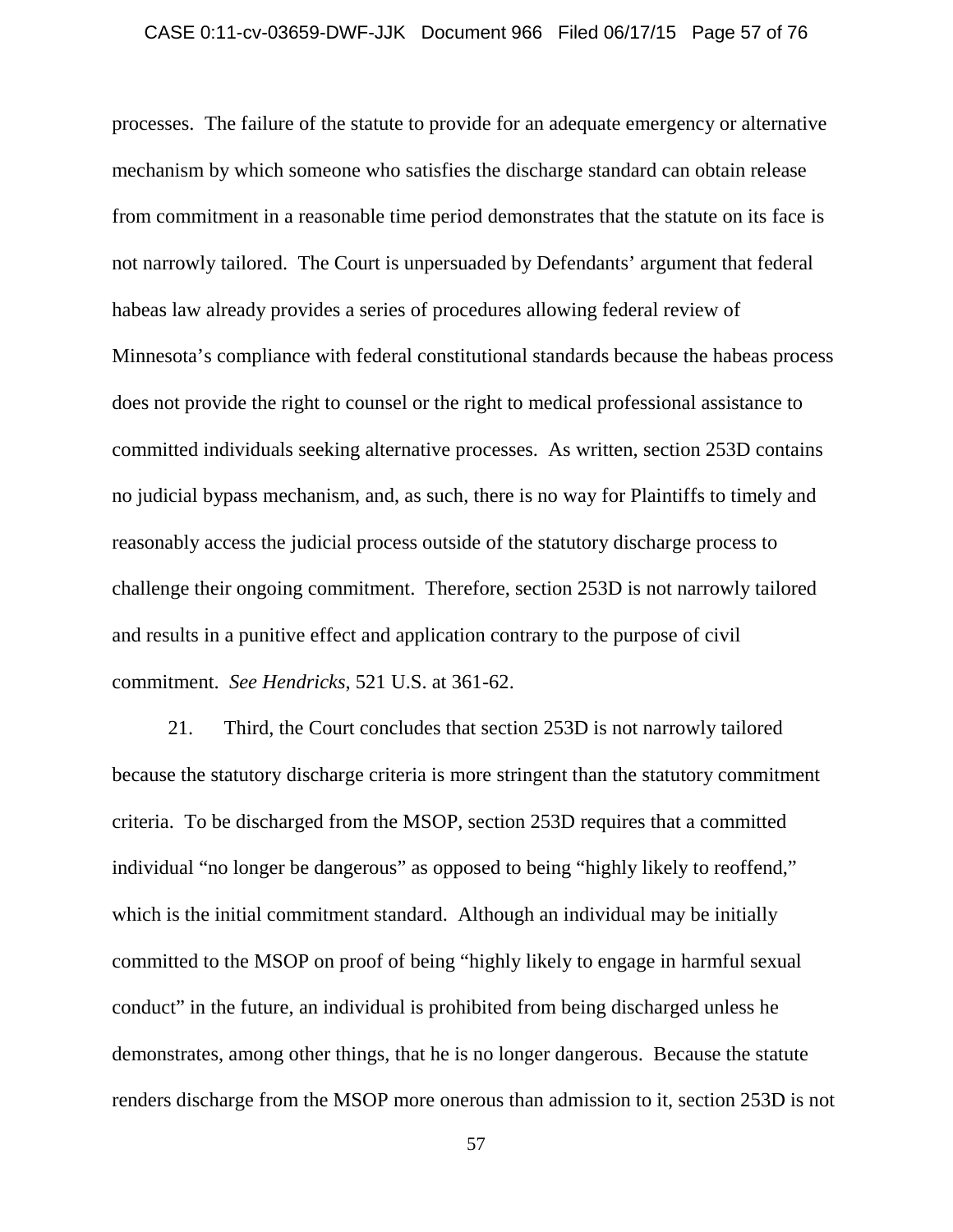#### CASE 0:11-cv-03659-DWF-JJK Document 966 Filed 06/17/15 Page 58 of 76

narrowly tailored and results in a punitive effect and application contrary to the purpose of civil commitment. *See Hendricks*, 521 U.S. at 361-62.

22. Fourth, the Court concludes that section 253D is not narrowly tailored because the statute impermissibly places the burden on committed individuals to demonstrate that they may be placed in a less restrictive setting upon commitment or by transfer from the MSOP. The Court concludes that the burden of demonstrating the justification for continued confinement by clear and convincing evidence should remain on the state at all times. Because the burden to petition impermissibly shifts from the state to committed individuals, section 253D is not narrowly tailored and results in a punitive effect and application contrary to the purpose of civil commitment. *See Hendricks*, 521 U.S. at 361-62.

23. Fifth, the Court concludes that section 253D is not narrowly tailored because although the statutory scheme contemplates that less restrictive alternatives are available, *see* Minn. Stat. § 253D.07, subd. 3, and requires that committed individuals show by clear and convincing evidence that a less restrictive alternative is appropriate, *see id.*, the evidence demonstrates, and the Court concludes, that there are no less restrictive alternatives available upon commitment. Moreover, committed individuals can never meet the preponderance of the evidence standard to transfer to a "facility that best meets the person's needs," *see id.*, when those alternative facilities do not exist. Therefore, the Court concludes that section 253D is not narrowly tailored, and results in a punitive effect and application contrary to the purpose of civil commitment. *See Hendricks*, 521 U.S. at 361-62.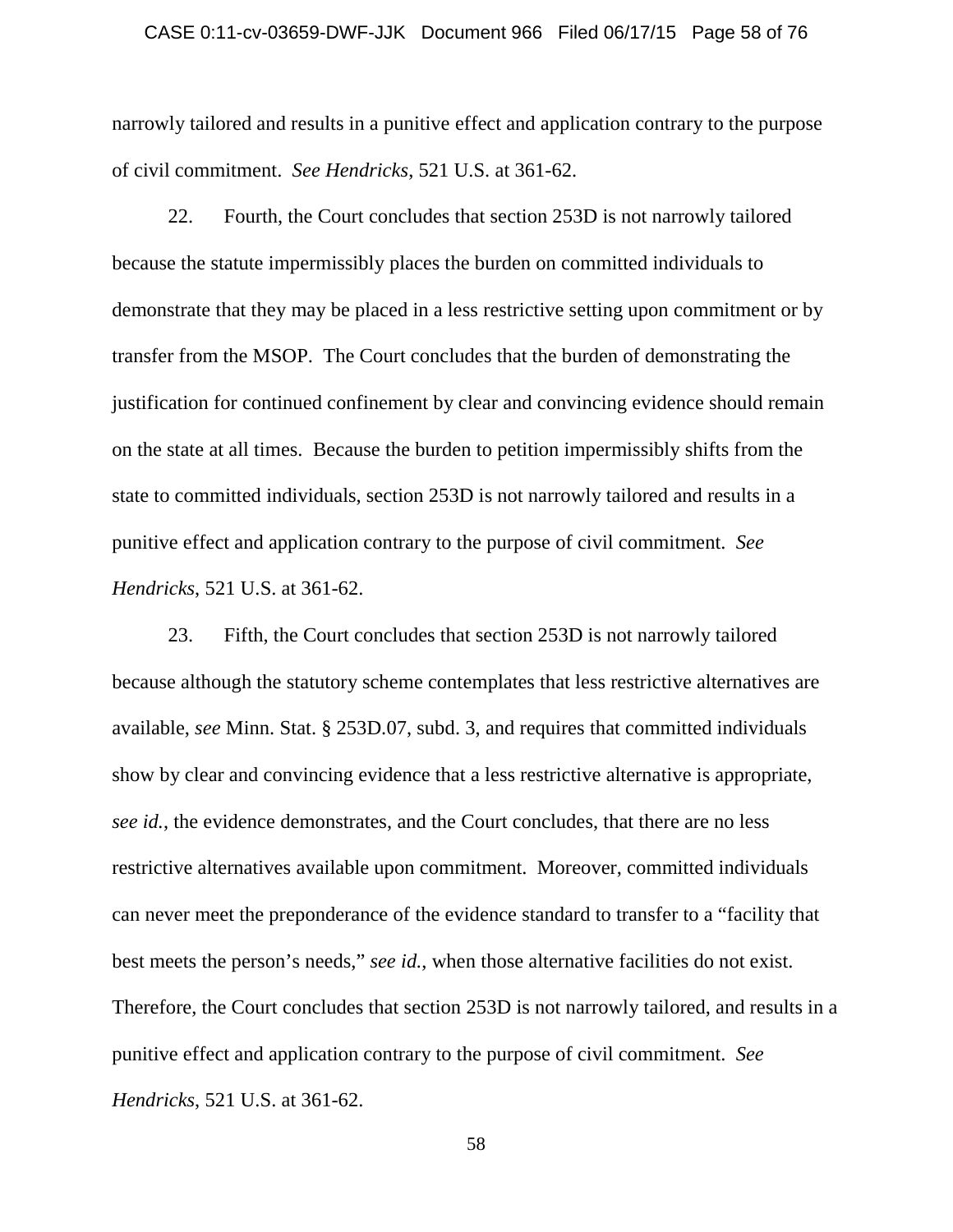#### CASE 0:11-cv-03659-DWF-JJK Document 966 Filed 06/17/15 Page 59 of 76

24. Finally, the Court concludes that section 253D is not narrowly tailored because the statute does not require the state to take any affirmative action, such as petition for reduction of custody, on behalf of individuals who no longer satisfy the criteria for continued commitment. The statute's failure to require the state to petition for individuals who no longer pose a danger to the public and no longer need inpatient treatment and supervision for a sexual disorder is a fatal flaw that renders the statute not narrowly tailored and results in a punitive effect and application contrary to the purpose of civil commitment. *See Hendricks*, 521 U.S. at 361-62.

25. For the reasons set forth above, section 253D is unconstitutional on its face because no application of the statute provides sufficient constitutional protections to render the statute narrowly tailored and results in a punitive effect and application contrary to the purpose of civil commitment. *See Hendricks*, 521 U.S. at 361-62.

## **Plaintiffs' As-Applied Challenge**

26. The Court concludes that the strict scrutiny standard also applies to Plaintiffs' as-applied challenge because Plaintiffs' substantive due process claim involves the infringement of a fundamental right.

27. Under the strict scrutiny standard, the burden is on Defendants to demonstrate that the statute, as applied, is narrowly tailored to serve a compelling state interest.

28. Confinement under civil commitment at the MSOP is constitutional only if the state determines and confirms that the basis for commitment still exists or that the statutory reduction in custody criteria is not met. It is constitutionally mandated that only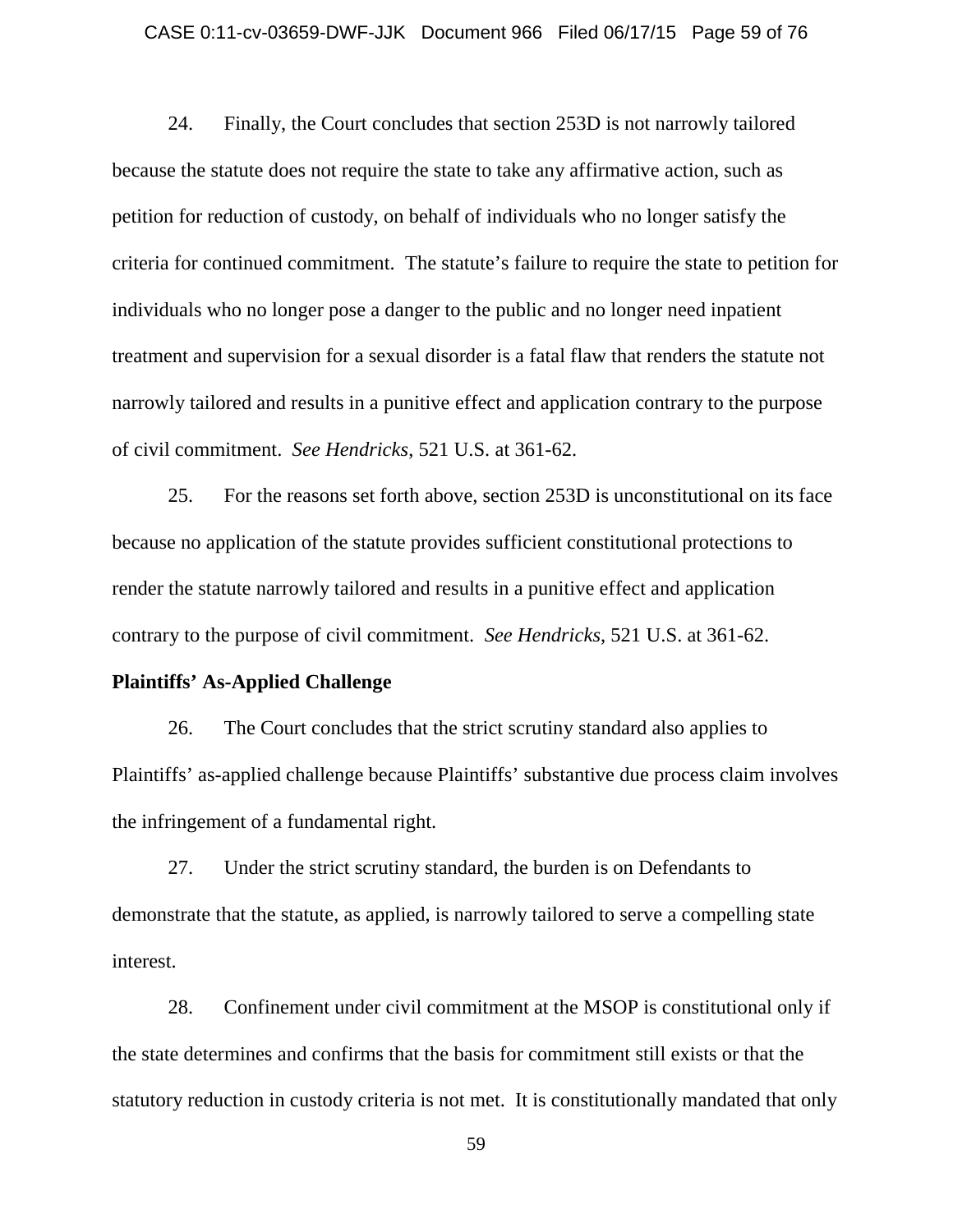## CASE 0:11-cv-03659-DWF-JJK Document 966 Filed 06/17/15 Page 60 of 76

individuals who constitute a "real, continuing, and serious danger to society" may continue to be civilly committed to the MSOP. *See Hendricks*, 521 U.S. at 372 (Kennedy, J., concurring). Individuals who are no longer dangerous cannot constitutionally continue to be confined at the MSOP. *See Foucha*, 504 U.S. at 77 (holding that a committed individual "may be held as long as he is *both* mentally ill *and*  dangerous, but no longer") (quoting *Jones*, 463 U.S. at 368) (emphasis added). In *Call v. Gomez*, the Minnesota Supreme Court held that continued confinement of a committed individual is constitutional "for only so long as he or she continues *both* to need further inpatient treatment and supervision for his sexual disorder *and* to pose a danger to the public." *Call*, 535 N.W.2d at 319 (emphasis added). Consistent with these statutory and constitutional requirements, when the standard for commitment is no longer met or when the standard for discharge is satisfied, the state has no authority to continue detaining the confined individual at the MSOP.

29. The Court concludes that section 253D is unconstitutional as applied because Defendants apply the statute in a manner that results in Plaintiffs being confined to the MSOP beyond such a time as they either meet the statutory reduction in custody criteria or no longer satisfy the constitutional threshold for continued commitment.

30. First, the Court finds that section 253D, as applied, is not narrowly tailored because Defendants do not conduct periodic risk assessments of civilly committed individuals at the MSOP. Defendants admit that they do not know whether many individuals confined at the MSOP meet the commitment or discharge criteria, but they do know that certain individuals could be discharged or transferred to a less restrictive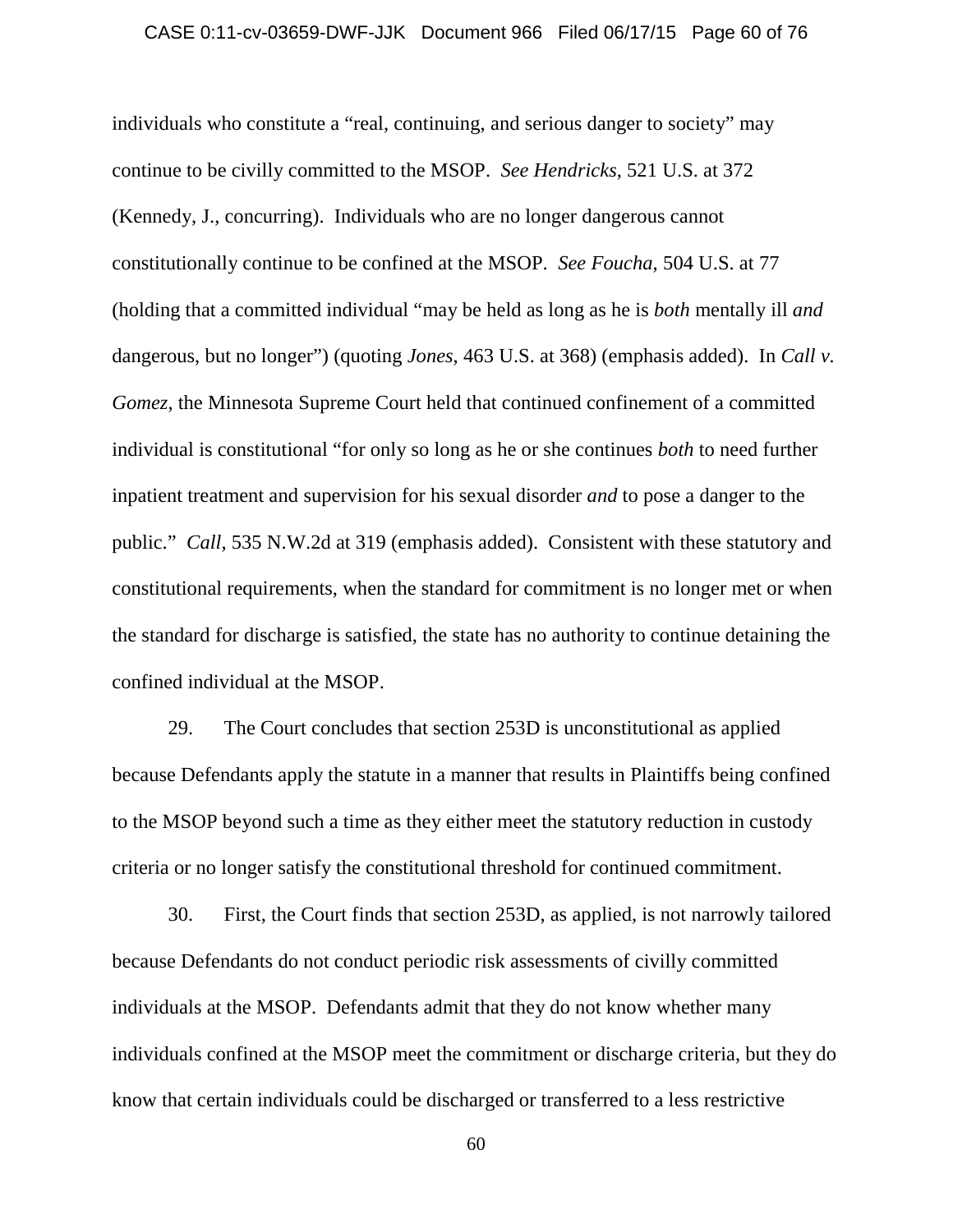## CASE 0:11-cv-03659-DWF-JJK Document 966 Filed 06/17/15 Page 61 of 76

facility. Although Defendants claim that the MSOP provides a risk assessment to the SRB upon the filing of a petition, Defendants do not purport to procure periodic, independent assessments or otherwise evaluate whether an individual continues to meet the initial commitment criteria or the discharge criteria if an individual does not file a petition. This is true even after decades of confinement in the program. In addition, although the statute currently does not require risk assessments, nothing in the statute prohibits the MSOP from conducting periodic risk assessments. The MSOP has yet to fix the periodic risk assessment problem even though Defendants concede they could add periodic risk assessments at their discretion.

Despite Defendants' assertions that they have started to conduct "rolling risk assessments," this plan is insufficient to pass constitutional muster. Defendants have not hired any additional risk assessors beyond the existing department vacancies to implement this plan, and many employees of the MSOP had never heard of this plan. In addition, even if Defendants were in fact implementing such a plan, the planned one or two risk assessments per month outside of the petitioning process would take 30 to 60 years in order to assess all currently committed Class Members at the MSOP, and yet risk assessments are only valid for one year. Therefore, section 253D, as applied, is not narrowly tailored and results in a punitive effect and application contrary to the purpose of civil commitment. *See Hendricks*, 521 U.S. at 361-62.

31. Second, section 253D, as applied, is not narrowly tailored because those risk assessments that have been performed have not all been performed in a constitutional manner. The testimony of several risk assessors at the MSOP support a conclusion that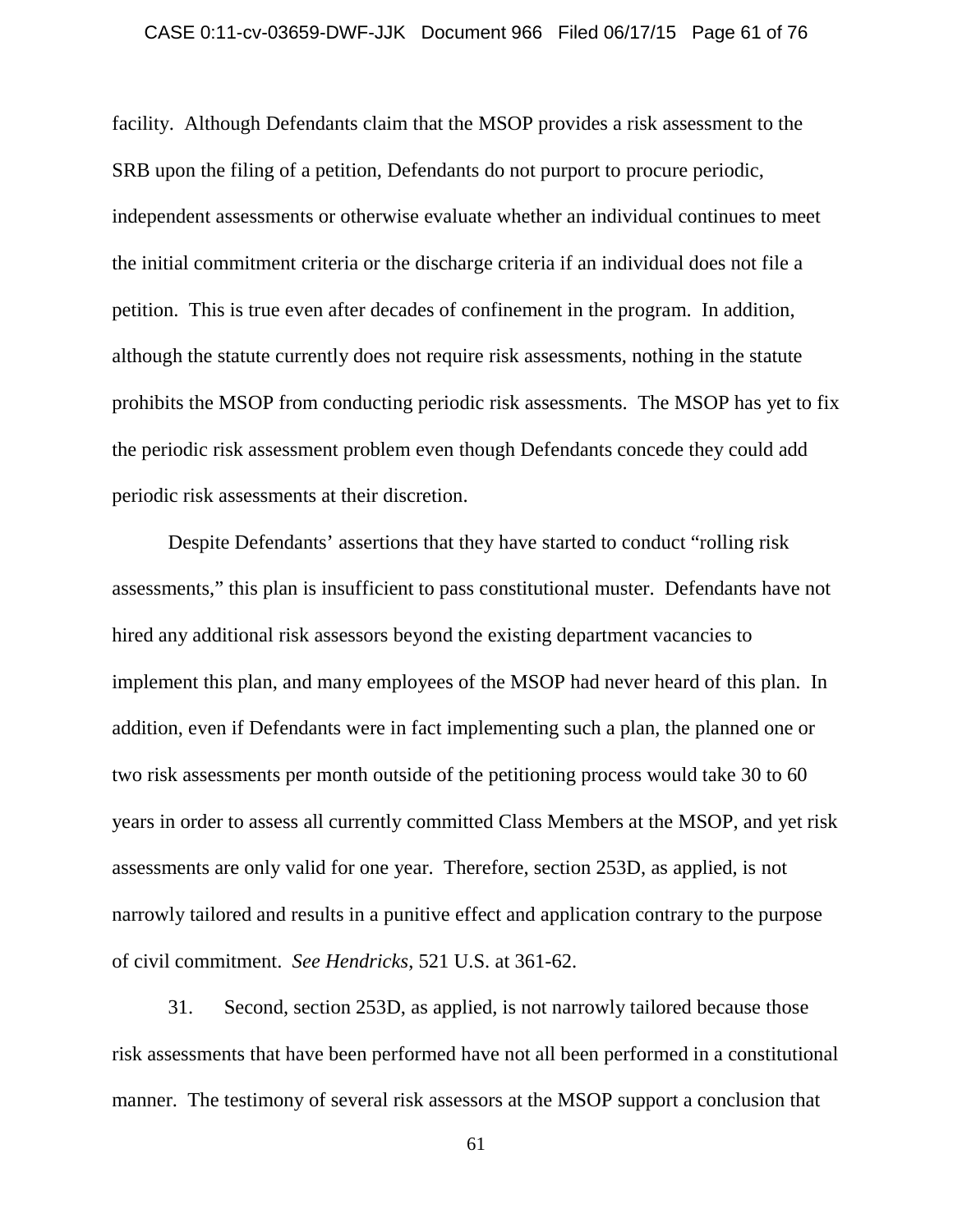## CASE 0:11-cv-03659-DWF-JJK Document 966 Filed 06/17/15 Page 62 of 76

the risk assessors have not been applying the correct legal standard when evaluating whether an individual meets the criteria for transfer, provisional discharge, or discharge. For example, Dr. Pascucci's testimony indicated that she did not use the correct standard for discharge under *Call*, which requires that a person be "confined for only so long as he or she continues *both* to need further inpatient treatment and supervision for his sexual disorder *and* to pose a danger to the public." *Call*, 535 N.W.2d at 319 (emphasis added). In other words, the Minnesota Supreme Court has indicated that discharge must be granted if the individual is *either* no longer dangerous to the public *or* no longer suffers from a mental condition requiring treatment. (*See id.*) Moreover, the MSOP did not use the correct legal standard until after these proceedings commenced in 2011, despite the fact that the Minnesota Supreme Court decided the *Call* case in 1995. Therefore, section 253D, as applied, is not narrowly tailored in that there is no requirement to apply the correct legal standard in risk assessments and it results in a punitive effect and application contrary to the purpose of civil commitment. *See Hendricks*, 521 U.S. at 361-62.

32. Third, section 253D, as applied, is not narrowly tailored because individuals have remained confined at the MSOP even though they have completed treatment, can no longer benefit from treatment, or have reduced their risk below either the "highly likely to reoffend" standard or below a "dangerous" standard. The fact that no one has been fully discharged from the MSOP since the program was created and that only three individuals have been provisionally discharged, one of whom was subsequently returned to civil confinement and who passed away at the MSOP,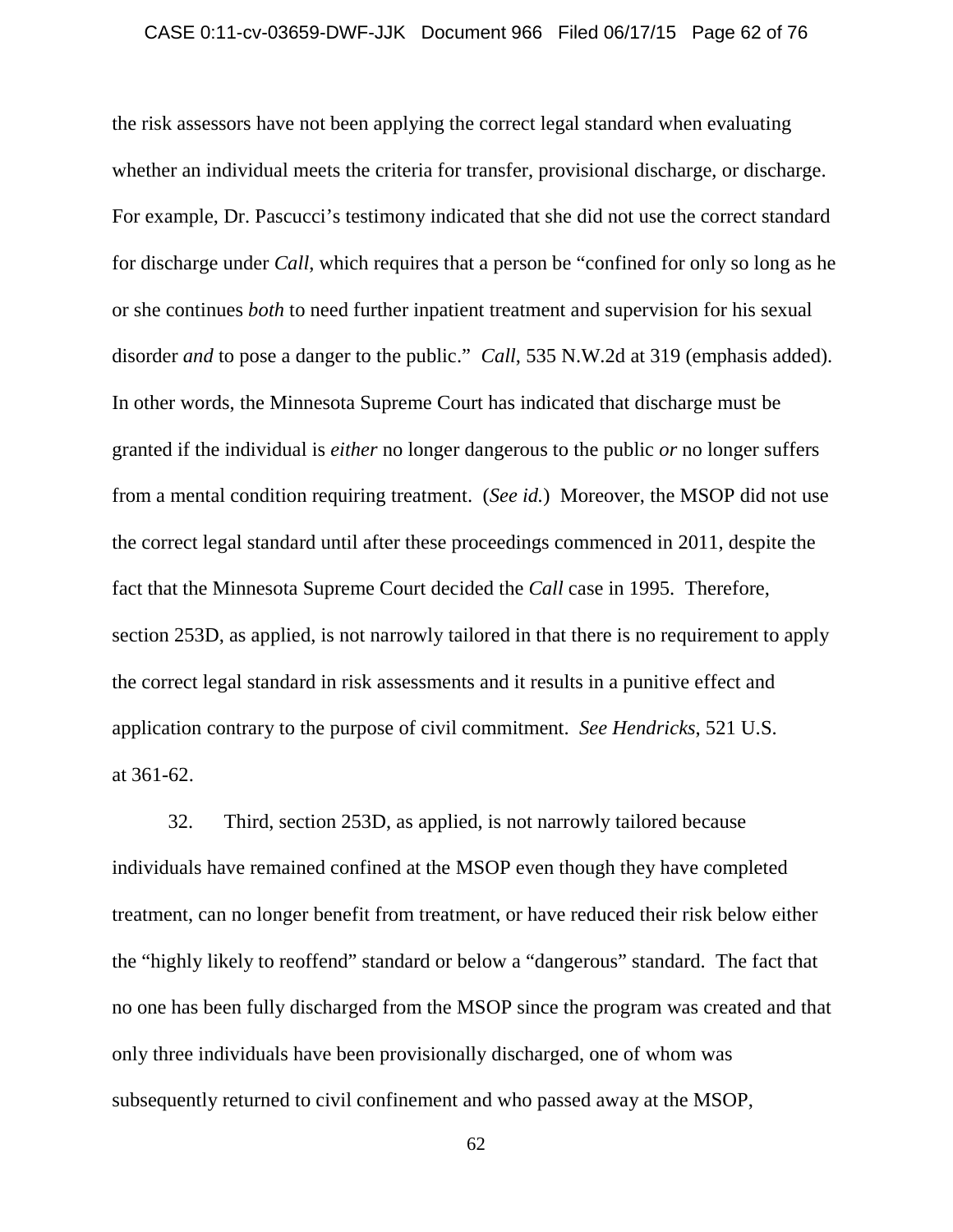underscores the failure of section 253D, as applied, to be narrowly tailored to confine only those individuals who should remain civilly committed at the MSOP. Therefore, section 253D, as applied, is not narrowly tailored and results in a punitive effect and application contrary to the purpose of civil commitment. *See Hendricks*, 521 U.S. at 361-62.

33. Fourth, section 253D, as applied, is not narrowly tailored because the discharge procedures are not working as they should at the MSOP. The Court finds that this is the result of the MSOP refusing to petition on behalf of committed individuals, the MSOP failing to provide discharge planning to committed individuals until they are in Phase III, and Defendants' failure to address impediments and delays in the reduction in custody process. These failures further delay Plaintiffs' ultimate discharge from the MSOP. As a result, section 253D, as applied, is not narrowly tailored, and results in a punitive effect and application contrary to the purpose of civil commitment. *See Hendricks*, 521 U.S. at 361-62.

34. Fifth, section 253D, as applied, is not narrowly tailored because there are no less restrictive alternatives. Although section 253D expressly allows for the referral of committed individuals to less restrictive alternatives, this is not occurring in practice. It is undisputed that there are individuals confined at the Moose Lake and St. Peter secure facilities who could be served in less restrictive alternatives. However, until recently, there were no less restrictive alternatives, aside from CPS, in which to place individuals. Even now, there are simply not enough less restrictive alternatives available for committed individuals seeking transfer to less restrictive alternatives. In addition,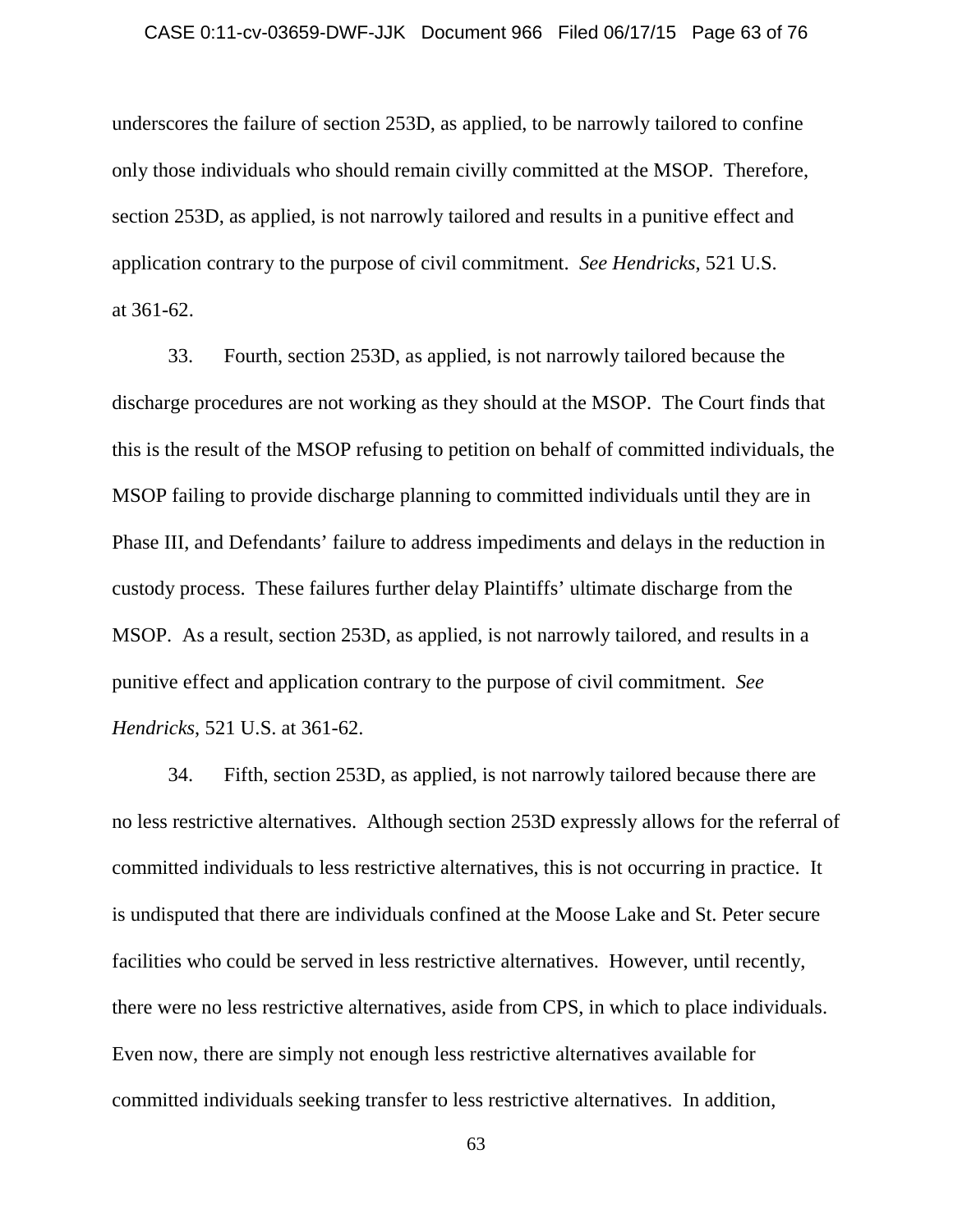## CASE 0:11-cv-03659-DWF-JJK Document 966 Filed 06/17/15 Page 64 of 76

committed individuals cannot be placed at CPS or other less restrictive alternatives upon initial commitment. Insisting on confinement at the secure facilities impinges on the individual's liberty interest, particularly given the statutorily proscribed less restrictive options, and thus the statute is not narrowly tailored, resulting in a punitive effect and application contrary to the purpose of civil commitment. *See Hendricks*, 521 U.S. at 361-62.

35. Finally, section 253D, as applied, is not narrowly tailored because, although treatment is made available, there is no meaningful relationship between the treatment program at the MSOP and discharge from custody. Progression through the phases of treatment at the MSOP has been so slow, for so many years, that treatment has never been a way out of confinement for committed individuals, especially in light of the fact that no periodic risk assessments are conducted. Most of the committed individuals get stuck in Phase I of the program, a part of the program where no specific offender-related therapy is provided, only institutional rule compliance training and preparation for therapy. The treatment program has been plagued by a lack of funding, staff shortages, and periodic alterations in the treatment program, resulting in committed individuals having to go through stoppages and starting over again. Even if the treatment that is provided has led to a reduction in risk of reoffending of some committed individuals, the previously identified risk assessment problems have nullified any such positive effect. The lack of a meaningful relationship between the treatment program and discharge is borne out by the fact that over the past twenty-one years, very few have been progressed to Phase III, no one has been fully discharged, and only three persons have been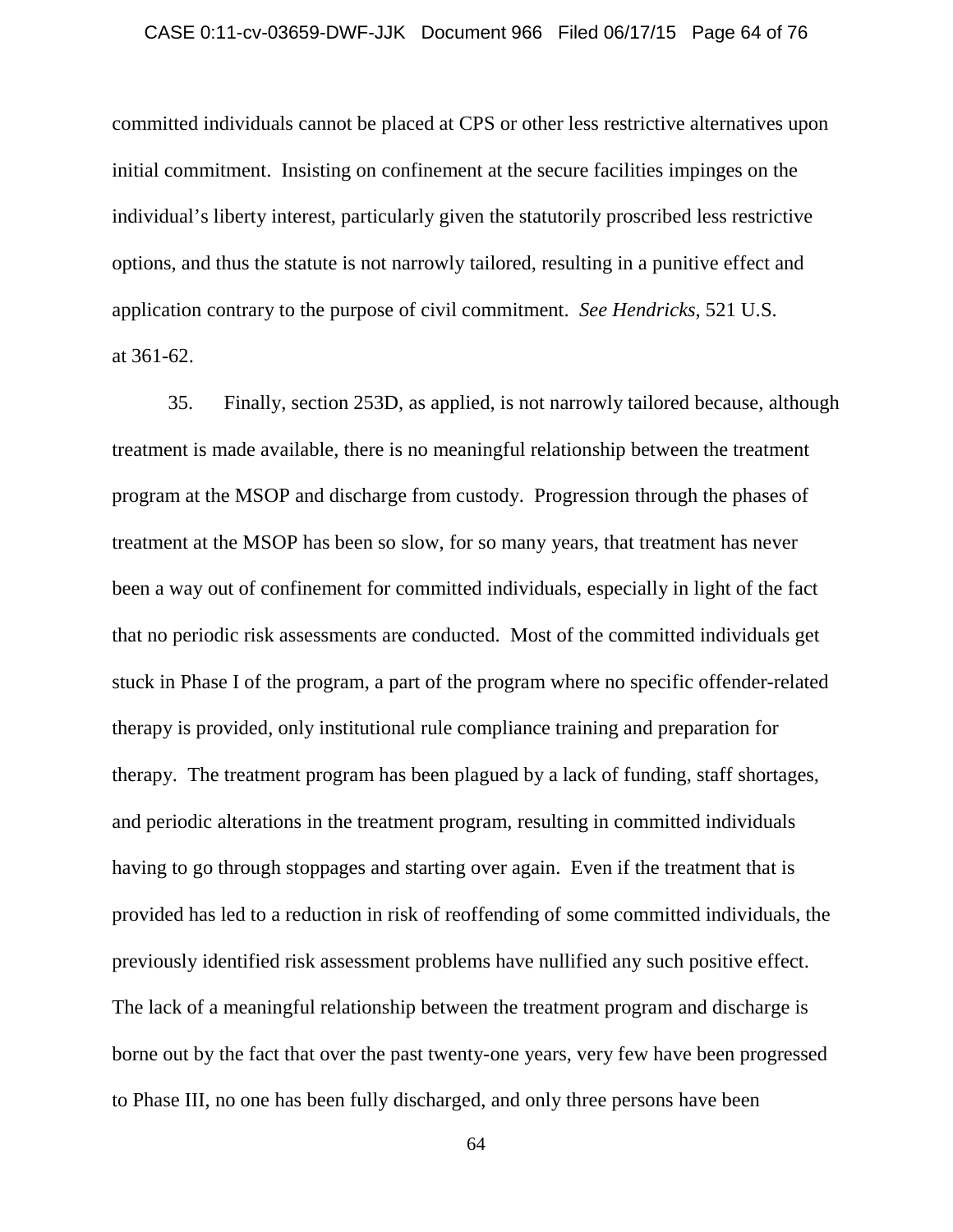#### CASE 0:11-cv-03659-DWF-JJK Document 966 Filed 06/17/15 Page 65 of 76

provisionally discharged. The overall failure of the treatment program over so many years is evidence of the punitive effect and application of section 253D. *See Hendricks*, 521 U.S. at 361-62.

36. Each of the reasons set forth above are an independent reason for the Court to conclude that section 253D is unconstitutional as applied. Together, these reasons support the Court's conclusion that the statute, as applied, is not narrowly tailored to protect against individuals being confined to the MSOP beyond such time as they either satisfy the statutory reduction in custody criteria or no longer satisfy the constitutional standards for continued commitment. Instead, the statute, as applied, is a three-phased treatment system with "chutes-and-ladders"-type mechanisms for impeding progression, without periodic review of progress, which has the effect of confinement to the MSOP facilities for life. As a result, section 253D, on its face and as applied, is not narrowly tailored and results in a punitive effect and application contrary to the purpose of civil commitment. *See Hendricks*, 521 U.S. at 361-62.

37. Any finding of fact which may be deemed a conclusion of law is incorporated herein as such.

38. Because the Court finds the program is unconstitutional on its face and as applied (Counts I and II), and because any remedy fashioned will address the issues raised in the remaining Phase One Counts, the Court need not address Counts III, V, VI, and VII. Counts IV and XI will be addressed under separate Order.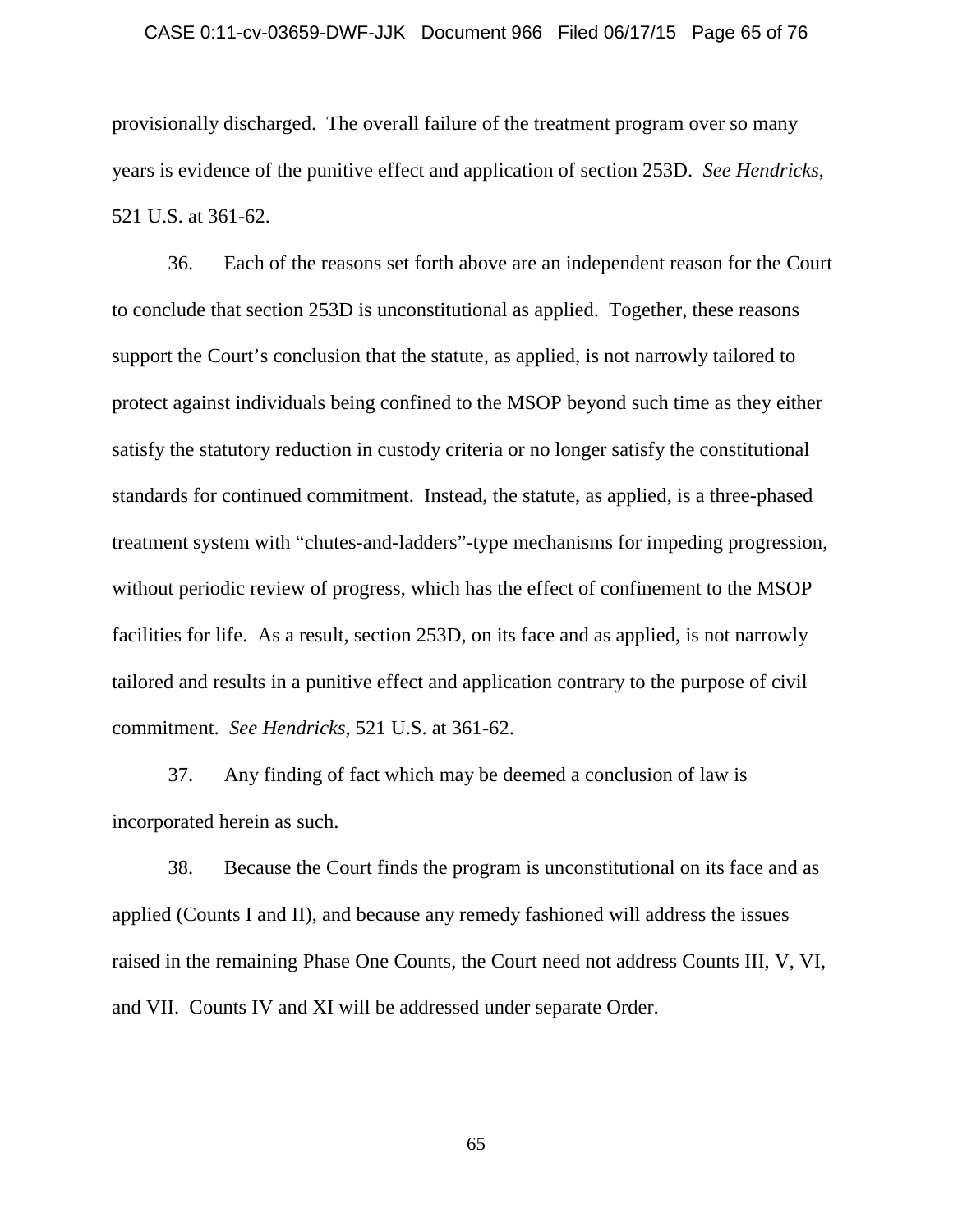## **CONCLUSION**

The Court concludes that the evidence presented over the course of the six-week trial in this case demonstrates that Minnesota's civil commitment statutory scheme is unconstitutional both on its face and as applied. Contrary to Defendants' assertions, the Court concludes that the "shocks the conscience" standard does not apply to Plaintiffs' facial and as-applied challenges because Plaintiffs' substantive due process claims involve the infringement of a fundamental right. *See Cooper*, 517 U.S. at 368-69; *Flores*, 507 U.S. at 316 (O'Connor, J., concurring); *Foucha*, 504 U.S. at 80; *Jones*, 463 U.S. at 361; *Vitek*, 445 U.S. at 492; *Blodgett*, 510 N.W.2d at 914. After applying the strict scrutiny standard, the Court concludes that Minnesota's civil commitment statutory scheme is not narrowly tailored and results in a punitive effect and application contrary to the purpose of civil commitment and that the MSOP, in implementing the statute, systematically continues to confine individuals in violation of constitutional principles.

Specifically, the Court concludes that section 253D is facially unconstitutional for the following six reasons: (1) section 253D indisputably fails to require periodic risk assessments and, as a result, authorizes prolonged commitment even after committed individuals no longer pose a danger to the public and need further inpatient treatment and supervision for a sexual disorder; (2) section 253D contains no judicial bypass mechanism and, as such, there is no way for Plaintiffs to timely and reasonably access the judicial process outside of the statutory discharge process to challenge their ongoing commitment; (3) section 253D renders discharge from the MSOP more onerous than admission to it because the statutory discharge criteria is more stringent than the statutory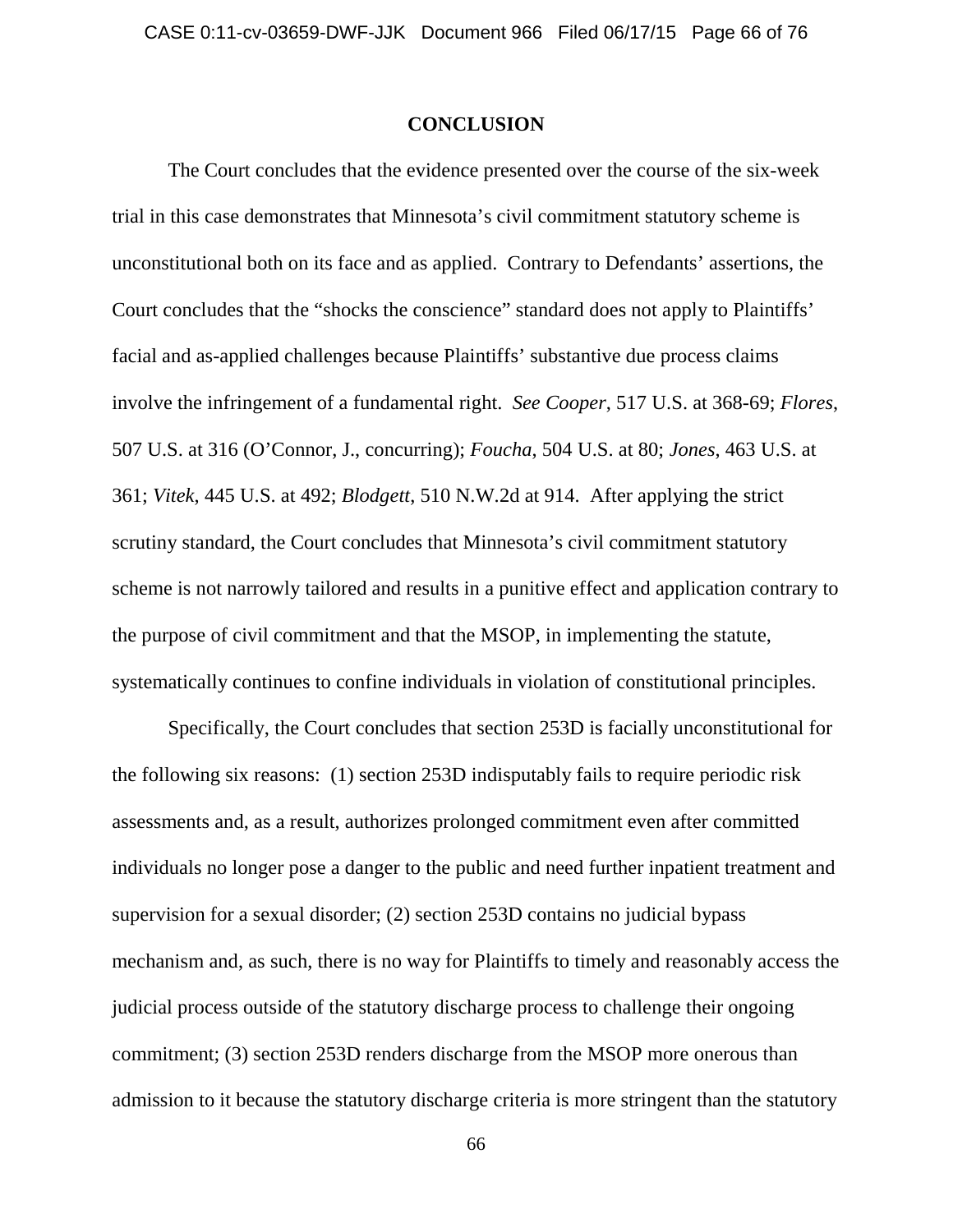## CASE 0:11-cv-03659-DWF-JJK Document 966 Filed 06/17/15 Page 67 of 76

commitment criteria; (4) section 253D authorizes the burden to petition for a reduction in custody to impermissibly shift from the state to committed individuals; (5) section 253D contemplates that less restrictive alternatives are available and requires that committed individuals show by clear and convincing evidence that a less restrictive alternative is appropriate, when there are no less restrictive alternatives available; and (6) section 253D does not require the state to take any affirmative action, such as petition for a reduction in custody, on behalf of individuals who no longer satisfy the criteria for continued commitment.

In addition, the Court further concludes that section 253D is unconstitutional as applied for the following six reasons: (1) Defendants do not conduct periodic, independent risk assessments or otherwise evaluate whether an individual continues to meet the initial commitment criteria or the discharge criteria if an individual does not file a petition; (2) those risk assessments that have been performed have not all been performed in a constitutional manner; (3) individuals have remained confined at the MSOP even though they have completed treatment or sufficiently reduced their risk; (4) discharge procedures are not working properly at the MSOP; (5) although section 253D expressly allows the referral of committed individuals to less restrictive alternatives, this is not occurring in practice because there are insufficient less restrictive alternatives available for transfer and no less restrictive alternatives available for initial commitment; and (6) although treatment has been made available, the treatment program's structure has been an institutional failure and there is no meaningful relationship between the treatment program and an end to indefinite detention.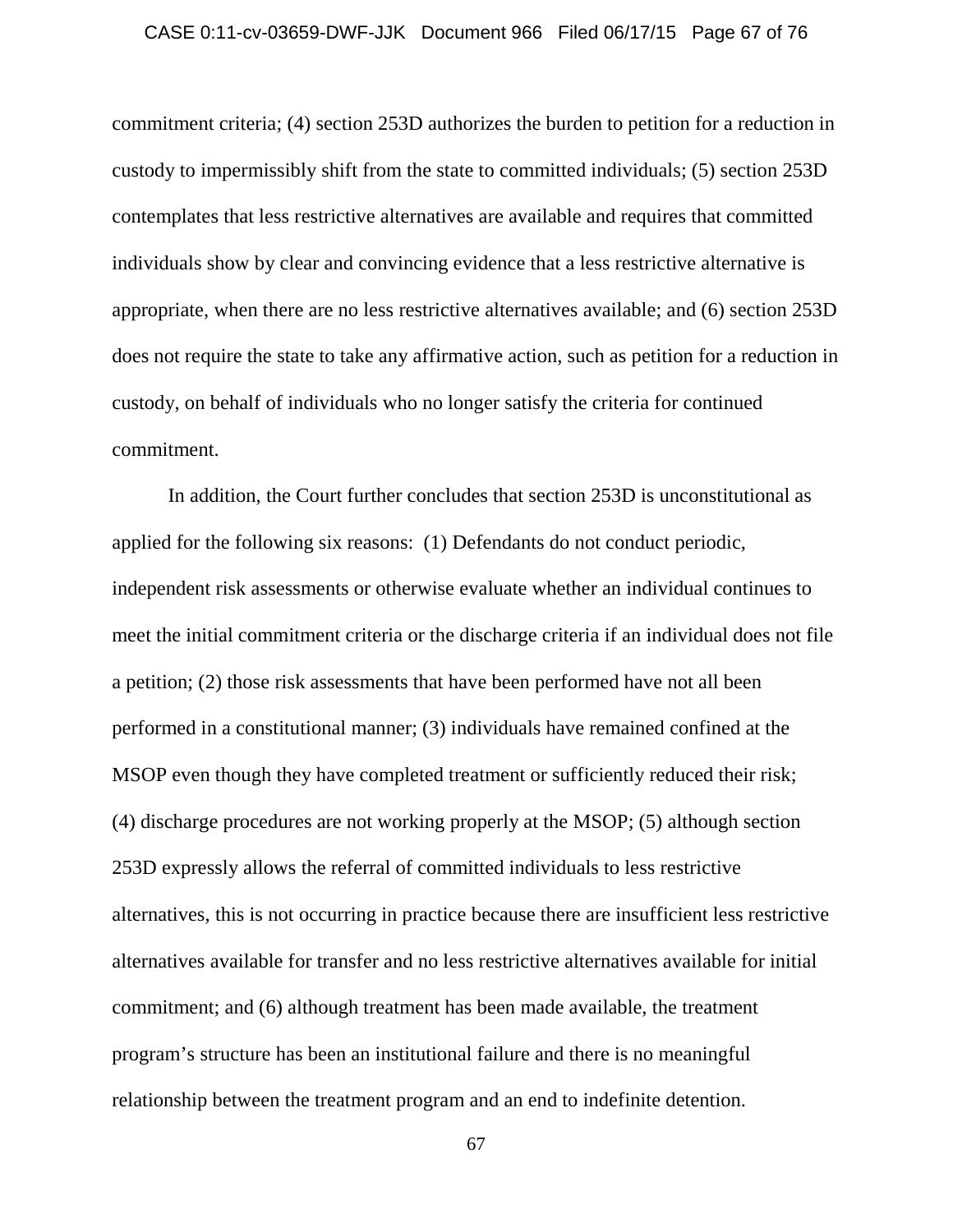The Fourteenth Amendment does not allow the state, DHS, or the MSOP to impose a life sentence, or confinement of indefinite duration, on individuals who have committed sexual offenses once they no longer pose a danger to society. The Court must emphasize that politics or political pressures<sup>[7](#page-67-0)</sup> cannot trump the fundamental rights of Class Members who, pursuant to state law, have been civilly committed to receive treatment. The Constitution protects individual rights even when they are unpopular. As Justice Sandra Day O'Connor sagely observed, "[a] nation's success or failure in achieving democracy is judged in part by how well it responds to those at the bottom and the margins of the social order." *Third Annual William French Memorial Lecture: A Conversation with Retired Justice Sandra Day O'Connor*, 37 Pepp. L. Rev. 63, 65 (2009).

As a former Assistant County Attorney, the undersigned prosecuted sexual assault and child sexual abuse cases and, as a former Minnesota District Judge who handled many such cases, the undersigned then and now is sensitive to the interests of all individuals affected by this matter, as well as the fears and concerns of the public at large,

<span id="page-67-0"></span> $7 \text{  –}$  Benson credibly testified that "the politics around the program are really thick" and that "politics guide the thinking of those involved in the [release] process," which Benson described as a "political crapshoot." Benson further credibly testified that "I think this is an area where people have got to rise above the politics and do the right thing or . . . this program is going to, I think, eventually be deemed unconstitutional, and in its current form probably should be." The Task Force Report corroborated these observations, stating that "the Task Force is deeply concerned about the influence of public opinion and political pressure on all levels of the commitment process."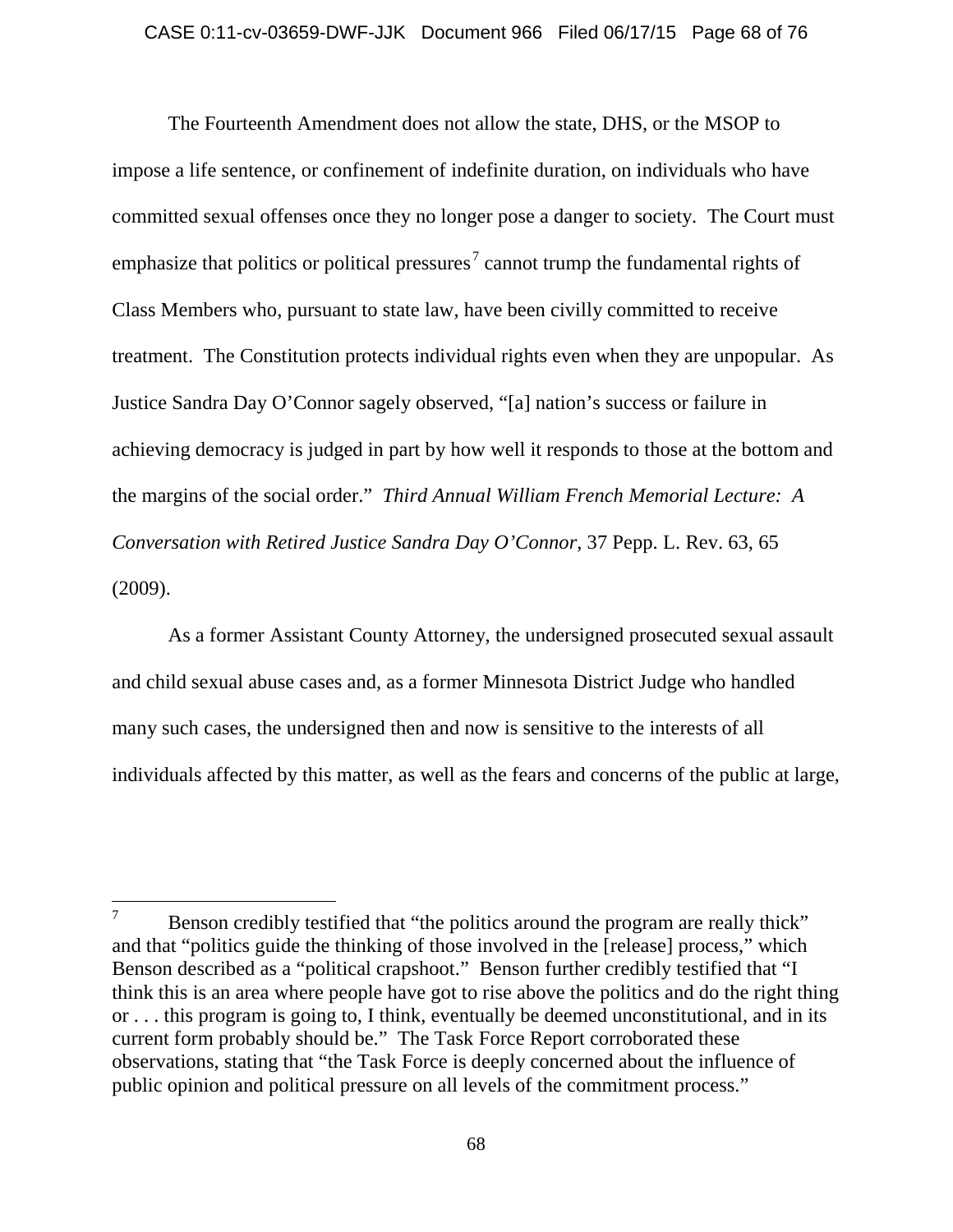including, of course, victims of these heinous and tragic crimes. [8](#page-68-0) The undersigned accepts and acknowledges that it has an obligation to all citizens to not only honor their constitutional rights, but to do so without compromising public safety and the interests of justice. The balance is a delicate and important one, but it can and will be done. The Court observes that the parties and this Court are in the same position now as when this lawsuit was filed in 2011 in at least two ways. First, there are some individuals who indisputably should be discharged from the MSOP and who are being confined unconstitutionally at the MSOP. As stated by Grant Duwe, Director of Research at the DOC: "[M]any high-risk sex offenders can be managed successfully in the community. The cost of civil commitment in a high-security facility also implies that this type of commitment should be reserved only for those offenders who have an inordinately high risk to sexually reoffend." (Doc. No. 427 (February 20, 2014 Order") at 67 n.48 (citing Doc. No. 410 ("Nelson Decl.")  $\P$  2, Ex. 1, at 9).) The confinement of the elderly, individuals with substantive physical or intellectual disabilities, and juveniles, who might never succeed in the MSOP's treatment program or who are otherwise unlikely to reoffend, is of serious concern for the Court and should be for the parties as well. Importantly, provisional discharge or discharge from the MSOP does not mean discharge or release without a meaningful support network, including a transition or release plan into the community with intensive supervised release conditions. Virtually all of these

<span id="page-68-0"></span><sup>&</sup>lt;sup>8</sup> The Court has received numerous letters from not only victims and family members of victims of committed individuals, but also from family members of committed individuals at the MSOP as well as individuals who claim to have experienced the MSOP firsthand.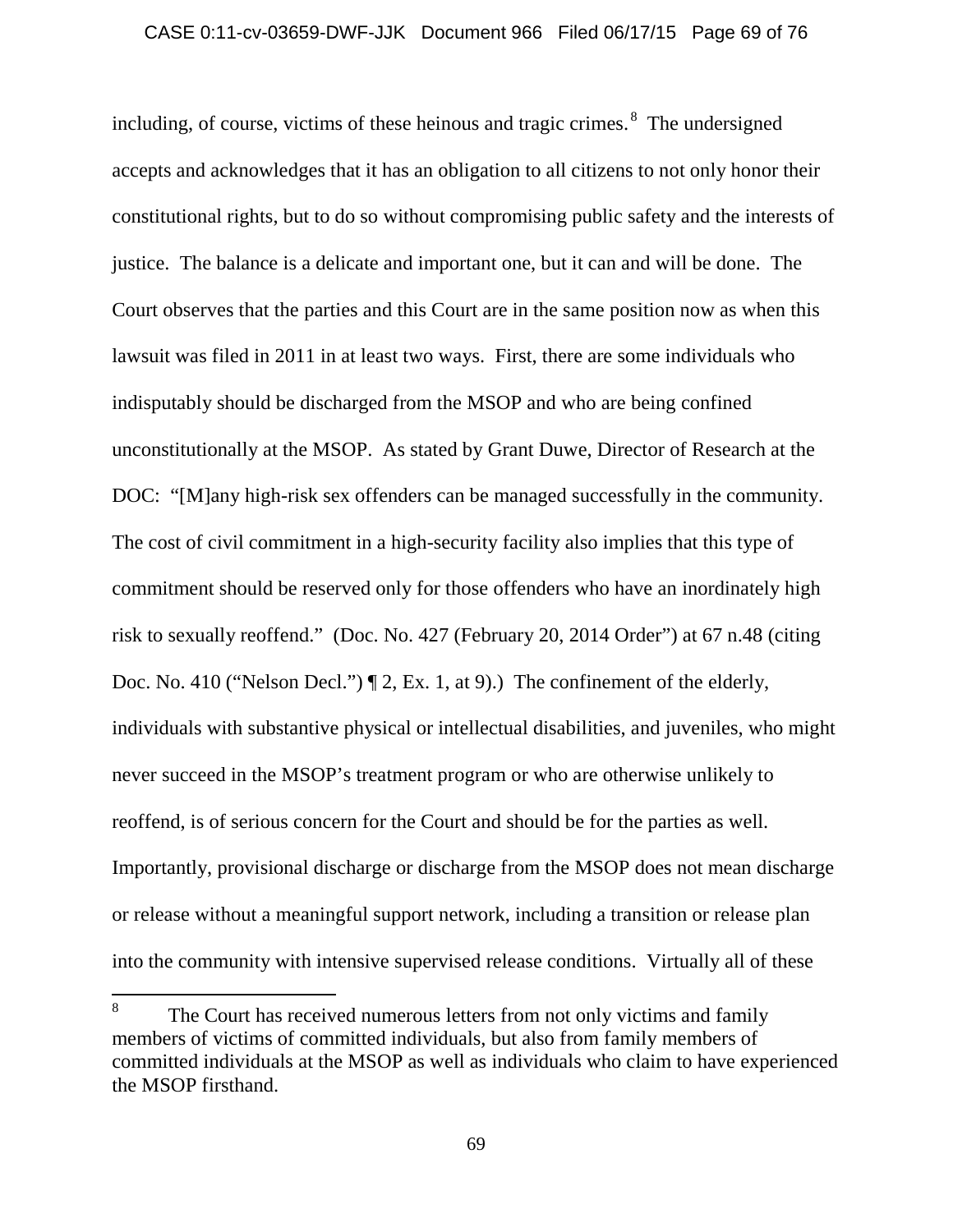## CASE 0:11-cv-03659-DWF-JJK Document 966 Filed 06/17/15 Page 70 of 76

offenders have been institutionalized, as the reintegration component of Phase III of this program acknowledges. Second, there are others who are truly dangerous and should remain confined at the MSOP, but for whom constitutional procedures must be followed because "[s]ubstantive due process forecloses the substitution of preventative detention schemes for the criminal justice system, and the judiciary has a constitutional duty to intervene before civil commitment becomes the norm and criminal prosecution the exception." *In re Linehan*, 557 N.W.2d at 181.

Further, the Court must emphasize how truly systemic the state's problem has become. The record before this Court shows that a number of Class Members were allowed to plead to a lesser criminal sexual conduct charge and often received concurrent sentences even though there were multiple victims involved, <sup>[9](#page-69-0)</sup> and, as defendants, were never advised of the "collateral consequence" of what being committed to the MSOP means.<sup>[10](#page-69-1)</sup> In some cases, defendants were allowed to enter a guilty plea, even though they

<span id="page-69-0"></span><sup>&</sup>lt;sup>9</sup> For example, Steiner was convicted of several counts of criminal sexual conduct of varying degrees involving a number of victims, sentenced to the custody of the DOC Commissioner with his sentence stayed, and then stipulated to his civil commitment to the MSOP.

There are a number of cases where the plea agreement called for either a plea to a lesser charge or dismissal of other charges involving multiple victims. For two other such examples where a sex offender was allowed to plead to a lesser criminal sexual conduct charge or other counts of criminal sexual conduct were dismissed, see *Call v. Gomez*, 535 N.W.2d 312 (Minn. 1995) and *In re Ince*, 847 N.W.2d 13 (Minn. 2014).

<span id="page-69-1"></span> $10$  Terhaar, Bolte, and Steiner, among others, were never advised of what the MSOP entailed. At the time of his commitment to the MSOP, Steiner was told that he would be committed for three to four years, consistent with the representations made by the state to the Minnesota Supreme Court in *In re Linehan*, 557 N.W.2d 171, 188 (Minn. 1996). Steiner has been committed to the MSOP for twenty-three years.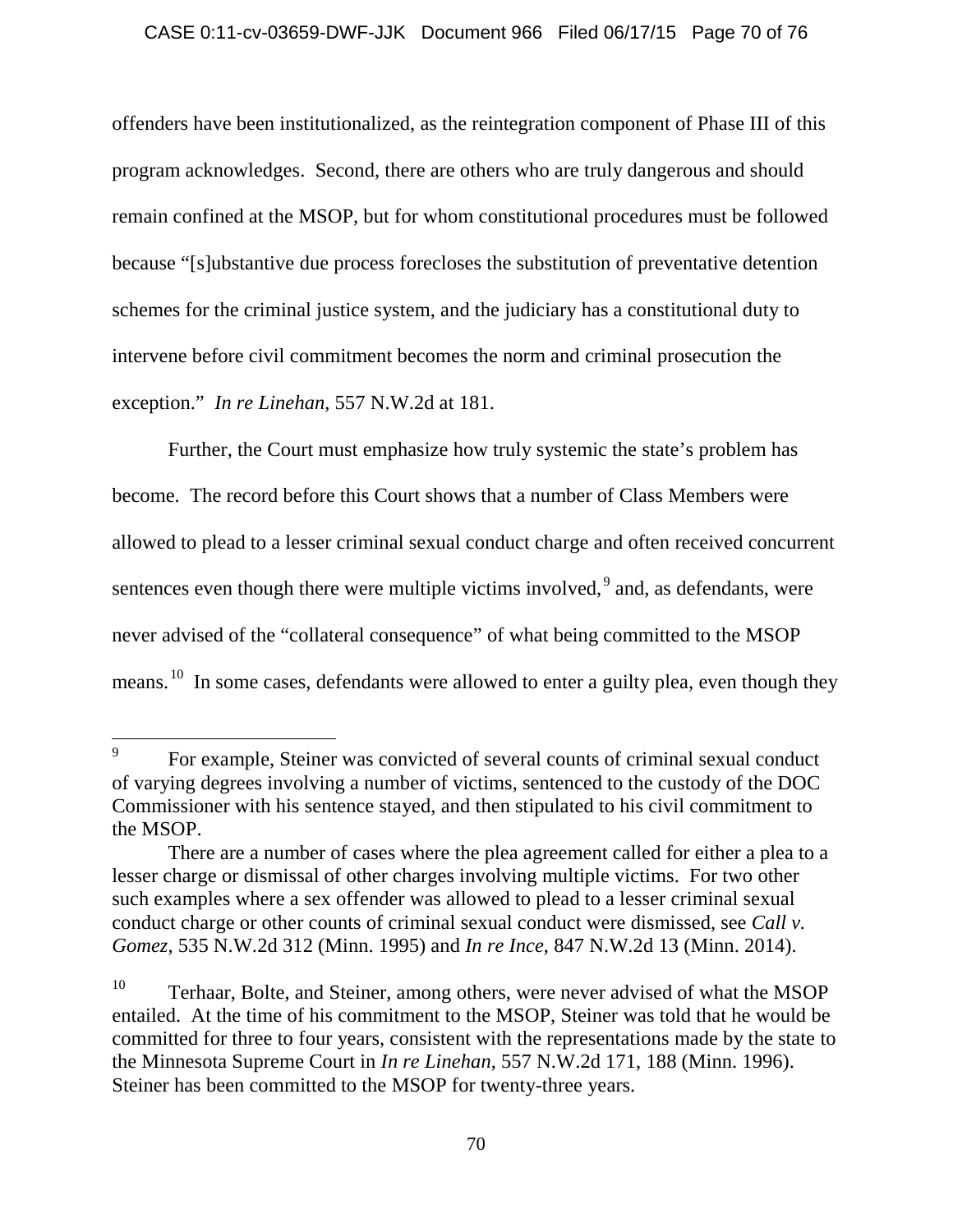## CASE 0:11-cv-03659-DWF-JJK Document 966 Filed 06/17/15 Page 71 of 76

proclaimed their innocence, by accepting the benefits of the plea bargain, more commonly known as an *Alford* plea.<sup>[11](#page-70-0)</sup> It is difficult for this Court to understand why the criminal justice system so heavily relies on plea agreements in criminal sexual conduct cases. It appears to this Court that the civil commitment process—with lower burdens of proof—is being utilized instead. This reliance on the civil commitment process is especially troubling given the provisions of Minn. Stat. § 609, specifically Minn. Stat. § 609.3455, which authorizes a mandatory ten-year period of conditional release for a first-time offender and placing an offender with prior sex offense convictions on conditional release for the remainder of the offender's life. *See* Minn. Stat. § 609.3455, subds. 6, 7. In addition, Minn. Stat. § 609 authorizes mandatory life prison sentences for "egregious first-time offenders" and repeat offenders, as well as significant increases in the presumptive sentence under certain circumstances. *See* Minn. Stat. § 609.3455. Such plea negotiations, with few exceptions, have only proved to be a disservice to the entire system and have rarely served the interests of justice.

<span id="page-70-0"></span><sup>&</sup>lt;sup>11</sup> An *Alford* plea is "[a] guilty plea that a defendant enters as part of a plea bargain without admitting guilt." *Black's Law Dictionary* 71 (7th ed. 1999). The term "*Alford* plea" is named after the United States Supreme Court case of *North Carolina v. Alford*, 400 U.S. 25 (1970).

A number of committed individuals at the MSOP, including Karsjens, denied their guilt and entered an *Alford* plea, but are now having difficulty advancing past Phase I of the treatment program because they still proclaim their innocence and deny any wrongdoing.

There are circumstances under which an *Alford* plea may serve the interests of justice. However, as a former prosecutor and as a state and federal judge, the undersigned has never allowed or accepted an *Alford* plea.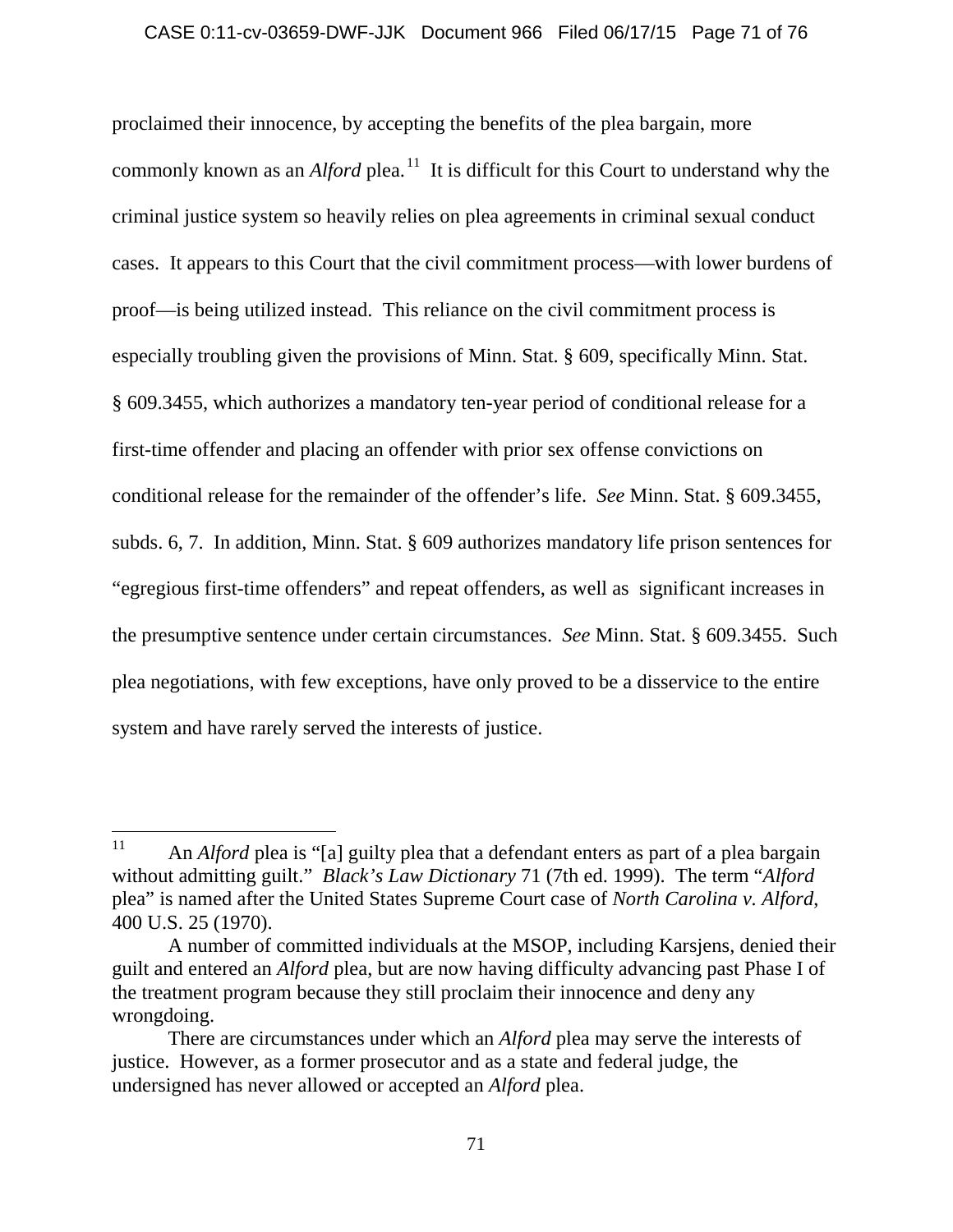Further, in a number of the civil commitment cases, the DOC referred the offender to the county attorney for commitment, even though the sentencing judge had imposed the mandatory ten-year conditional release to follow the prison sentence, which can be intensive supervised release and can include GPS monitoring, daily curfews, alcohol and drug testing, and other conditions of release while on supervision. *See, e.g.*, *In re Ince*, 847 N.W.2d 13 (Minn. 2014). Deferring to the mandatory conditional release imposed by the sentencing judge, especially for those individuals convicted of sex crimes who are not evaluated to be "the worst of the worst" (i.e., the most dangerous of sexual offenders), not only addresses public safety, but also considers the constitutionally-protected liberty interests of individuals with convictions. In the words of Justice John E. Simonett:

At issue is not only the safety of the public on the one hand and, on the other, the liberty interests of the individual who acts destructively for reasons not fully understood by our medical, biological and social sciences. In the final analysis, it is the moral credibility of the criminal justice system that is at stake.

*Blodgett*, 510 N.W.2d at 918. Consequently, the Court observes that, in light of the current state of Minnesota's sex offender civil commitment scheme, it is not only the "moral credibility of the criminal justice system" that is at stake today, but the credibility of the entire system, including all stakeholders that work within the system, and those affected by the system, not forgetting those who have been convicted of sex crimes, their victims, and the families of both.

The Court concludes that the Constitution requires that substantial changes be made to Minnesota's sex offender civil commitment scheme. Accordingly, the Court will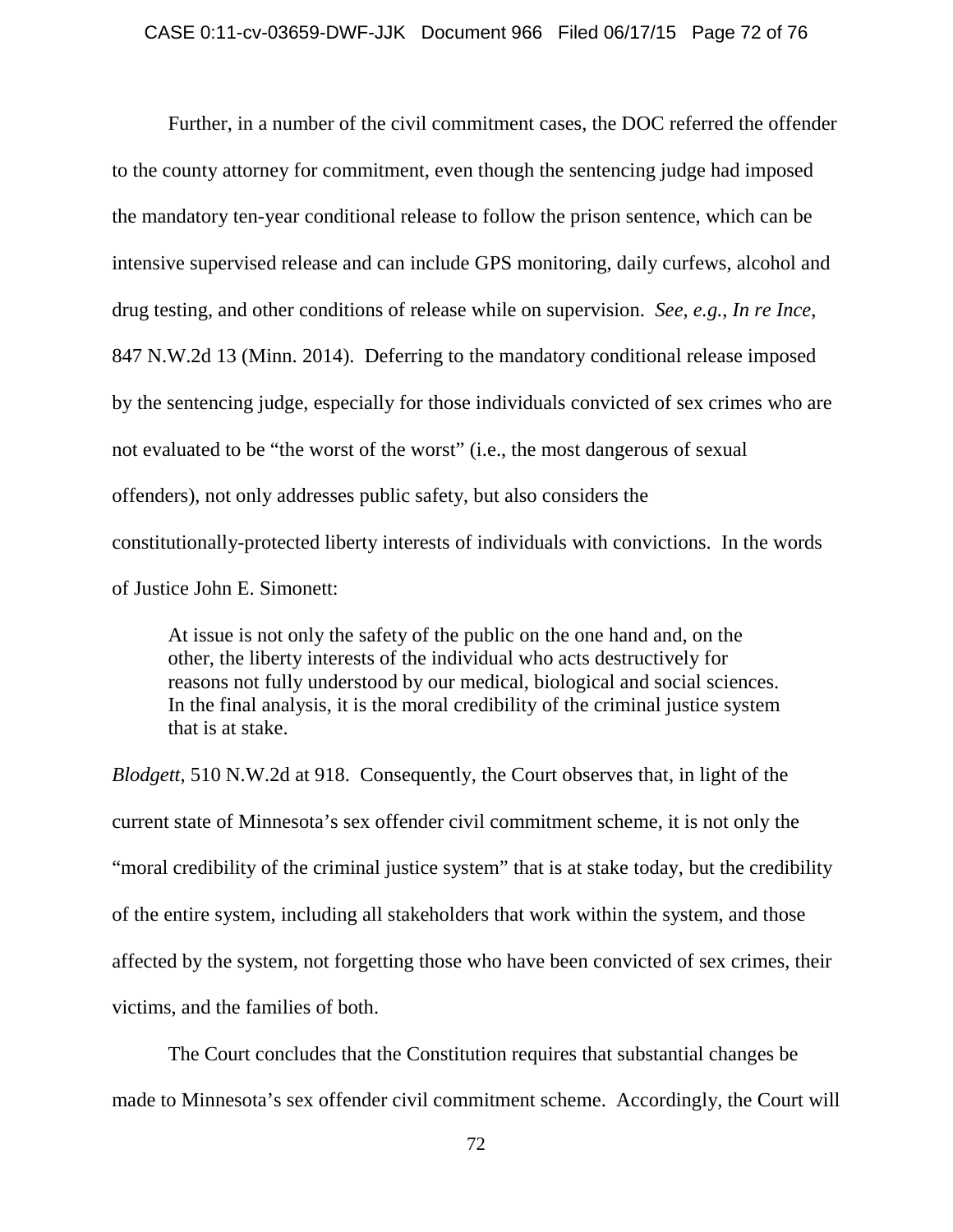hold a Remedies Phase pre-hearing conference where it will consider all remedies

proposals, which could include, but would not be limited to the following:

- Requiring risk and phase placement reevaluation, with all deliberate speed, of all current patients, starting with the elderly, individuals with substantive physical or intellectual disabilities, and juveniles;
- Requiring periodic, independent risk assessments to determine whether the clients still satisfy the civil commitment requirements and whether the treatment phase placement is proper;
- Requiring and creating a variety of alternate less restrictive facilities;
- Revising the discharge process, including the possibility of using a specialized sex offender court with authority to request information, order transfer, provisional discharge, or discharge, and order appropriate conditions and supports for individuals transitioning to the community;
- Requiring the MSOP to promptly file petitions for any person the MSOP believes does not meet the criteria for civil commitment upon arrival, may no longer meet the criteria for civil commitment, or should be transferred to an alternative facility, including for individuals that cannot be well served at the MSOP (for example, due to an individual's physical or intellectual disability);
- Requiring the MSOP to proactively and continuously develop and adjust specific treatment and discharge plans, no matter which phase a person is in;
- Requiring the MSOP to provide annual notice to all clients of the right to petition and provide assistance with the petitioning process dependent upon the client's needs;
- Requiring the state to have the burden to prove that the committed individuals meet statutory and constitutional standards for continued commitment and placement;
- Requiring the statutory standards for discharge and commitment be the same;
- Requiring a judicial bypass mechanism;
- Requiring changes to the civil commitment process to correct systemic problems and to ensure that only those who need further inpatient treatment and supervision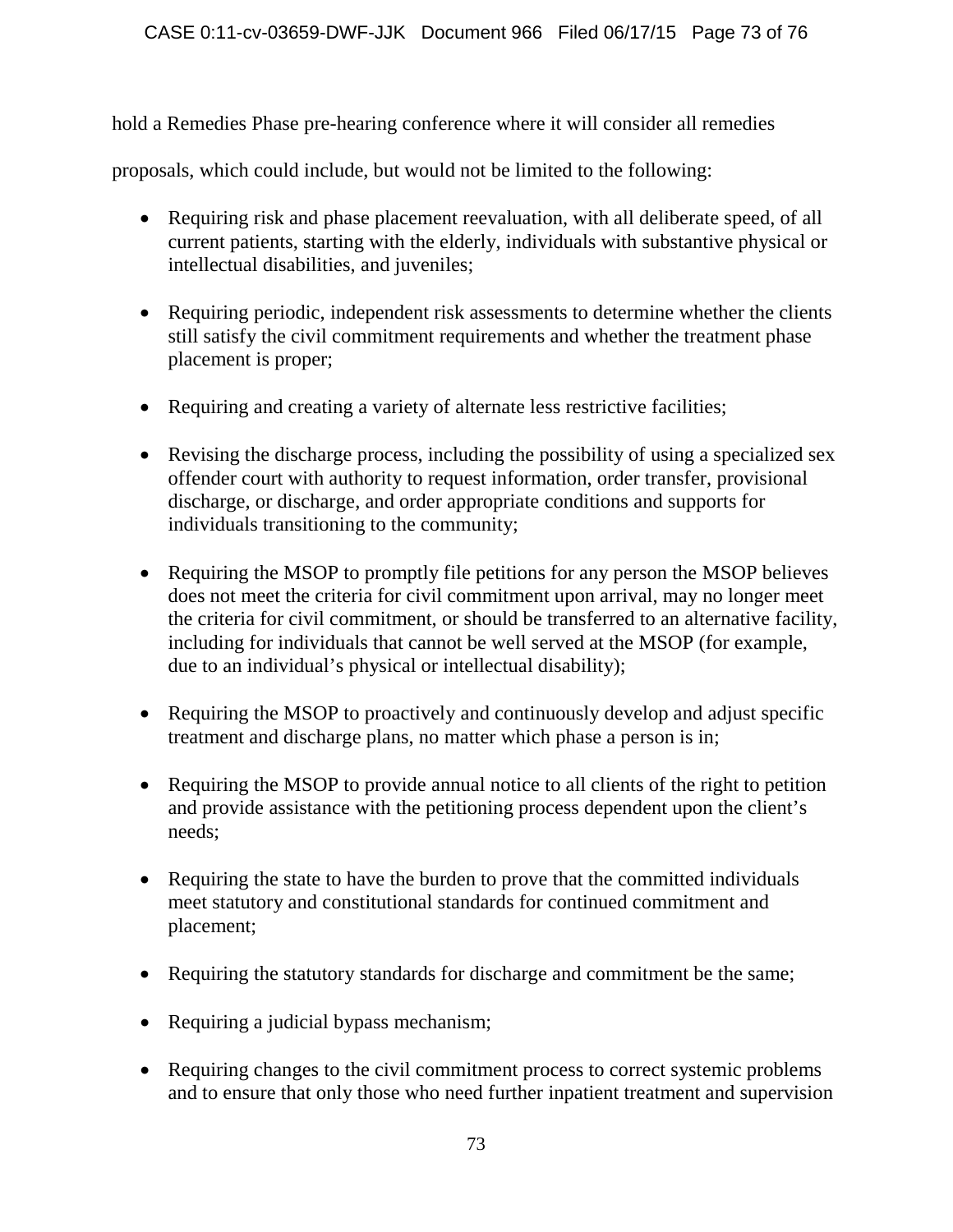for a sexual disorder and pose a danger to the public are civilly committed, taking into account an individual's age, adult convictions, severity of adult convictions, and physical or intellectual disability;

- Requiring the provision of qualified defense counsel and professional experts to all petitioners;
- Requiring ongoing external review and evaluation by experts to recommend changes to the MSOP treatment program processes, including an overview of the structure of the treatment program and phase progression processes;
- Requiring continued and specific training for all employees of the MSOP and for those people involved with the petitioning, commitment, or discharge process;
- Requiring a plan for educating the public on civil commitment, civil commitment alternative facilities, provisional discharge conditions, and risk of re-offense data, among other things, and requiring funding for such education; and
- Appointing a Special Master to monitor compliance with all of the remedies.<sup>[12](#page-73-0)</sup>

The Court is hopeful that the stakeholders will fashion suitable remedies so that

the Court need not consider closing the MSOP facilities or releasing a number of

individuals from the MSOP with or without conditions. As the Court has stated in a

number of previous orders<sup>[13](#page-73-1)</sup> and will now say one last time, the time is now for all of the

stakeholders in the criminal justice system and civil commitment system to come together

and develop policies and pass laws that will not only protect the public safety and address

<span id="page-73-0"></span><sup>&</sup>lt;sup>12</sup> As the Court noted in its February 20, 2014 Order, at least one court has taken strong remedial action against a state's sex offender program and has required court monitoring over a thirteen-year time period. (*See* Doc. No. 427 (citing *Turay v. Richards*, No. C91-0664RSM, 2007 WL 983132, at \*5 (W.D. Wa. Mar. 23, 2007)).)

<span id="page-73-1"></span><sup>13</sup> (*See, e.g.*, Doc. No. 427 ("February 20, 2014 Order") at 68; Doc. No. 828 ("February 2, 2015 Order") at 42.)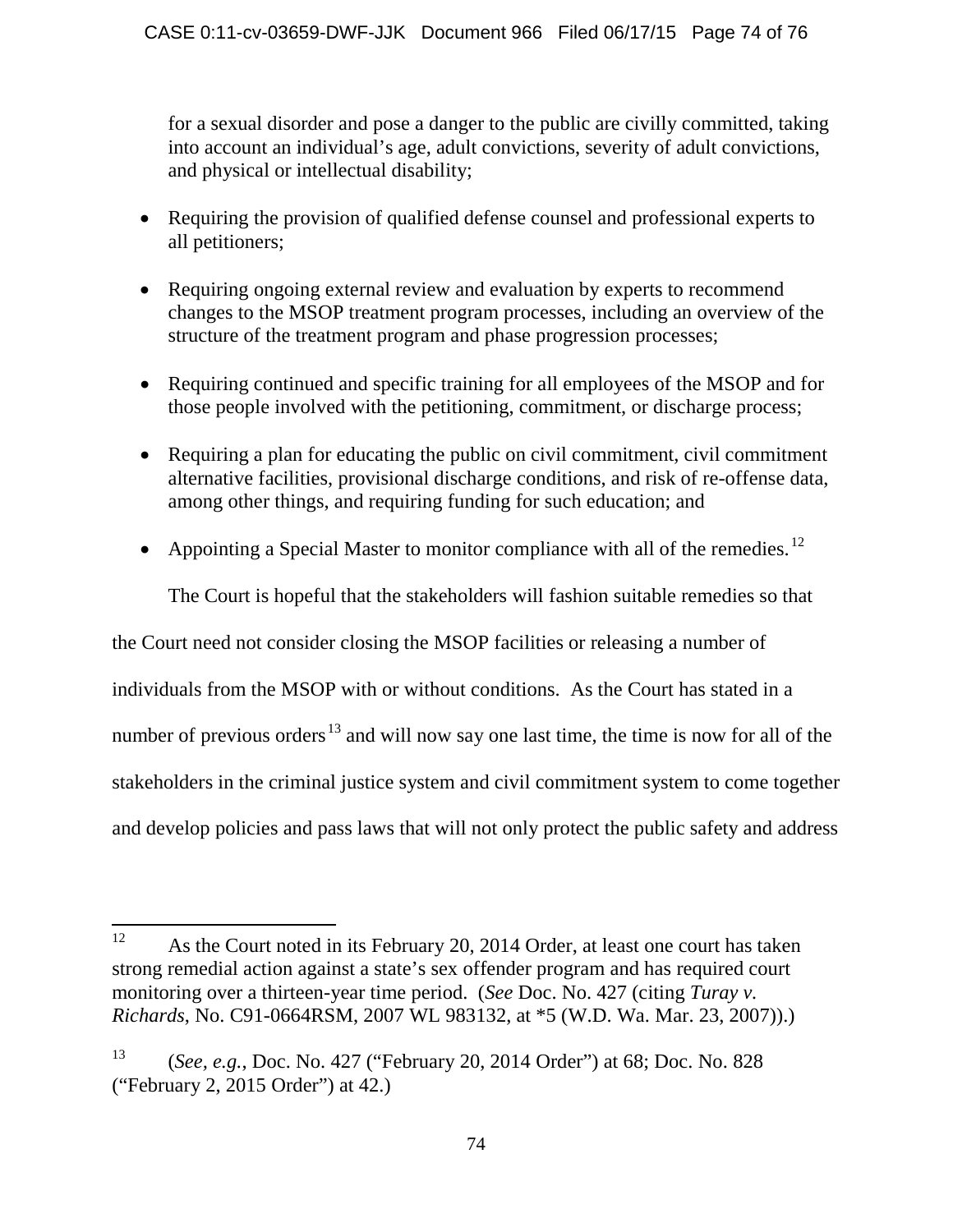the fears and concerns of all citizens, but will preserve the constitutional rights of the Class Members.

## **ORDER**

Based upon not only the findings and conclusions of this Court, but also the entire record of this case, the Court hereby enters the following:

1. Plaintiffs' request for declaratory relief with respect to Counts I and II of their Third Amended Complaint (Doc. No. [635]) is **GRANTED**.

2. The parties shall participate in a Remedies Phase pre-hearing conference on **August 10, 2015,** at **9:00 a.m.,** to discuss the relief that they find appropriate with respect to both Counts I and II, in light of the above requirements and recommendations. In addition to counsel for the parties, the Court urges the following individuals to be present and participate in the pre-hearing conference: Governor Mark B. Dayton; Representative Kurt L. Daudt (Speaker of the House); Senator Thomas M. Bakk (Majority Leader of the Senate); Attorney General Lori Swanson; Commissioner Lucinda E. Jesson; Deputy Commissioner Anne M. Barry; Robin Vue Benson (DHS attorney); Jannine Hébert; Nancy Johnston; former Chief Justice Eric J. Magnuson (Chair of the Task Force); former Chief Judge James M. Rosenbaum (Vice Chair of the Task Force); the Honorable Joanne M. Smith (Task Force Member); Minnesota Commissioner of Corrections Tom Roy (Task Force Member); Eric S. Janus (Dean of William Mitchell College of Law and Task Force Member); Kelly Lyn Mitchell (Executive Director of the Sentencing Guidelines Commission and Task Force Member); Mark A. Ostrem (Olmstead County Attorney and Task Force Member); Ryan B. Magnus (defense attorney